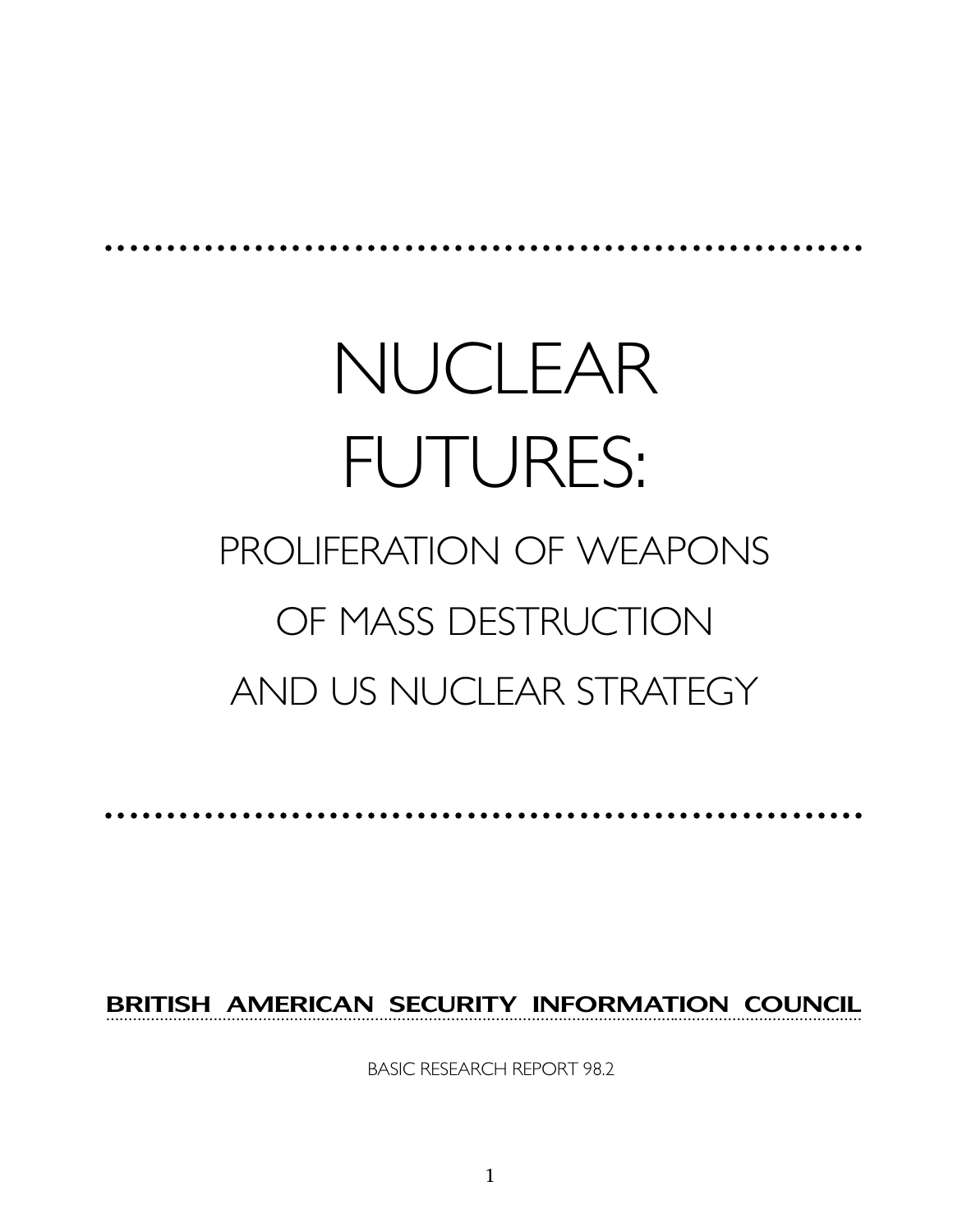# NUCLEAR FUTURES: PROLIFERATION OF WEAPONS OF MASS DESTRUCTION AND US NUCLEAR STRATEGY

The British American Security Information Council (BASIC) is an independent research organization that analyzes international security issues. BASIC works to promote public awareness of defense, disarmament, military strategy, and nuclear policies in order to foster informed debate on these issues. BASIC facilitates the exchange of information and analysis on both sides of the Atlantic.

# NUCLEAR FUTURES:

#### Proliferation of Weapons of Mass Destruction and US Nuclear Strategy

#### This report was written by Hans M. Kristensen.

This is the second of a series of BASIC Research Reports looking at the future of Nuclear Weapons Policy. The third Nuclear Futures report by Nicola Butler and Stephen Young, for publication later this year, will examine options for initiatives by European states and institutions towards the goal of the elimination of nuclear weapons.

Published by the British American Security Information Council March 1998

ISBN: 1 874533 31 8

British Library cataloguing-in-publication data: a catalogue record for this book is available from the British Library.

Price: £7.00 / \$10.00

About the author: Hans M. Kristensen is an independent military and foreign affairs analyst. He resides in San Francisco, is a member of the Danish Defense Commission and a technical consultant to Western States Legal Foundation. Recent publications by the author on the subject of this paper include: "Dangerous Posture," Bulletin of the Atomic Scientists, March-April 1998 (forthcoming); and "Targets of Opportunity," Bulletin of the Atomic Scientists, September/October 1997.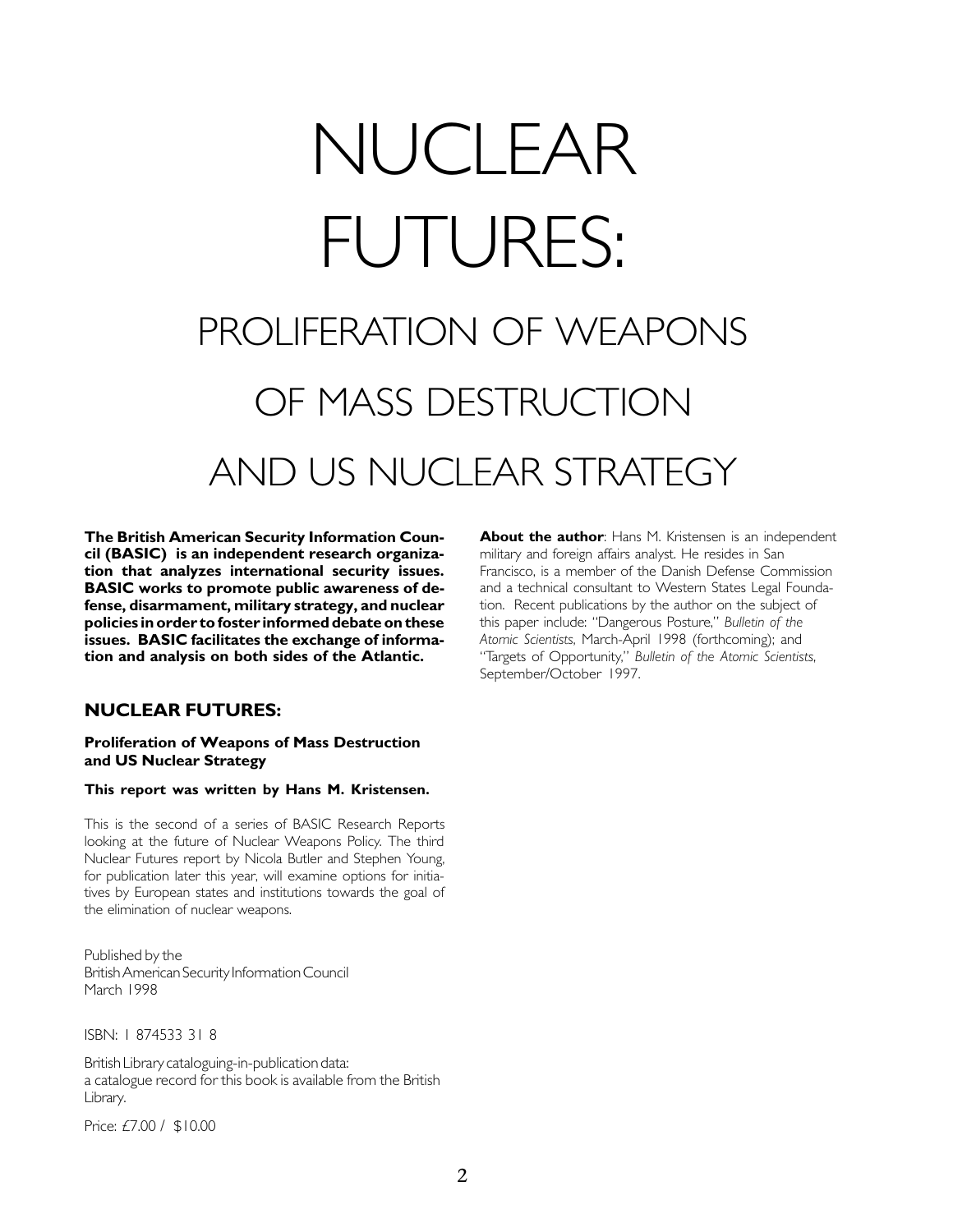# **Table of Contents**

| Third World Nuclear Planning Continues  16                |  |
|-----------------------------------------------------------|--|
| Credible Deterrence Means Credible Forces  18             |  |
|                                                           |  |
|                                                           |  |
|                                                           |  |
|                                                           |  |
| The Ever Expanding Weapons of Mass Destruction Threat  22 |  |
|                                                           |  |
|                                                           |  |
|                                                           |  |
|                                                           |  |
|                                                           |  |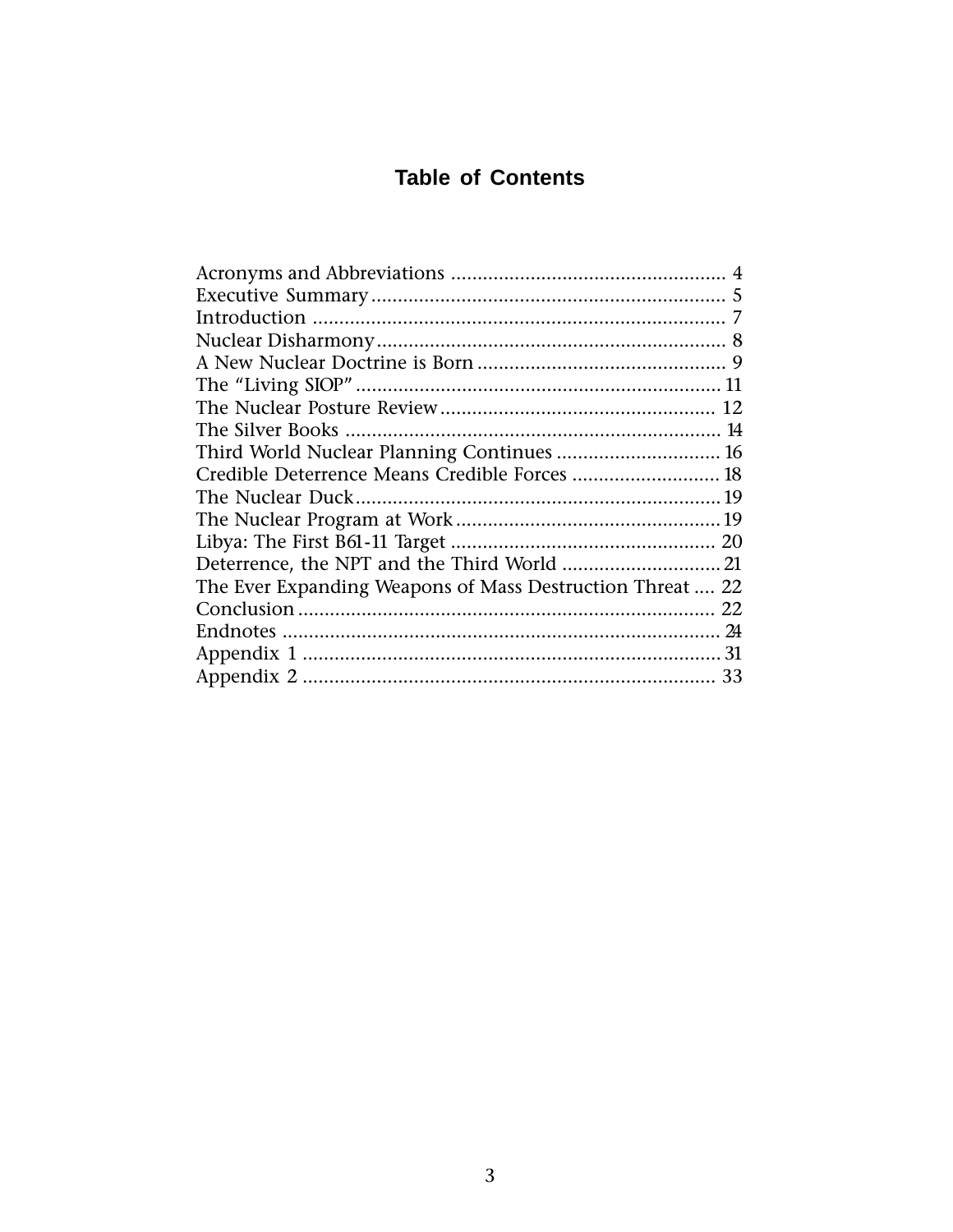# **Acronyms and Abbreviations**

| <b>BUR</b><br>Bottom Up Review<br><b>CINC</b><br>Commander-in-Chief<br><b>DOD</b><br>Department of Defense<br>Defense Special Weapons Agency<br><b>DSWA</b><br>Electromagnetic Pulse<br><b>EMP</b><br><b>ICBM</b><br>inter-continental ballistic missile<br><b>JCS</b><br>Joint Chiefs of Staff<br><b>JSCP</b><br>Joint Strategic Capabilities Plan<br>Nuclear Posture Review<br><b>NPR</b><br><b>NPT</b><br>nuclear Non-Proliferation Treaty<br><b>NSA</b><br>Negative Security Assurance<br><b>NUWEP</b><br>Nuclear Weapons Employment Policy<br>Nuclear Weapons Council<br><b>NWC</b><br>Presidential Decision Directive<br>PDD.<br><b>SAC</b><br>Strategic Air Command |            |                                                                  |
|----------------------------------------------------------------------------------------------------------------------------------------------------------------------------------------------------------------------------------------------------------------------------------------------------------------------------------------------------------------------------------------------------------------------------------------------------------------------------------------------------------------------------------------------------------------------------------------------------------------------------------------------------------------------------|------------|------------------------------------------------------------------|
|                                                                                                                                                                                                                                                                                                                                                                                                                                                                                                                                                                                                                                                                            |            |                                                                  |
|                                                                                                                                                                                                                                                                                                                                                                                                                                                                                                                                                                                                                                                                            |            |                                                                  |
|                                                                                                                                                                                                                                                                                                                                                                                                                                                                                                                                                                                                                                                                            |            |                                                                  |
|                                                                                                                                                                                                                                                                                                                                                                                                                                                                                                                                                                                                                                                                            |            |                                                                  |
|                                                                                                                                                                                                                                                                                                                                                                                                                                                                                                                                                                                                                                                                            |            |                                                                  |
|                                                                                                                                                                                                                                                                                                                                                                                                                                                                                                                                                                                                                                                                            |            |                                                                  |
|                                                                                                                                                                                                                                                                                                                                                                                                                                                                                                                                                                                                                                                                            |            |                                                                  |
|                                                                                                                                                                                                                                                                                                                                                                                                                                                                                                                                                                                                                                                                            |            |                                                                  |
|                                                                                                                                                                                                                                                                                                                                                                                                                                                                                                                                                                                                                                                                            |            |                                                                  |
|                                                                                                                                                                                                                                                                                                                                                                                                                                                                                                                                                                                                                                                                            |            |                                                                  |
|                                                                                                                                                                                                                                                                                                                                                                                                                                                                                                                                                                                                                                                                            |            |                                                                  |
|                                                                                                                                                                                                                                                                                                                                                                                                                                                                                                                                                                                                                                                                            |            |                                                                  |
|                                                                                                                                                                                                                                                                                                                                                                                                                                                                                                                                                                                                                                                                            |            |                                                                  |
|                                                                                                                                                                                                                                                                                                                                                                                                                                                                                                                                                                                                                                                                            |            |                                                                  |
|                                                                                                                                                                                                                                                                                                                                                                                                                                                                                                                                                                                                                                                                            |            |                                                                  |
|                                                                                                                                                                                                                                                                                                                                                                                                                                                                                                                                                                                                                                                                            | <b>SAG</b> | Strategic Advisory Group                                         |
| <b>SIOP</b><br>Single Integrated Operational Plan                                                                                                                                                                                                                                                                                                                                                                                                                                                                                                                                                                                                                          |            |                                                                  |
| <b>SILVER</b>                                                                                                                                                                                                                                                                                                                                                                                                                                                                                                                                                                                                                                                              |            | Strategic Installation List of Vulnerability Effects and Results |
| submarine launched ballistic missile<br><b>SLBM</b>                                                                                                                                                                                                                                                                                                                                                                                                                                                                                                                                                                                                                        |            |                                                                  |
| <b>SRS</b><br><b>SLBM Retargeting System</b>                                                                                                                                                                                                                                                                                                                                                                                                                                                                                                                                                                                                                               |            |                                                                  |
| <b>STRATCOM</b><br>Strategic Command                                                                                                                                                                                                                                                                                                                                                                                                                                                                                                                                                                                                                                       |            |                                                                  |
| <b>SWPS</b><br>Strategic War Planning System                                                                                                                                                                                                                                                                                                                                                                                                                                                                                                                                                                                                                               |            |                                                                  |
| <b>TIG</b><br>Technology Initiatives Game                                                                                                                                                                                                                                                                                                                                                                                                                                                                                                                                                                                                                                  |            |                                                                  |
| weapons of mass destruction<br><b>WMD</b>                                                                                                                                                                                                                                                                                                                                                                                                                                                                                                                                                                                                                                  |            |                                                                  |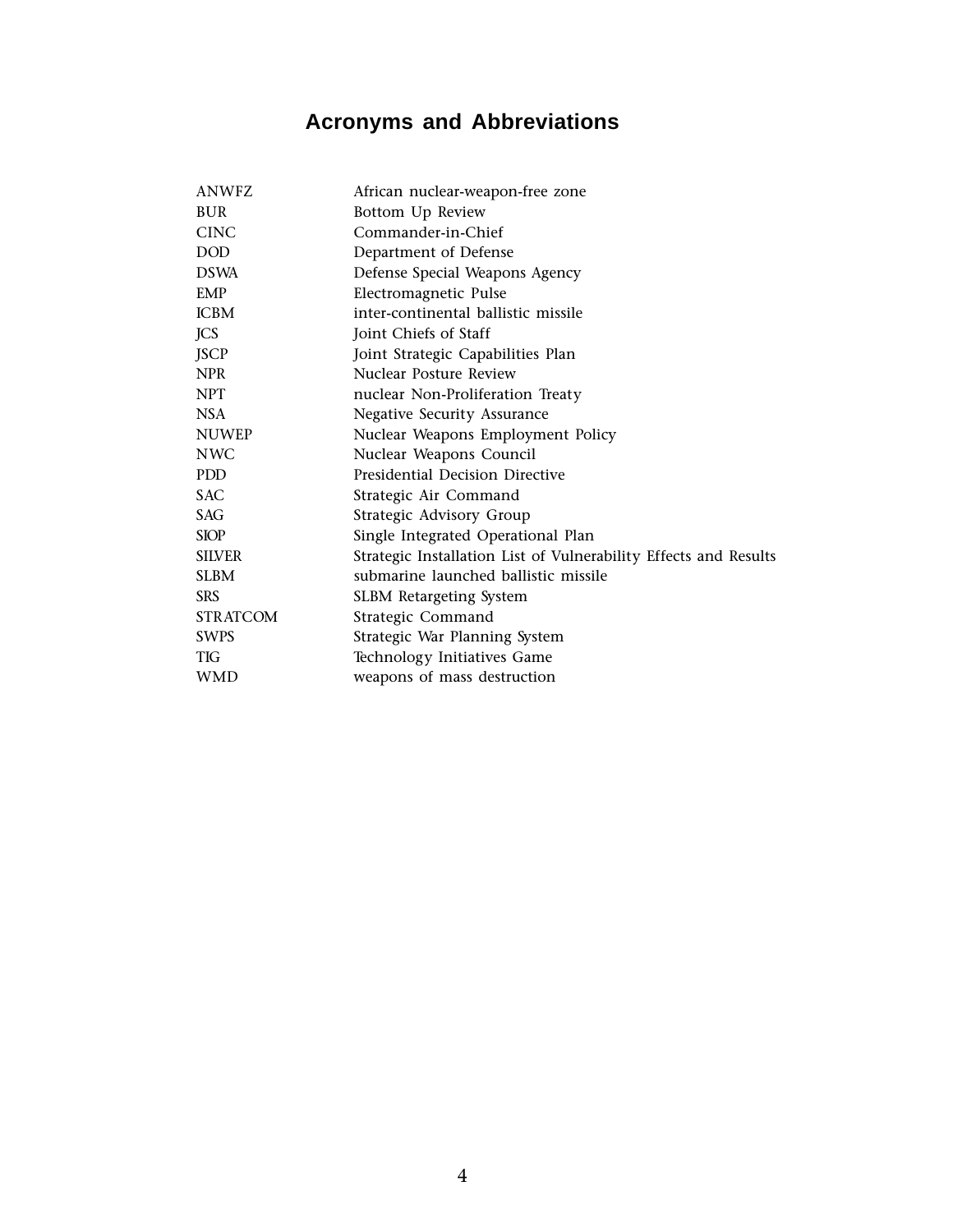# **Executive Summary**

In November 1997, President Clinton issued a highly classified Presidential Decision Directive (PDD), giving new guidelines to the military on targeting nuclear weapons. According to reports, the new PDD allows for the use of nuclear weapons against "rogue" states  $-$  those suspected of having access to weapons of mass destruction.

The use of nuclear weapons to deter attack by weapons of mass destruction, other than nuclear weapons, remains controversial. General Lee Butler, former Commander-in-Chief of US Strategic Command, now describes using nuclear weapons as a solution to chemical or biological attack as an "outmoded idea." Conventional retaliation would be far more proportionate, less damaging to neighboring states and less horrific for innocent civilians, he says. "There are no rogue nations, only rogue leaders.

In 1995, President Clinton issued a "negative security assurance," pledging that the United States would not use nuclear weapons against non-nuclearweapon states parties to the nuclear Non-Proliferation Treaty (NPT). However, the current US nuclear posture conflicts with that pledge.

Non-nuclear-weapon states parties to the NPT have long demanded legally binding "negative security assurances," guaranteeing that nuclear weapons will not be used against them. The issue is on the agenda for the 1998 NPT Preparatory Committee meeting in Geneva in April 1998.

However, Special Assistant to the President Robert Bell has already stated that negative security assurances will not tie the hands of US decision-makers faced with a chemical or biological attack. "It's not difficult to define a scenario in which a rogue state would use chemical weapons or biological weapons and not be afforded protection under our negative security assurance," he noted.

Documents obtained through the US Freedom of Information Act also reveal criticism of the negative security assurance from within the US military. These documents show how US planning for the use of nuclear weapons against Third World proliferators

has developed in the 1990s. The concept of targeting Third World proliferators is relatively new to US nuclear doctrine. However, since the end of the Cold War the US military has seen "increasingly capable Third World threats" as a new justification for maintaining US strategic and non-strategic nuclear weapons.

The extensive focus on proliferation of weapons of mass destruction has resulted in "fewer but more widespread targets" for the remaining US nuclear weapons. The US nuclear arsenal is in the middle of a multi-billion dollar upgrade that will make it capable of quickly shifting between a greater number of limited contingencies all over the world.

Additionally, new modifications of a number of US nuclear weapons are currently underway in order to provide new capabilities suitable for targeting potential proliferators. In 1996, the B61-11 modification was identified by the Department of Defense as the "weapon of choice" for targeting Libya's alleged underground chemical weapons plant at Tarhunah. Other weapons "modifications" are in the pipeline.

However, given the overwhelming US conventional capability, there is no need to draw up plans for nuclear war in the Third World. Using nuclear weapons to deter states armed with other weapons of mass destruction is counterproductive, undermining the nuclear non-proliferation regime.

By using nuclear weapons in this way, the United States is sending a message that nuclear weapons are important for achieving prestige in world affairs and for accomplishing military and political objectives. Pointing nuclear weapons at regional troublemakers will provide them with a justification to acquire nuclear weapons themselves. Encouraging nuclear proliferation can only increase the risk to US security in the long term.

A reaffirmation of the commitments to non-proliferation and nuclear disarmament by removing chemical, biological, and radiological weapons and facilities from US war planning would be a more fitting post-Cold War measure.

Nevertheless, as the documents researched as the basis for this paper demonstrate, planning for nuclear war in the Third World has progressed virtually unop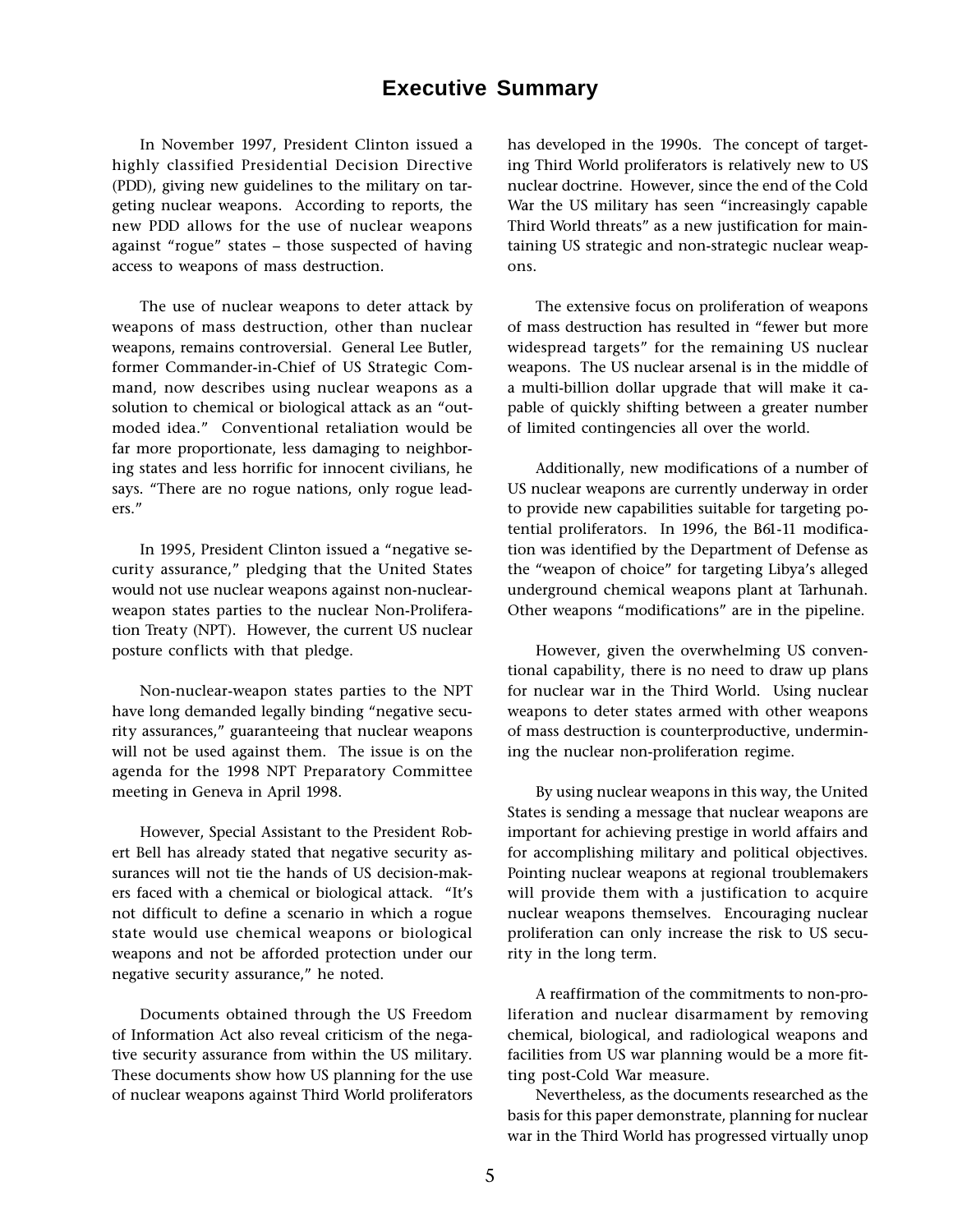posed. With little informed opposition and public debate, the result is a nuclear doctrine that borrows heavily from Cold War nuclear thinking. President Clinton's Decision Directive of November 1997 permits this planning to continue.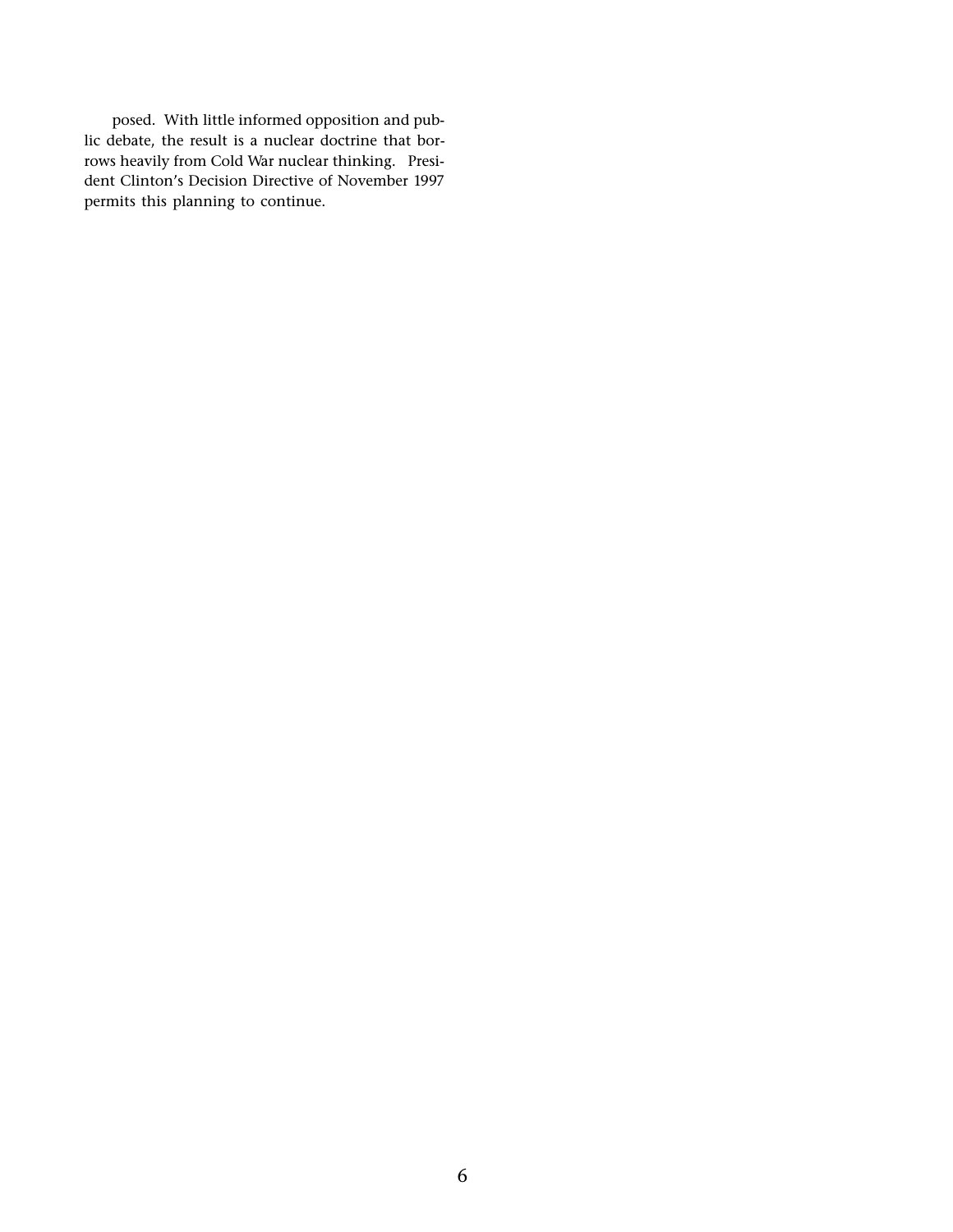#### **Introduction**

In November 1997, President Clinton issued new guidelines to the US military on targeting of nuclear weapons. According to The Washington Post, highly classified Presidential Decision Directive (PDD) 60 contains language that would permit US nuclear strikes after enemy attacks using chemical or biological weapons." "Rogue states," a terminology commonly used by the Pentagon for countries such as Iran, Iraq, Libya, North Korea and Syria, are specifically listed as possible targets in the event of regional conflicts or crises.<sup>1</sup>

The new directive replaces guidelines last issued under President Reagan nearly 17 years ago. But according to Special Assistant to the President Robert Bell, the three basic situations in which the United States might use nuclear weapons have not been changed by the new PDD.<sup>2</sup> They are: if the attacking country has nuclear weapons; if the aggressor is not in compliance with the international treaty to curb the spread of nuclear weapons; or if it is allied to a nuclear power in its attack on the United States. However, Special Assistant Bell also states that the

PDD reflects the current reality, in which an attacker using weapons of mass destruction could face nuclear reprisal.<sup>3</sup> US declaratory policy on this point remains ambiguous because the term "weapons of mass destruction" (WMD)

refers not only to nuclear weapons but also to chemical, biological, and radiological weapons, as well as the means to deliver them.

The use of nuclear weapons to deter WMD other than nuclear weapons remains controversial. General Lee Butler, former Commander-in-Chief of US Strategic Command (STR ATCOM) 1992-94 and Commander-in-Chief of US Strategic Air Command (SAC) 1991-92, who played a key role in shaping US nuclear posture after the Cold War, now describes using nuclear weapons as a solution to chemical or biological attack as an "outmoded idea." Conventional retaliation would be far more proportionate, less damaging to neighboring states and less horrific for innocent civilians, he says. "There are no rogue nations, only rogue leaders."<sup>4</sup>

In addition, non-nuclear-weapon states parties to the nuclear Non-Proliferation Treaty (NPT) have long demanded legally binding "negative security assurances," guaranteeing that nuclear weapons will not be used against them. The issue is on the agenda for the 1998 NPT Preparatory Committee meeting in Geneva in April 1998. Special Assistant Bell has already stated that negative security assurances will not tie the hands of US decision-makers faced with a chemical or biological attack. "It's not difficult to define a scenario in which a rogue state would use chemical weapons or biological weapons and not be afforded protection under our negative security assurance."<sup>5</sup>

In 1995, in the run-up to the NPT Conference, the United States, along with the United Kingdom, France and Russia, reaffirmed its negative security assurance not to use nuclear weapons against nonnuclear-weapon states parties to the Treaty. However, the ink was barely dry on President Clinton's pledge before the Pentagon updated a plan to do just that.

Previously classified documents obtained through the US Freedom of Information Act reveal the background to the latest PDD. These documents

# Former Commander-in-Chief of US Strategic Command, General Lee Butler, now describes using nuclear weapons as a solution to chemical or biological attack as an "outmoded idea."

reveal that not only did President Clinton's 1995 pledge fail to change US nuclear doctrine, but that US military planners have continued to plan for nuclear war in the Third World ever since.

While the end of the Cold War resulted in a significant cutback in the nuclear target base and the number of nuclear weapons, the extensive focus on proliferation of WMD has resulted in a geographical expansion of the potential targets for remaining US nuclear weapons. In order to be capable of taking on the broader target list, the US nuclear arsenal is in the middle of a multi-billion dollar upgrade that will make it capable of quickly shifting between a greater number of limited contingencies all around the world. The changes represent as significant a development - although very different - in nuclear doctrine and war-fighting capability as the shift in the early 1960s from Mutually Assured Destruction to Flexible Response.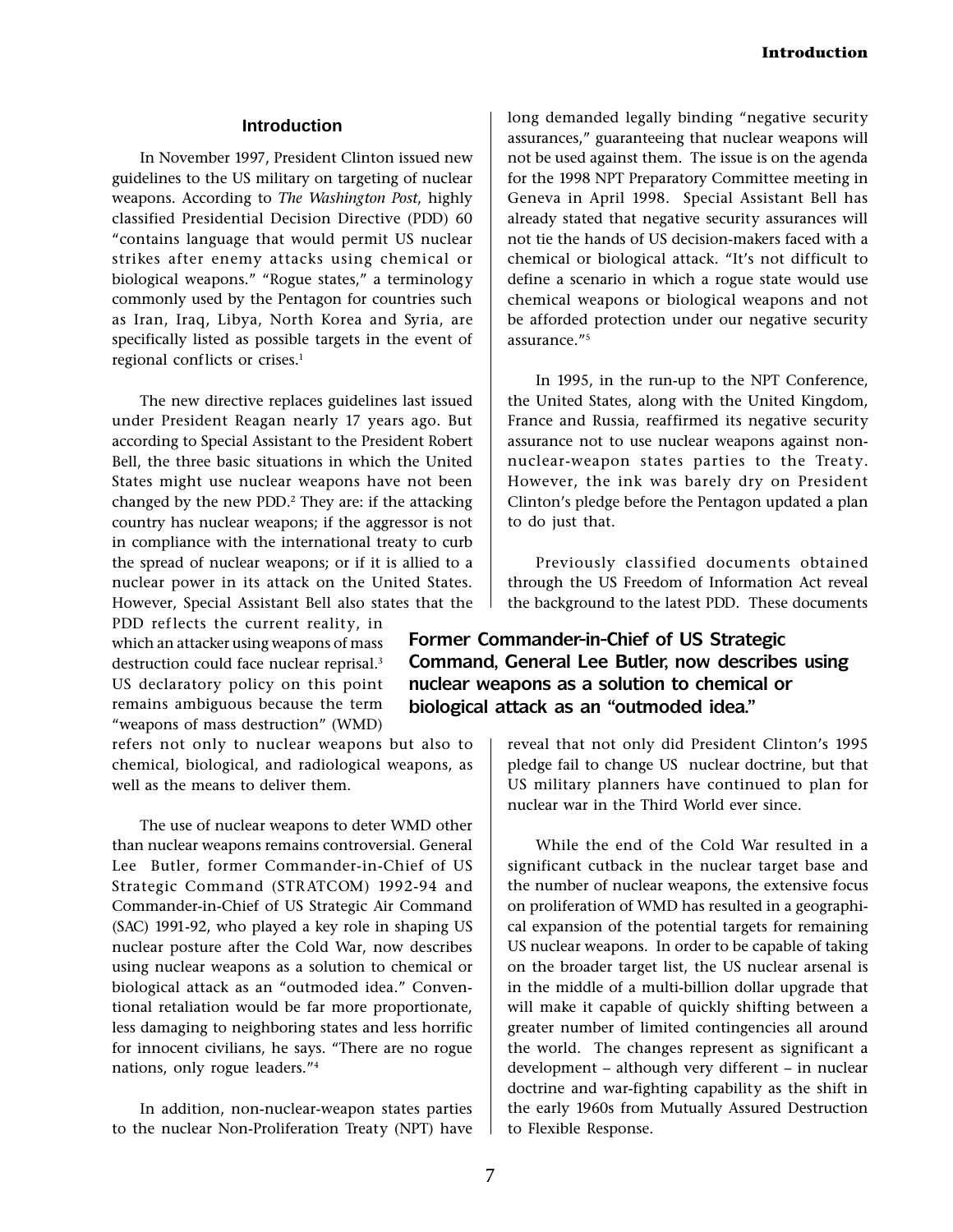The plan to use nuclear weapons against proliferators of WMD creates a fundamental disharmony in US post-Cold War nuclear policy. In order to strengthen the NPT regime, non-nuclearweapon state signatories are promised that they will not be targeted. Yet in order to fight proliferators, the Pentagon is planning to do so nonetheless.

Beyond the issue of disharmony, proliferation is becoming an increasingly prominent driver in nuclear

war planning. The large residual nuclear arsenal in Russia is still the focus  $-$  by virtue of sheer numbers - but the ability also to deter potential proliferators armed with nuclear, chemical,

biological and radiological weapons has reshaped declaratory nuclear policy and continues to change US nuclear posture. The development threatens to grant nuclear weapons an enduring role in the post-Cold War era, undercut deep reductions and to thwart the goal of nuclear disarmament.

Similar, but more limited, developments are underway in other nuclear-weapon states as well as within NATO. NATO is embracing US doctrine by expanding alliance nuclear strategy to include the use of British Trident submarines and US free-fall bombs deployed in Belgium, Germany, Greece, Italy, The Netherlands, and Turkey against WMD attacks by rogue states. The focus of this paper, however, is some of the changes that have taken place in US nuclear planning during the 1990s.

#### **Nuclear Disharmony**

The pledge not to use nuclear weapons against non-nuclear-weapon states parties to the NPT was an important US foreign policy instrument in ensuring international support for the indefinite extension of the Treaty in 1995. It was repeated by all the five declared nuclear-weapon states in joint United Nations Security Council resolution 984 (1995), which was adopted unanimously on 11 April 1995. The pledge was also listed in the NPT Conference's decision on "Principles and Objectives for Nuclear Non-Proliferation and Disarmament."<sup>6</sup>

Yet only a few months later, in December 1995, the US Joint Chiefs of Staff (JCS) completed a review of their "Doctrine for Joint Nuclear Operations" (Joint Pub 3-12) which endorsed planning for use of nuclear weapons against targets in countries such as Iran, Iraq, Libya and North Korea. An early version of this doctrine had emerged in April 1993. It was the product of a major refurbishing of US nuclear war planning which included expansion of targeting from the former Soviet Union and China to include regional troublemakers around the world armed with WMD. Disclosure of the document caused a scandal, and criticism forced the Pentagon to downplay Third World targeting in public since it risked undercutting

# Robert Bell has already stated that negative security assurances will not tie the hands of US decision makers faced with a chemical or biological attack.

White House efforts to rally international support for indefinite extension of the NPT.

The problem was obvious: the development represented a horizontal and vertical expansion of US nuclear targeting, which was at odds with the vow the United States had made to "reduce" the role of nuclear weapons and pursue complete nuclear disarmament. Moreover, several of the non-nuclear countries at the negotiating table were becoming targets themselves, in blunt conflict with President Clinton's pledge not to use nuclear weapons against non-nuclear-weapon states parties to the NPT.

President Clinton's pledge, known as a negative security assurance, was a reaffirmation of a policy first initiated under the Carter Administration in June 1978. It states:

The United States reaffirms that it will not use nuclear weapons against non-nuclear-weapon states parties to the Treaty on the Non-Proliferation of Nuclear Weapons except in the case of an invasion or any other at tack on the United States, its ter ritories, its armed forces or other troops, its allies, or on a State towards which it has a security commitment, carried out or sustained by such a non-nuclear-weapon State in association or alliance with a nuclear-weapon state. $<sup>7</sup>$ </sup>

How could the United States promise not to use nuclear weapons against non-nuclear-weapon states parties to the NPT such as Iran, Iraq, Libya and North Korea, and then approve a doctrine which condoned using nuclear weapons to deter the use of chemical or biological by the very same states?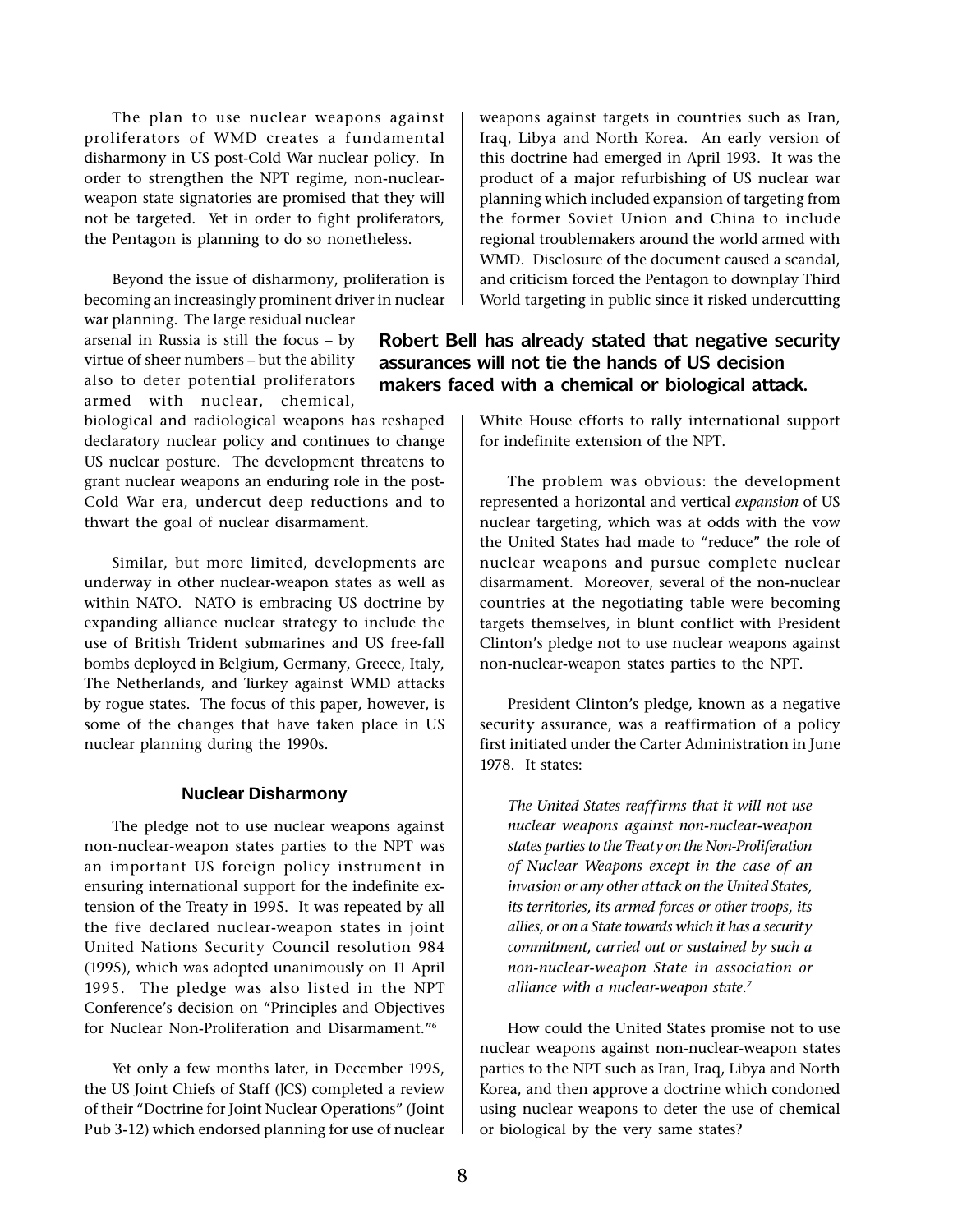When confronted with the new evidence a few weeks prior to the start of the extension conference, the head of the US NPT delegation, Ambassador Thomas Graham, took cover behind the US-Russian bilateral agreement no longer to store designated target data in the guidance system of strategic nuclear missiles. "As of May 31, 1994, no country is targeted by the strategic forces of the United States," Graham told a United Nations press conference in New York.<sup>8</sup> Removing target data from the missiles, however, does not prevent a country from being a target of nuclear planning. In any case, Graham's argument was trivial because target data can be re-loaded into the missiles' computers within minutes.

But the US Administration was painfully aware of the importance many non-nuclear parties to the NPT attach to negative security assurances. It had no intention of confirming that some of them were

becoming nuclear targets. "I therefore am deeply concerned about this type of undue criticism of the United States prior to the Conference." US Assistant Secretary of Defense, Ashton B. Carter,

wrote a few days before the delegates met in New York, "which only can diminish the chances for a successful outcome."<sup>9</sup> Nuclear doctrine or not, "I want to strongly emphasize," US Deputy Assistant Secretary for Counterproliferation Policy Mitchell B. Wallerstein echoed in October 1995 in an interview with Air Force Magazine, "that counterproliferation is fundamentally about finding nonnuclear solutions to these problems... The United States is not looking to retarget our nuclear weapons." $10$ 

Even as these words were being spoken, the planners at the JCS were putting the final touches to the updated nuclear doctrine. Despite the strong denials, the doctrine condoned the expansion of US nuclear targeting to non-nuclear countries. President Clinton's 1995 pledge forced no change in nuclear planning; the updated doctrine is virtually identical to the 1993 version.

#### **A New Nuclear Doctrine Is Born**

The concept of targeting Third World proliferators is relatively new to US nuclear doctrine, although the United States did target some Third World countries as a matter of course as early as the late 1980s. However, this was done as part of its

global plan against the Soviet Union and its potential allies, and as insurance against the possibility of a third country trying to take advantage of the depletion of US and Soviet arsenals during a major nuclear war.<sup>11</sup> Now, however, some Third World countries are being independently targeted, as proliferators of weapons of mass destruction.

References in nuclear strategy to WMD were rare prior to the 1990s and proliferation as such was not a rationale for US nuclear doctrine. For example, in spring 1989, 150 people from government, military services, academia, industry, and the Department of Energy laboratories met at the Los Alamos Center for National Security Studies to review the past and future of nuclear weapons. A report from the meeting (which was chaired by, among others, President Bush's National Security Advisor Brent Scowcroft) observed that several participants had suggested that,

# The report pointed to "increasingly capable Third World threats" as a new justification for maintaining US strategic and non-strategic nuclear weapons.

if hostile regional states acquire nuclear, chemical, or biological weapons, "the United States may need to revise its nuclear doctrine and forces specifically to deal with issues raised by such proliferation. $12$ 

With the fall of the Berlin wall in 1989 and the demise of the Warsaw Pact, however, all that changed. Then Commander-in-Chief SAC, General Butler, told an audience at the Air Power History Symposium in September 1992 that, "as early as October 1989 [before the Soviet Union had broken up] we abandoned global war with the Soviet Union as the principle planning and programming paradigm for the US armed forces." The result was a "complete revisit of nuclear weapons policy and the SIOP [Single Integrated Operational Plan] target base" which resulted in the number of targets in the SIOP, the chief US nuclear war plan, being reduced from 10,000 to eventually around 2,000.<sup>13</sup> The nuclear forces of the former "evil empire" were still of concern, but nuclear war planners saw that "a new series of threats had begun to emerge on the horizon," and began to shift their attention toward potential targets outside Russia and China. The post-Cold War target base would consist of "fewer but more widespread targets."<sup>14</sup>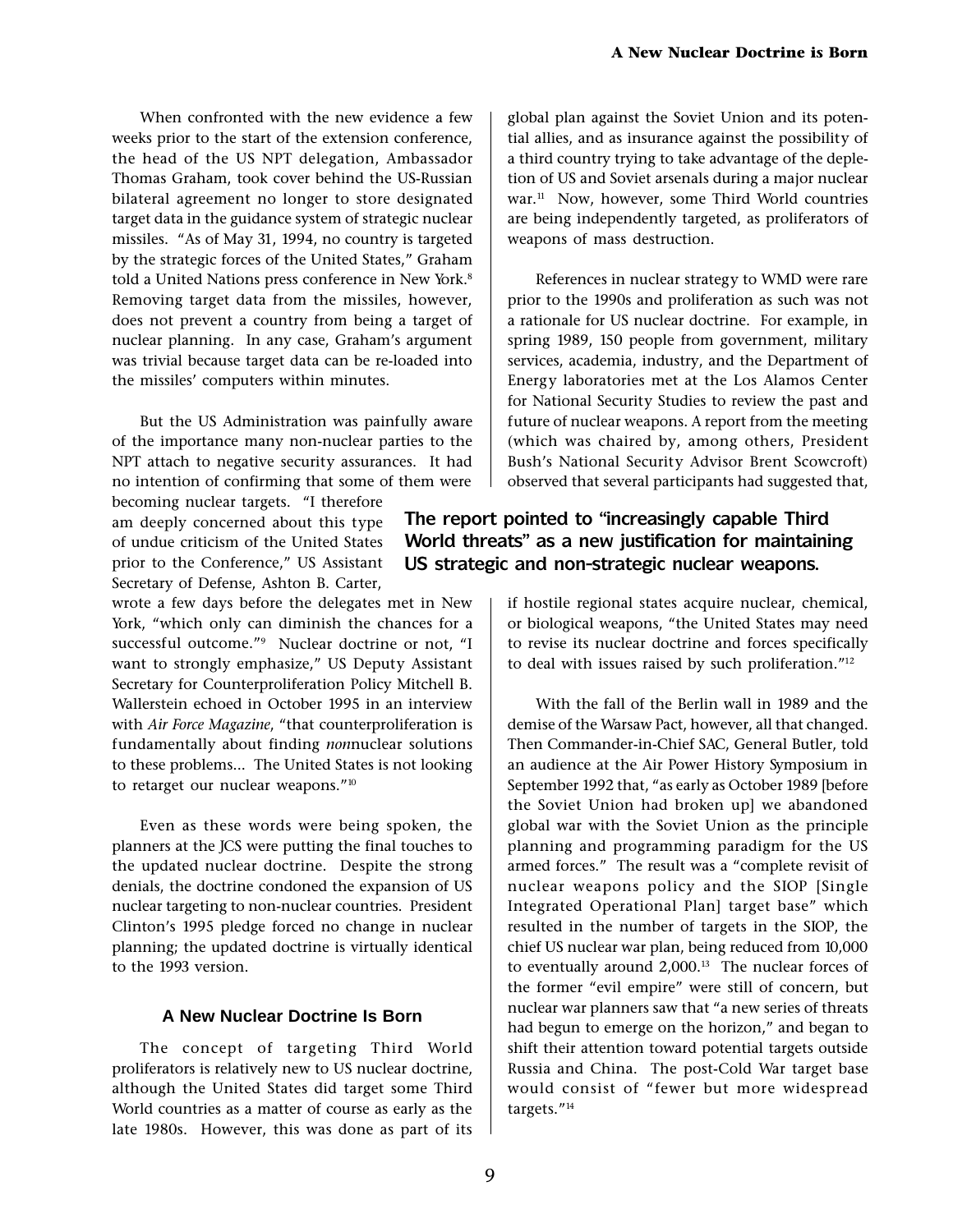When the JCS published the Military Net Assessment in March 1990, the shift was already evident. The report pointed to "increasingly capable Third World threats" as a new justification for maintaining US strategic and non-strategic nuclear weapons.15 Three months later, in June 1990, as non-Soviet Warsaw Pact countries were formally removed from the SIOP, Secretary of Defense Richard Cheney testified before the Senate Appropriations Committee making the first high-level reference to WMD as a formal rationale for keeping US nuclear weapons. 16 These statements were small but important early indications of a change in US nuclear thinking.

The Gulf War and the disclosure of Iraq's clandestine nuclear weapons program accelerated the changes in US nuclear doctrine. In January 1991, as US forces were deployed to liberate Kuwait, Defense Secretary Cheney issued the top-secret Nuclear Weapons Employment Policy (NUWEP), which formally tasked the military to plan for nuclear operations against nations capable of developing WMD.17 This guidance resulted in SIOP-93, the first overall nuclear war plan formally to incorporate Third World WMD targets. 18

Nothing was said in public about these important additions to the SIOP, but a couple of hints were given. In March 1991, the JCS suggested in the Joint Military Net Assessment that non-strategic nuclear weapons "could assume a broader role globally in response to the proliferation of nuclear capability among Third World nations." The report reiterated, however, that nuclear proliferation in

general necessitated an upgrade of the command, control, and communication capabilities of US forces, and identified the MILSTAR satellite commun-

ications system, designed to provide secure global command and control capabilities for nuclear war fighting, as an example of such an upgrade.<sup>19</sup>

Likewise, in February 1992, Secretary Cheney stated in the Defense Department's annual report, the possibility that Third World nations may acquire nuclear capabilities has led the Department to make adjustments to nuclear and strategic defense forces and to the policies that guide them." US nuclear strategy, Cheney said, "must now also encompass potential instabilities that could arise when states or leaders perceive they have little to lose from employing weapons of mass destruction."<sup>20</sup>

When SAC Commander General Butler testified before Congress in April 1992, he explained the role of nuclear weapons in missions against "rogue" nations. "A US nuclear deterrent force encourages non-proliferation, albeit within limits bounded by rational calculations," Butler said, and added, "Some contend that deterrence is not applicable outside the classic Cold War paradigm - especially when such weapons are in the hands of seemingly irrational leaders. In my view, the very fact that such leaders pursue nuclear capability implies a certain lethal rationality. $"^{21}$ 

Later the same month, Assistant Secretary of the Air Force John J. Welch told Congress that "the emphasis of the deterrence equation has been shifted from just deterring the development or use of nuclear weapons by the Soviet Union, to deterring the development or use of nuclear weapons by other countries, as well."<sup>22</sup>

These changes were being incorporated into SIOP-93, but President Bush's unilateral disarmament initiatives from September 1991 had removed US strategic bombers and Minuteman II intercontinental ballistic missiles (ICBMs) from alert. The move, which was accompanied by a decision to withdraw all tactical nuclear weapons from surface ships and attack submarines, and drastically reduce the weapons deployed in Europe, together with Soviet

> reciprocal steps, forced new changes in the SIOP. The changes were ref lected in the JCS's new Joint Strategic Capabilities Plan (JSCP) from 1992 that laid out the

military objectives for the nuclear war plan. However, the plan also directed military planners to re-target US nuclear weapons beyond Russia and China to other countries developing weapons of mass destruction.23

The nuclear cuts on both sides, combined with the new WMD mission, resulted in a rewriting of Annex C to the JSCP, which contains the targeting and damage criteria for the use of nuclear weapons. SIOP-93 was scheduled for completion in October

# Non-strategic nuclear weapons "could assume a broader role globally in response to the proliferation of nuclear capability among Third World nations.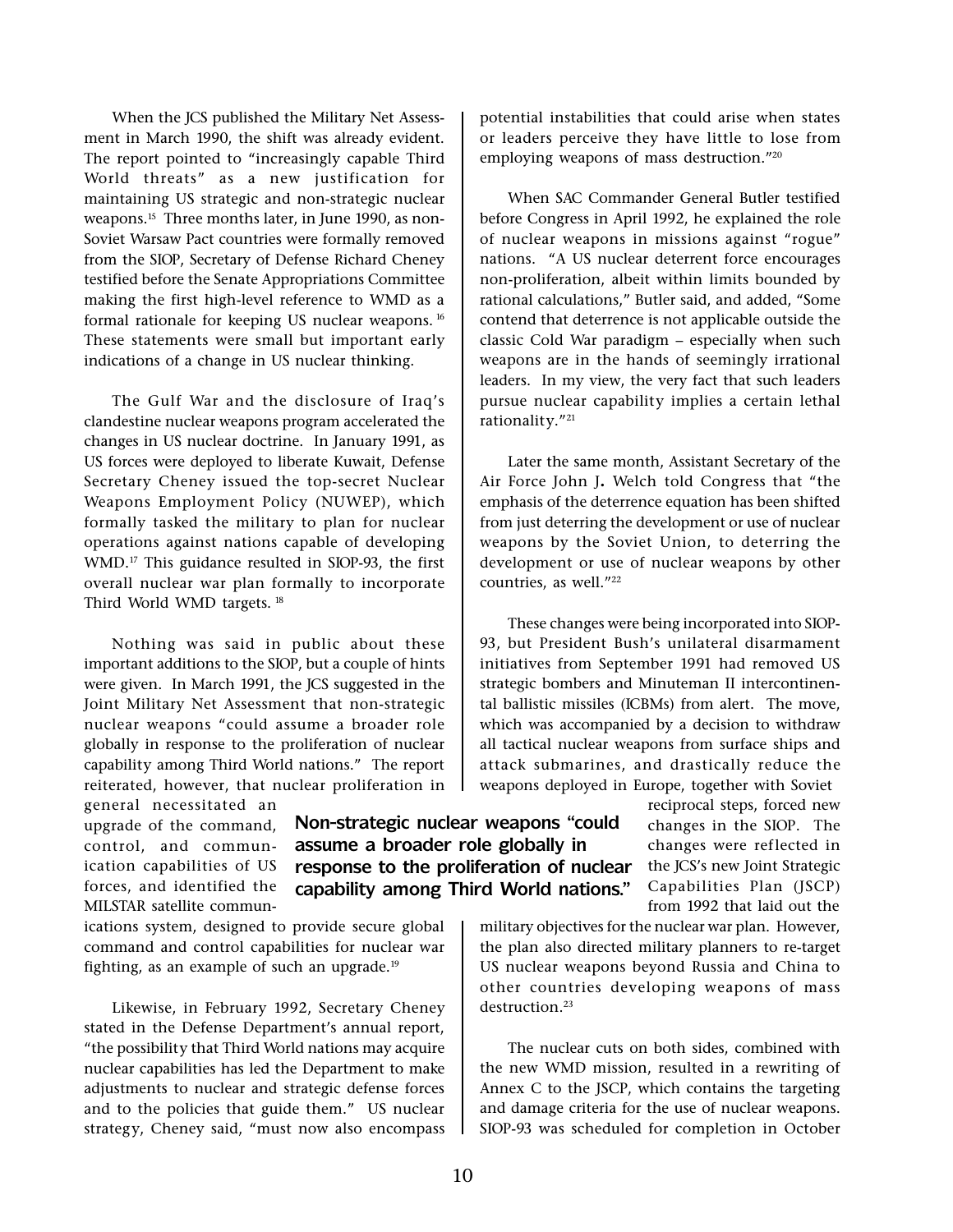1992, but was rushed into effect four months early on 1 June 1992.<sup>24</sup>

However, even before SIOP-93 was implemented, Presidents Bush and Yeltsin agreed to new cuts in the arsenals. The deal was sealed at the Washington Summit Agreement in June 1992, which resulted in an updated NUWEP 92 and yet another rewriting of the JSCP Annex C, completed in the spring of 1993.25 Along with additional guidance, this work resulted

# Key target data processing technologies "currently have no capability south of the equator," a STRATCOM study concluded in March 1992. The report recommended development of a "global capability."

in a new nuclear war plan, the SIOP-94, in spring 1993.

Shortly before SIOP-94 was implemented, General Butler, the first Commander of STRATCOM when it replaced SAC, told The New York Times, "our focus now is not just the former Soviet Union but any potentially hostile country that has or is seeking weapons of mass destruction."<sup>26</sup> Butler set up a new Joint Intelligence Center "to assess from STRATCOM's operational perspective the growing threat represented by the global proliferation of weapons of mass destruction."<sup>27</sup> Implementation of SIOP-94 coincided with the JCS publishing of the first version of the Joint Nuclear Doctrine (3-12) in April 1993.

### **The "Living SIOP"**

STRATCOM had already realized that US nuclear forces were ill-suited for nuclear war in Third World. Incorporating the Third World into the nuclear war plan was not just a matter of re-targeting the weapons. The Cold War focus on the Soviet Union and China meant that hardware and software had typically been configured for the Northern Hemisphere only." Key target data processing technologies "currently have no capability south of the equator," a STRATCOM study had already concluded in March 1992. The report recommended development of a "global capability" by the late 1990s.28 Furthermore, expanding nuclear deterrence to smaller and more diverse regional WMD contingencies meant that nuclear planners would be faced with rapidly changing guidance and requirements. The old war planning system was built to handle updates over a matter of years, but nuclear deterrence in the post-Cold War era demanded changes on a monthly  $-$  sometimes even weekly  $$ basis. The solution was the creation of a completely new nuclear war planning apparatus based on "adaptive planning," a concept which has since been adopted in NATO nuclear planning as well.

Adaptive planning refers to the means by which nuclear planners can quickly execute selected or

> limited attack options against regions inside and outside Russia, using weapons otherwise assigned exclusively to the traditional SIOP plan.<sup>29</sup> STRATCOM set up a group of ten people in December 1992 and tasked them "to

develop a flexible, globally-focused, war-planning process known as the Strategic War Planning System (SWPS)." The group, known as the Strategic Planning Study Group, developed what they called "a living SIOP," a real-time nuclear war plan which could receive virtually instantaneous war fighting commands and upgrades. STRATCOM Commander General Butler described the new concept in an interview with Jane's Defense Weekly in the spring of 1993:

Adaptive planning challenges the headquarters to formulate plans very quickly in response to spontaneous threats which are more likely to emerge in a new international environment unconstrained by the Super Power stand-off... We can accomplish this task by using generic targets, rather than identifying specific scenarios and specific enemies, and then crafting a variety of response options to address these threats. To ensure their completeness, these options consider the employment of both nuclear and conventional weapons. Thus, by its very nature, adaptive planning of fers unique solutions, tailored to generic regional dangers involving weapons of mass destruction.30

The concept was approved in July 1993, the final SWPS report finished in October 1993, and the Living SIOP was implemented on 1 April 1994, coinciding with completion of SIOP-95.<sup>31</sup> Planning requirements examined went well beyond the core SIOP to include items like crisis planning and non-strategic nuclear forces.32 The new SWPS will achieve initial operations capability in late 1998, and when completed in 2003,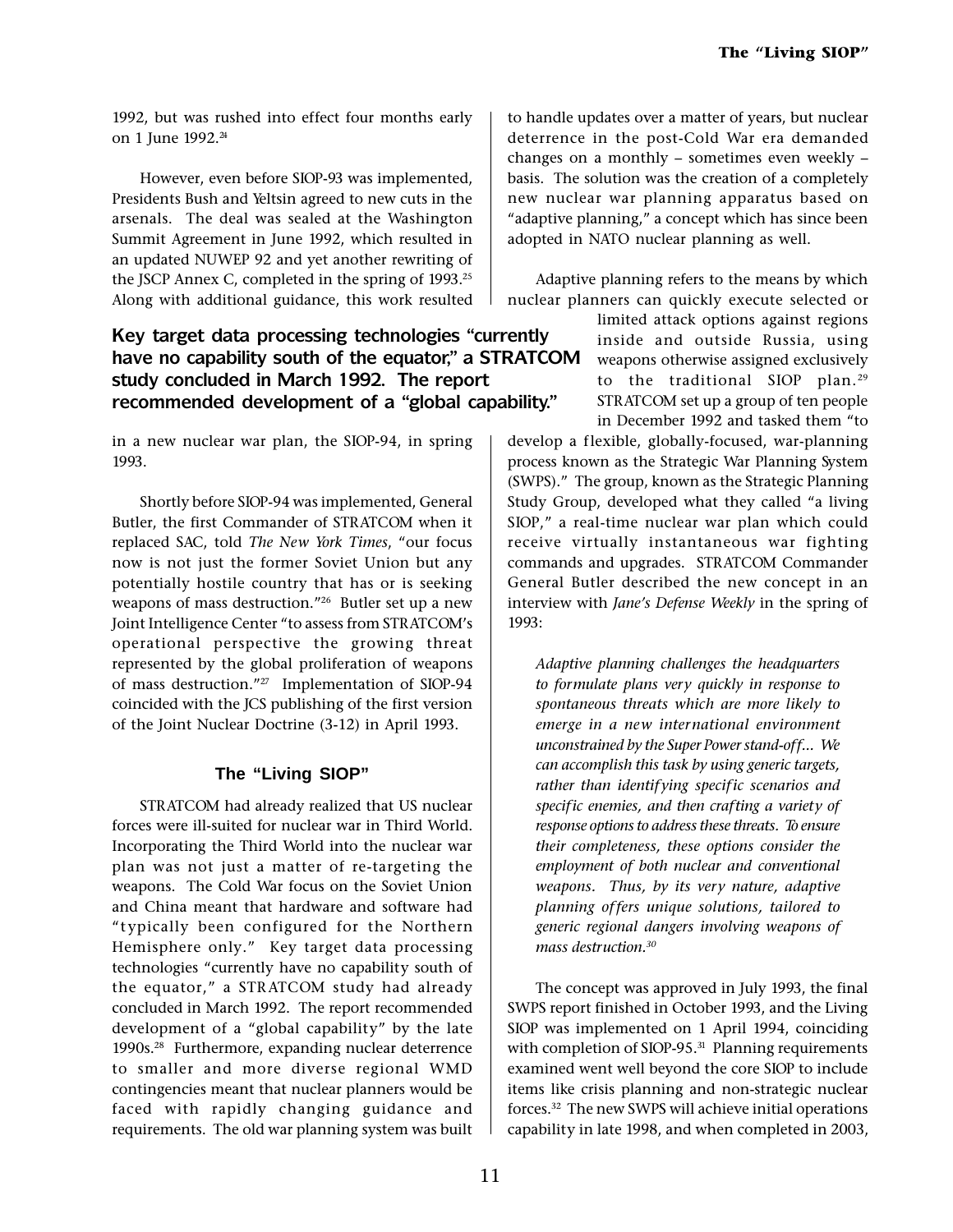will expand the US capability to incorporate the routine processing of WMD targets outside Russia in countries such as Iran, Iraq, Libya, and North Korea.<sup>33</sup>

Until recently, updating the SIOP was a major task, taking 14-18 months to complete. Even SIOP-94, completed in Spring 1993 after significant

# Dual capable aircraft, like the F-16 and F-15E the US Air Force currently deploys in Germany, Italy, Turkey, and the United Kingdom, will be incorporated into STRATCOM nuclear planning.

reductions in target numbers following the breakup of the Soviet Union and the demise of the Warsaw Pact, took nearly 17 months. $34$  The "living SIOP," by contrast, is based on continuous analysis of guidance, forces and target changes, rather than a fixed plan, reducing the time for complete overhaul of the SIOP to six months.<sup>35</sup> Wholesale revision of an attack plan for a new enemy will now be possible in months.<sup>36</sup>

Regional nuclear contingencies, however, may involve only one or a few dozen nuclear weapons and not large strategic weapon systems at all. Moreover, in order to encompass all types of nuclear planning, the modernized SWPS erases the traditional distinction between strategic and tactical nuclear planning. Already in 1992, SAC Commander General Butler had emphasized that he wanted to see "a simplified process that makes no distinction between strategic and tactical mission planning," and one of the requirements in the new SWPS is that the SIOP process "be able to plan for nonstrategic nuclear force employment."<sup>37</sup> The new SWPS will achieve a preliminary theater support of non-strategic nuclear weapons planning by January 1998, and the goal is optimized adaptive planning within the theaters.<sup>38</sup> This includes consolidation of theater and strategic target construction and implementation of the Non-Strategic Nuclear Force planning capability.<sup>39</sup> As a result, nuclear Tomahawk land-attack missiles assigned to nuclear attack submarines and dualcapable aircraft, like the F-16 and F-15E the US Air Force currently deploys in Germany, Italy, Turkey, and the United Kingdom, will be incorporated into STRATCOM nuclear planning, albeit in coordination with the regional commanders.

The National Academy of Sciences recently recommended that adaptive planning be used to alleviate the rigidity of the Cold War SIOP.40 The Academy also recommended that "the US should announce that the only purpose of US nuclear weapons is to deter attacks on the United States and its allies, adopting no first use for nuclear weapons as official declaratory policy."<sup>41</sup> However, it is adaptive planning itself that allows nuclear weapons

> to take on a broader role against chemical, biological, and radiological weapons, with nuclear responses of a more limited nature and weapons that result in less collateral damage. Adaptive planning grants nuclear

deterrence an aura of acceptability, and it is a central element of the "Living SIOP."<sup>42</sup>

So the race is on for rapid planning capabilities - even faster than those required to change the overall  $SIOP$  plan  $-$  to allow planning for limited nuclear operations, such as those in regional contingencies against "rogue" nations, in a much shorter time. Work currently underway at the Air Force's Rome Laboratory aims to provide planners with the capability to plan "critical nuclear options" in the SIOP "within days rather than months" and limited SIOP re-planning options "in less than 30 minutes." $43$ 

One incentive is that a greater portion of future Russian strategic nuclear forces will be mobile, as will some Third World WMD targets. Another driver is that a greater geographical spread of limited target areas in different regional contingencies, combined with future reductions in the overall number of nuclear warheads in the arsenal, will increase the need to quickly shift assignment of a significant number of nuclear warheads from one theater to the other. Capabilities derived from what was previously called the Survivable Adaptive Planning Experiment, for example, are aimed at allowing SIOP generation in less than 24 hours and re-targeting of up to 1000 relocatable targets per day. $44$  The result is that in addition to the core war plan (SIOP), STRATCOM must be prepared to provide a greater number of smaller, more flexible, adaptive options.<sup>45</sup>

#### **The Nuclear Posture Review**

At the same time that this expansion of the capabilities and the role of US nuclear weapons was underway, six working groups were busily undertaking a major review of US nuclear policy and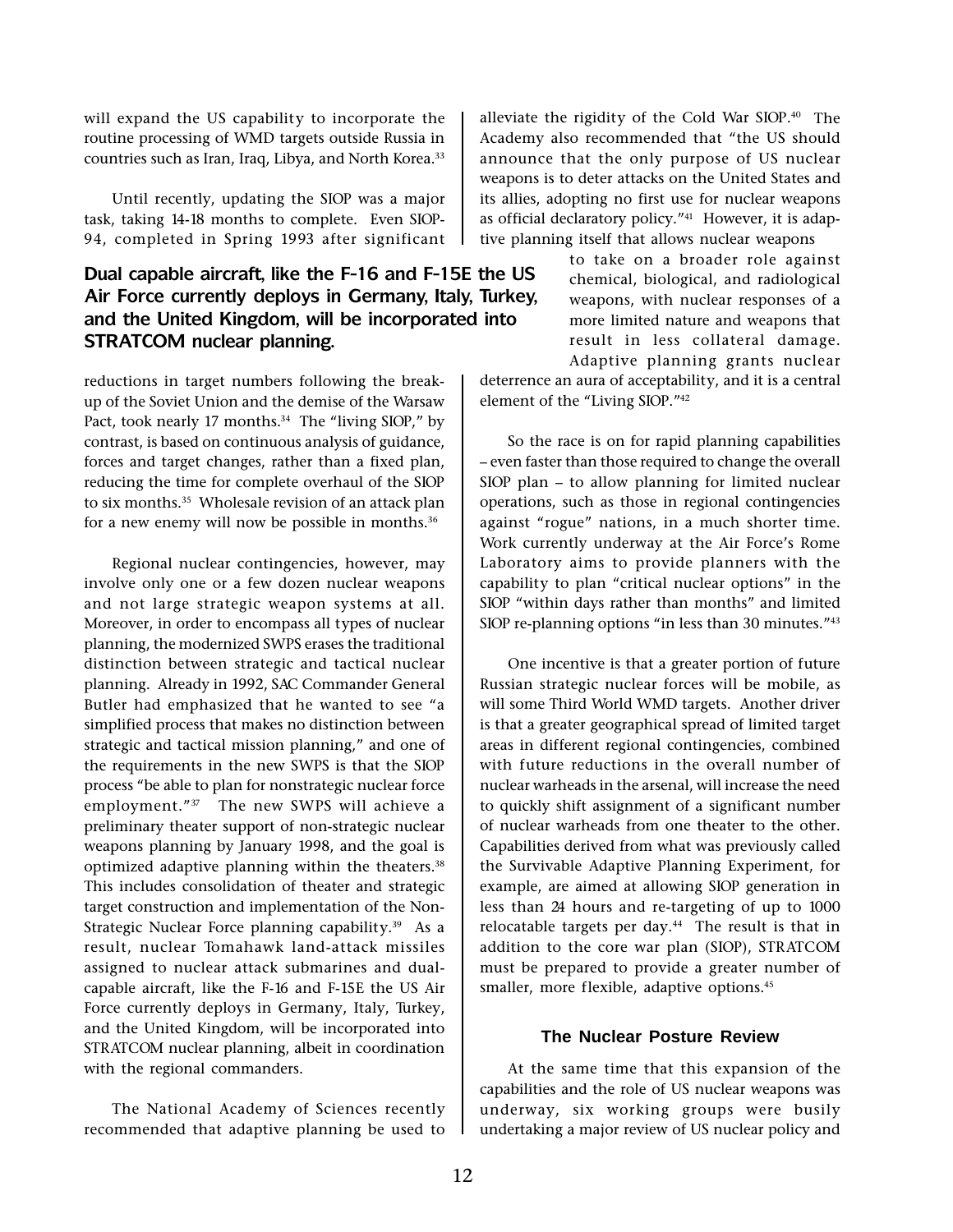force structure. Initiated in October 1993, the Nuclear Posture Review (NPR) was described as the most ambitious review of US nuclear weapons and nuclear planning in decades. The six working groups were to investigate:46

- the role of nuclear weapons in US security strategy;
- nuclear force structure and infrastructure;
- nuclear force operations and Command & Control;
- nuclear safety, security, and use control;
- the relationship between alternative US nuclear postures and counterproliferation policy;
- the relationship between alternative US nuclear postures and the threat reduction policy with the former Soviet Union.  $47$

Assistant Secretary Carter was in charge of the NPR process, and at STRATCOM there were concerns about the "negative feelings" Carter had demonstrated in the past toward nuclear weapons. Background information on Carter indicated "a lessthan favorable long-term outlook for nuclear weapons" and long-term visions of "complete" denuclearization." These were not popular opinions in a command like STRATCOM, whose very existence relied on nuclear weapons. Persuading such policy makers of a continued need and "wider role" for nuclear weapons would be, STRATCOM feared, "an uphill battle."<sup>48</sup>

Yet, even "denuclearizers" like Carter did not rock the boat too much. The opposition to deep cuts and major changes was too great for Carter, and he soon ran his head against the military establishment. STRATCOM's position was that "the basic role of

nuclear weapons in US security policy had not changed with the end of the Cold War." But after only four months work, the feeling within STRATCOM was that "the process in which it had put great faith had broken down." General

Admire, the acting co-chairman of the NPR, told Carter that he was "concerned with the process by which the NPR is being conducted." When Carter proposed that the review should prepare recommendations for the new secretary of defense-designate, retired Admiral Bobby Inman complained to STRATCOM chief Admiral Henry G. Chiles, Jnr., that it "imposes a schedule that will backfill the vacuum

with grab-bag thinking and then ask the Secretary for his blessing... This would be comical if we didn't have so much at stake."<sup>49</sup>

Following the Washington Summit Agreement in June 1992, STRATCOM had conducted a major force structure analysis to see which forces the US should maintain after START II. The final report, "Sun City," investigated nine options, six of which were at the 3,500 accountable warhead limit, while the other three fell "well below"  $3,500$  weapons.<sup>50</sup> STRATCOM chose a "preferred force" and wanted the NPR to accept it, but a few weeks prior to completion of the NPR, STRATCOM realized that the preferred force was not even among the eight force structures under consideration within the NPR process. Admiral Chiles intervened and warned that, "all three legs of the Triad are at risk in the NPR." Without a triad, the US would not be able to maintain a nuclear posture capable of deterring and, if necessary, defeating a resurgent Russia, while maintaining the flexibility to deal with potential threats from hostile regional powers.<sup>51</sup>

When the review was completed in September 1994, well after the first "Living SIOP" (SIOP-95) had been implemented, it was apparent that apart from a few more reductions little had changed. The Pentagon said it had changed the way it thinks about nuclear weapons and that it was reducing their role. However, after 55,000 man hours and 11 months of work  $-$  and without a written final report  $-$  the NPR essentially implemented nuclear force structure studies conducted by STRATCOM several years earlier following President Bush's unilateral initiatives in 1991 and the Washington Summit Agreement in June 1992. More importantly, the NPR reaffirmed the

# STRATCOM answered: "The US should preserve its options for responding to the situation by maintaining its current policy which does not preclude first use of nuclear weapons.

importance of nuclear deterrence to US security and supported the continued existence of a nuclear Triad.

Moreover, STRATCOM's inclusion of regional WMD contingencies into the nuclear war plan was condoned, although initially somewhat halfheartedly by the NPR process. During the working group meetings, Carter's special assistant and former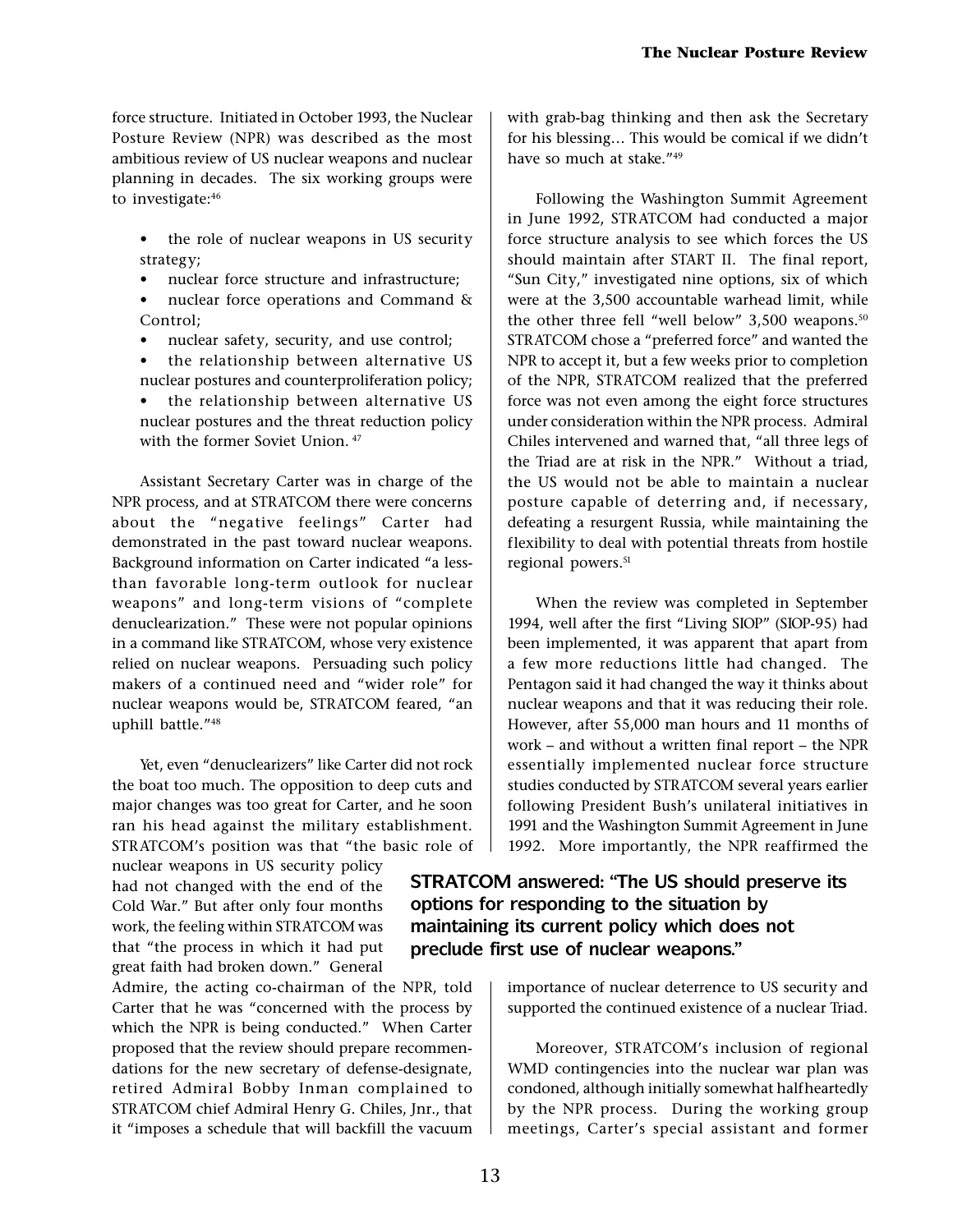professor at the University of Maryland, Dr. Steven Fetter, argued repeatedly that nuclear weapons could only deter nuclear use or acquisition, although the effect on acquisition was "hotly" debated. No meaningful contribution, Fetter argued, was likely in deterring chemical and biological weapons of

mass destruction.<sup>52</sup> Eventually, both Fetter and Carter were outmaneuvered by STRATCOM. Even the suggestion by the Office of the Secretary of Defense that chemical weapons should be viewed as

a more important threat than biological weapons was strongly opposed by the military representatives.<sup>53</sup>

In response to questions asked by the working groups on the role of nuclear weapons in counterproliferation efforts, however, STRATCOM argued that while nuclear weapons may not directly affect Third World countries' acquisition of WMD, maintaining nuclear weapons could support political aims. This is accomplished, STRATCOM explained, through demonstrating intent by maintaining an arsenal and continuously providing war plans to support regional CINCs [Commanders-in-Chief]... Within the context of a regional single or few warhead detonation, classical deterrence already allows for adaptively planned missions to counter any use of WMD," STRATCOM elaborated.<sup>54</sup> Asked about the US response to WMD use, STRATCOM answered:

The US should preserve its options for responding to the situation by maintaining its current policy which does not preclude first use of nuclear weapons. While it would not be in our interest to unleash the destructive power of a nuclear weapon, the loss of even one American city, or the endangerment of vital American interests overseas is unacceptable. To counter this threat, the US should not rule out the preemptive first use of nuclear weapons. In addition, following the use of WMD, the US should again seek to preserve its options. The US policy should not require retaliation with nuclear weapons, but it should leave that option open as one of a complete spectrum of possible options.<sup>55</sup>

Carter, however, was concerned that nuclear deterrence in WMD scenarios could have negative impact on the NPT regime and instructed the drafting groups to suggest possible political, economical and conventional deterrence options that could complement the US nuclear posture.<sup>56</sup>

In the end, however, the counterproliferation working group sided with STRATCOM. Not only

# Nuclear weapons featured prominently in counterproliferation roles such as to "deter weapons of mass destruction acquisition or use.

did it accept STRATCOM's broad nuclear deterrence vision, but it warned that deep reductions in US nuclear weapons might influence proliferators to decide to match US numbers or allies under US protection to reconsider their alternatives for defense.<sup>57</sup> Indeed, within the counterproliferation group there was "group consensus that [the] full range of nuclear options is desirable to deter proliferant nations," and the majority wanted the "unique contribution of nuclear deterrence to counterproliferation" to be "stated more forcefully."<sup>58</sup>

In addition to declaratory policy, the group also agreed that nuclear weapons remain the only method of destroying certain types of targets including deeply buried facilities.<sup>59</sup> Only on one issue, the question of terrorist use of WMD, did the group see a limitation: nuclear deterrence should only apply to statesponsored terrorism, because non-state actors would not be deterred by the US nuclear posture.<sup>60</sup>

In sum, STRATCOM probably could not have hoped for stronger backing. When the results were briefed to Congress in September 1994, nuclear weapons featured prominently in counter-proliferation roles such as to "deter WMD acquisition or use." But these conclusions were largely deleted from the public record, as were several non-strategic nuclear weapons missions in support of counterproliferation scenarios.<sup>61</sup> Instead, the public conclusion was that the NPR had reduced the role of nuclear weapons.

#### **The Silver Books**

Once the policy and doctrine were in place, the next step was to plan for it. STRATCOM was assigned to help regional commands draw up the plans for nuclear war with regional troublemakers.62 But as late as December 1994, the overall responsibility for the counterproliferation mission had not yet been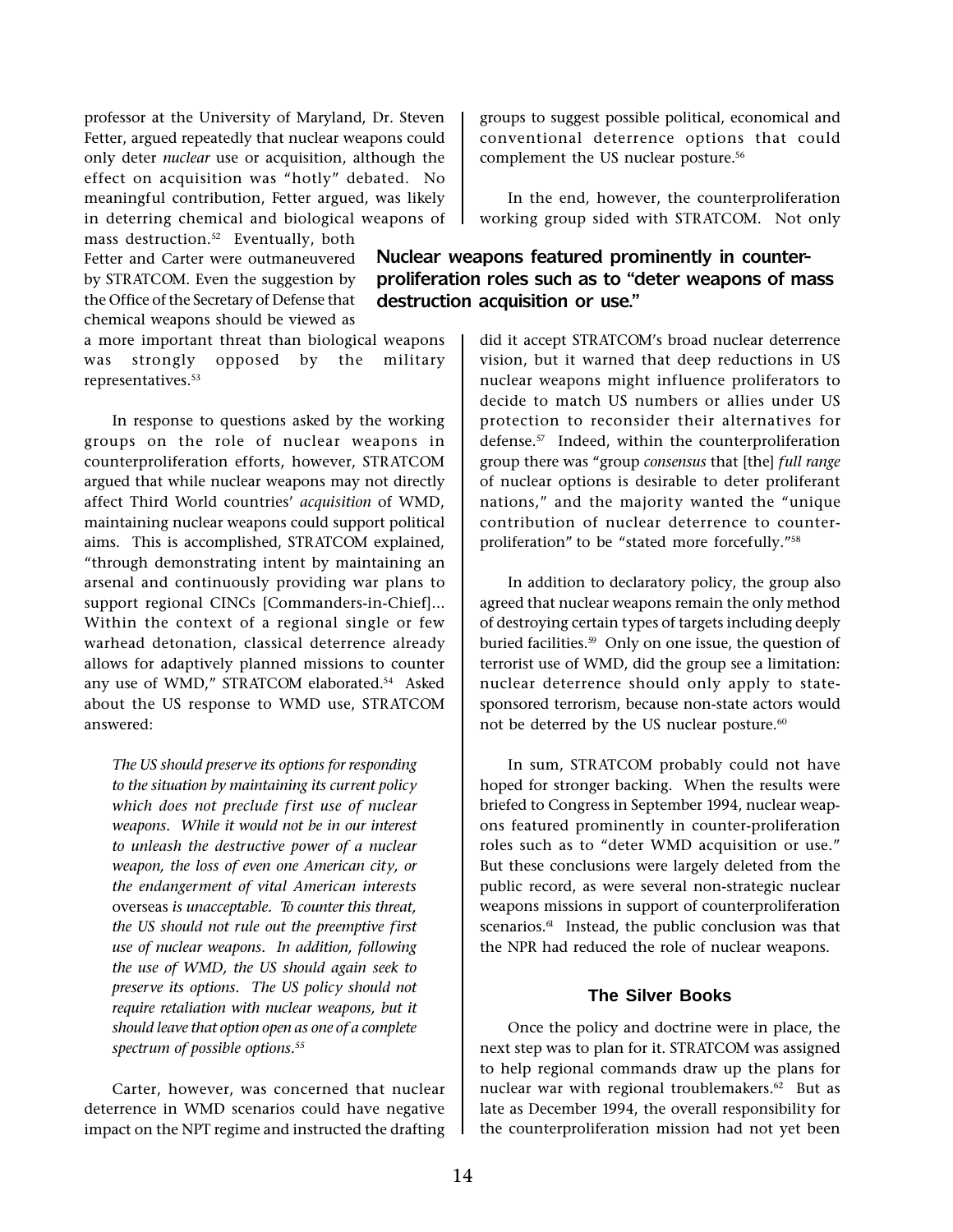assigned to a unified command.<sup>63</sup>

General Butler wanted to move STR ATCOM "firmly into the counterproliferation mission." $64$  In April 1993, he testified before Congress that, at the request of the Chairman of the Joint Chiefs of Staff, he was "working with selected regional Unified Commands to explore the transfer of planning responsibilities for employment of nuclear weapons in theater conflicts." He noted that this initiative could "save manpower and further centralize the planning and control" of US nuclear forces.<sup>65</sup>

However, planning for nuclear war with the Third World was a new development. A White Paper from

October 1993 describes how STRATCOM "already has a role in countering weapons of mass destruction in the context of deterring their

use by the Former Soviet Union." Nevertheless, planners are now "focusing much of their thinking on developing a concept which can support both the civilian leadership and theater CINCs in planning for military counter-proliferation options against weapons of mass destruction" outside Russia. <sup>66</sup> "We also need to have a strategy to deter the more 'undeterrable' leaders such as Quadaffi and Saddam Hussein," STRATCOM said.<sup>67</sup> One of the results of this effort was the creation of what were known as the Silver Books.

While there were many separate counterproliferation efforts underway in the Pentagon, none addressed the full spectrum of WMD targets within the context of real US military capabilities and limitations. Nor did they deal with proliferation of WMD as a global problem. With the Silver Books, the counterproliferation effort would be focused on STRATCOM and it would give the armed forces a global capability to carry out the Department of Defense (DOD) counterproliferation policy.<sup>68</sup>

The Silver Books were plans for military strikes against WMD facilities in a number of "rogue" nations, such as Iran, Iraq, Libya and North Korea. Silver was an abbreviation of Strategic Installation List of Vulnerability Effects and Results, and the project involved "the planning associated with a series of 'silver bullet' missions aimed at counterproliferation."<sup>69</sup> Targets included nuclear, chemical, biological, and command, control and communications installations.70

In early 1994, the Weapons Subcommittee of STRATCOM's SAG began analyzing target sets and weapons capabilities against representative Silver Book targets. The primary analysis centered on defeat mechanisms for chemical/biological and buried targets. A total of six facilities were analyzed using conventional, unconventional and nuclear weapons appropriate for the attack.<sup>71</sup> The focus was on fixed installations.72 By April, the process had advanced enough that new STRATCOM chief Admiral Chiles could report to Congress that "systems and procedures to accomplish this task have been

> developed, and planning coordination with regional commanders has begun. He added, "in a supporting role. STRATCOM will

provide its planning expertise to assist geographic unified commanders when required."73

By late 1994, a proposed Silver Book was ready for the European Command and a prototype was being developed for Pacific Command. STRATCOM briefed staff from the regional commands, and also briefed the Chairman of the Joint Chiefs of Staff, General John Shalikashvili.<sup>74</sup> STRATCOM officials argue that STRATCOM deserved a stronger role in the counterproliferation effort because:

We can kind of bring a global perspective to any counter-proliferation strategy, because the kind of targets you'd be looking at are the same kind of targets we already look at for our strategic purposes, and the same kind of interactions that you'd have with the National Command Authority for strategic weapons, would probably be very similar to the kind of interaction you'd have in some kind of counter-proliferation scenarios.

You ought to think about this kind of problem ahead of time, so you know what the potential targets are, and you know what kind of force would be the best to take that out, whether they are special operations forces or conventional weapons or some kind of nuclear weapon. $\frac{\pi}{2}$ 

But reactions were mixed and the regional com-

Targets included nuclear, chemical, biological and command, control and

communications installations.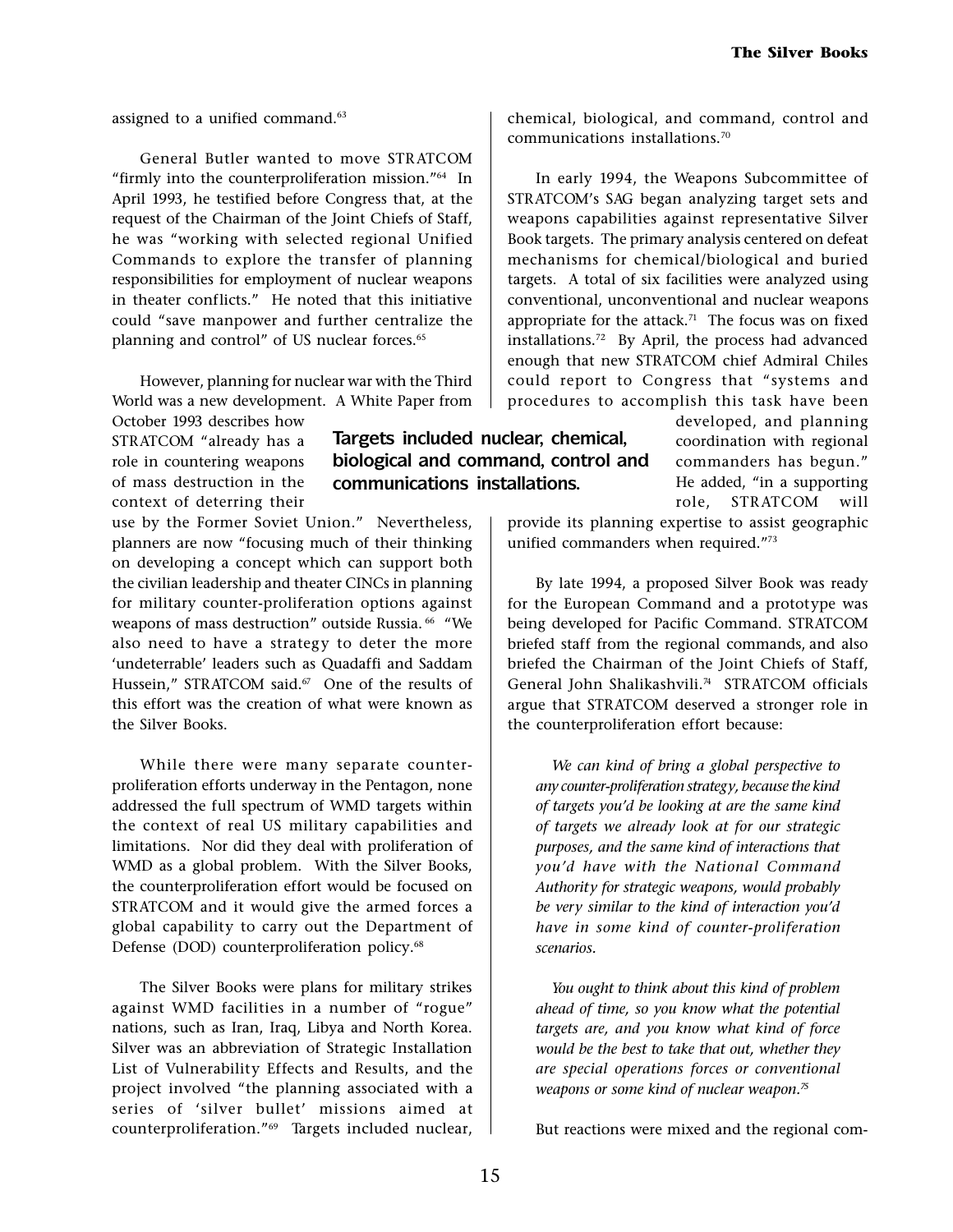mands did not approve of STRATCOM's plan to take control. As 1994 drew to a close, it became increasingly apparent that the counterproliferation mission would not be formally awarded to STRATCOM.<sup>76</sup> Then, in early 1995, the JCS ordered STRATCOM to drop the Silver Books project.<sup>77</sup>

Termination of the Silver Books and the subsequent decision by a Defense Acquisition Board review later in 1995 to develop only non-nuclear weapons for attacking hard and deeply buried targets appeared to be major setbacks for advocates of nuclear counterproliferation.78 But STRATCOM was convinced that existing nuclear forces were to play a role in countering WMD, and termination of the Silver Book concept did not mean an end to the targeting of the Third World, but only that STRATCOM would not have overall authority for counterproliferation. Nuclear planning would be focused at STRATCOM but in coordination with the regional commanders and their planning staff. Nor did the death of the Silver Books project have any effect on the content of the JCS's updated Joint Nuclear Doctrine from 1995, which is virtually identical to the previous version from 1993. Regional nuclear war planning continued under other names.

#### **Third World Nuclear Planning Continues**

The expansion in nuclear targeting was probably aided by the US decision to eliminate its chemical and biological weapons. In the cynical logic of deterrence, removing those weapons from the arsenal meant that the United States could no longer rely on a tit-for-tat response to attacks by chemical and biological weapons to deter "rogue" nations from using such weapons.<sup>79</sup> Other than the overwhelming conventional capability, the only "big stick" left in the US arsenal was the threat of nuclear weapons.

Yet deterring troublemakers was not necessarily the same as deterring the Soviet Union. In June 1994, while the NPR was still under preparation, the SAG produced a white paper on the future of nuclear forces which warned that the dynamics of deterring regional WMD threats were far from clear. Yet the paper nonetheless embraced that very role:

Nor should we be quick to embrace the position that nuclear weapons should exist only to deal with other nuclear weapons. Those who argue that biological and chemical threats can always be safely deter red without requiring the last resort of US nuclear forces must bear the burden of proof for their argument. Until they make a compelling case that nuclear force is not necessary for successful deterrence, it is not in the nation's interest to forswear the uncertainty as to how we would respond to clear and dangerous threats of other weapons of mass destruction. Measured ambiguity' is still a powerful tool for the President trying to deter an intransigent despot.<sup>80</sup>

Admiral Chiles later commended SAG for the document which was "particularly effective" in preparing the Silver Books and the NPR.<sup>81</sup>

Throughout 1995 and 1996, SAG continued to define the role of WMD in US nuclear deterrence. In April 1995, four months after the Silver Books were terminated and in the same month that the Clinton Administration reiterated its negative security assurances to non-nuclear-weapon states, the SAG Policy Subcommittee completed an in-depth review of deterrence against Third World proliferators. The review provided Terms of Reference other SAG subcommittees could use as a baseline "to expand the concept of Deterrence of the Use of WMD."82

The review, "Essentials of Post-Cold War Deterrence," bluntly criticized the pledge given by President Clinton not to use nuclear weapons against non-nuclear weapon states parties to the NPT. It is "easy to see the difficulty we have caused ourselves," the review said, "by putting forward declaratory policies such as the 'Negative Security Assurances' which were put forward to encourage nations to sign up for the Non-proliferation Treaty." The review warned that, "if we put no effort into deterring these [WMD] threats, they will be 'undeterrable' by definition."83 Threatening what an adversary values most is essential, the review stressed, and here is the anecdote it used to demonstrate it:

The story of the tactic applied by the Soviets during the earliest days of the Lebanon chaos is a case in point. When three of its citizens and their driver were kidnapped and killed, two days later the Soviets had delivered to the leader of the revolutionary activity a package containing a single testicle  $-$  that of his eldest son  $-$  with a message that said in no uncertain terms, "never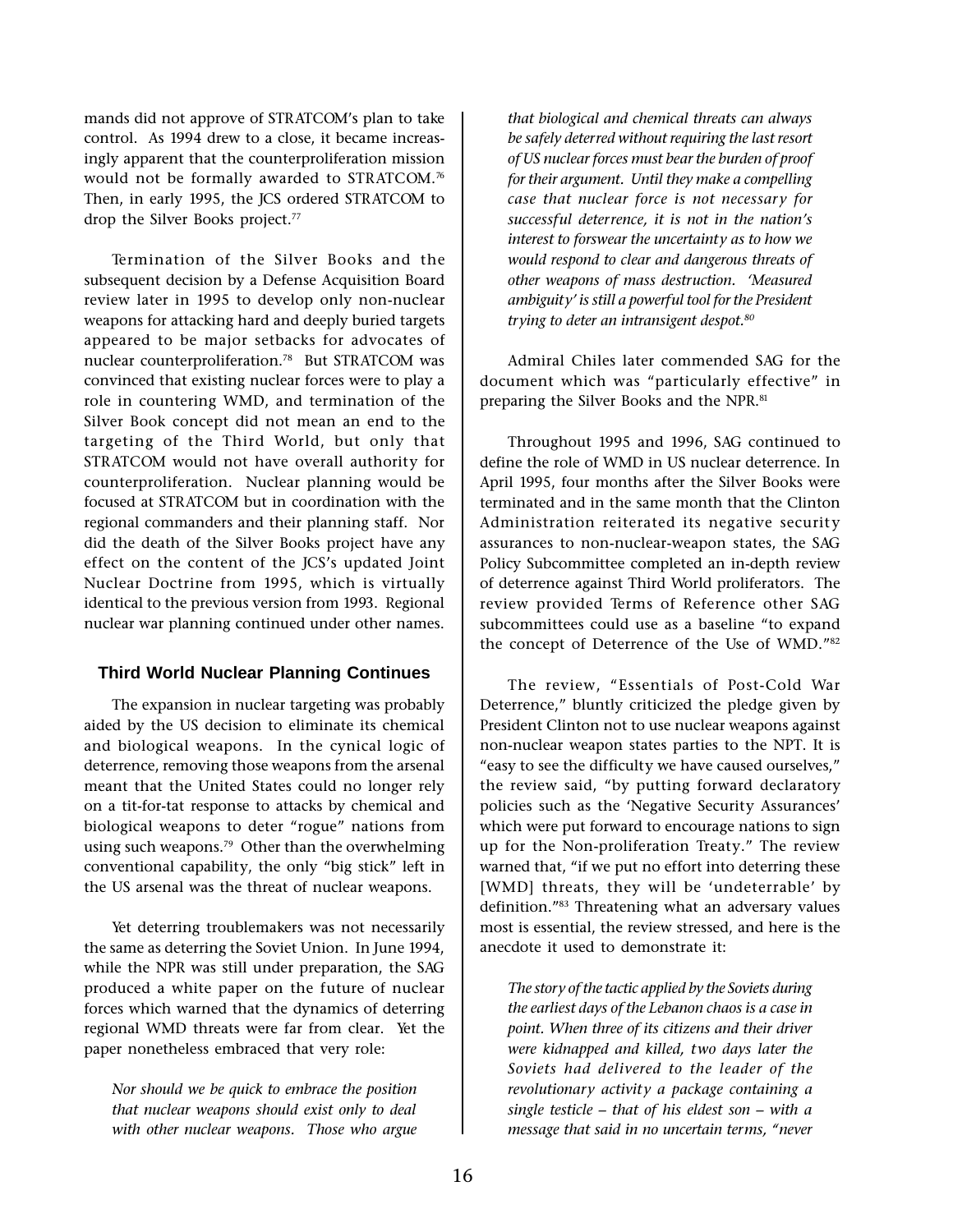bother our people again." It was successful throughout the period of the conf licts there. Such an insight ful tailoring of what is valued within a culture, and its weaving into a deterrence message, along with a projection of the capability that be mustered, is the type of creative thinking that must go into deciding what to hold at risk in framing deterrent targeting for multilateral situations in the future.<sup>84</sup>

The STRATCOM planners quickly cautioned that the story illustrates just how more difficult it is for a society such as ours to frame its deterrent messages. Even so, "that our society would never condone the taking of such actions makes it more difficult for us to deter acts of terrorism," the planners complained.<sup>85</sup>

The review strongly recommended ambiguity in US nuclear deterrence and used President Bush's

# The review added: "That the US may become" irrational and vindictive if its vital interests are attacked should be part of the national persona we project to all adversaries.

warning to Saddam Hussein in January 1991 against using chemical weapons as an example of the value of this. But it added another twist to the equation, warning that in threatening nuclear destruction the United States must not appear too rational and coolheaded. Indeed, that "some elements may appear potentially 'out of control' can be beneficial" to creating and reinforcing fears and doubts within the minds of an adversary's decision makers. This essential sense of fear, the review concluded, is the working force of deterrence. "That the US may become irrational and vindictive if its vital interests are attacked should be part of the national persona we project to all adversaries."86

In the case of non-Russian adversaries, the review concluded, the penalty for using WMD should "not be just military defeat, but the threat of even worse consequences." Yet it also warned against too many civilian casualties. When dealing with WMD conflicts other than Russia that are not nation-threatening, "the US does not require the 'ultimate deterrent'  $$ that a nation's citizens must pay with their lives for failure to stop their national leaders from undertaking aggression." It will be sufficient to create fear of "national extinction," the review said, by denying

their leaders the ability to project power thereafter, but without having to inflict massive civilian casualties.87 This, in essence, is the penalty the United States sought to inflict upon Saddam Hussein after the Gulf War  $-$  but with non-nuclear means.

After STRATCOM completed its nuclear deterrence review for the post-Cold War era, it decided to test it on a potential WMD adversary. It chose Iran. During the fall of 1995 the Policy Subcommittee of SAG conducted an in-depth application of the weapons of mass destruction deterrence study.<sup>88</sup> The test coincided with a secret war game held in September 1995 in Washington, D.C., called the "Technology Initiatives Game (TIG95). TIG95 simulated an Iranian attack on its Gulf neighbors in the year 2015 in which Iran was armed with twenty to thirty nuclear warheads and intermediate-range ballistic as well as cruise missiles.<sup>89</sup>

> STRATCOM, however, could not complete its in-depth study of Iran at the time, so it was deferred pending further coordination with Central Command. Instead, Admiral Chiles, requested that the subcommittee apply

the deterrence theory to North Korea.<sup>90</sup>

The focus was on the regions, and in February 1996 regional nuclear counterproliferation was formally enshrined into nuclear doctrine when the JCS published its Doctrine for Joint Theater Nuclear Operations (Joint Pub 3-12.1). This document "translates" the overall joint nuclear doctrine from 1995 for use in regional scenarios such as in Europe, the Middle East and the Korean Peninsula. The emphasis on WMD is striking. Joint Pub 3-12.1 defines that "the threat of nuclear exchange by regional powers and the proliferation of WMD have grown following the end of the Cold War." Short, medium, and intermediate-range missiles capable of carrying nuclear, biological, or chemical warheads, the doctrine concludes, are "the primary threat" in theaters.<sup>91</sup>

Nuclear war planning with the Third World, however, soon collided with the demand for further nuclear reductions beyond the START II treaty. In defining post-Cold War deterrence, the SAG subcommittee discovered that expanding the target base globally would be difficult if the number of nuclear weapons continued to decline. Basically,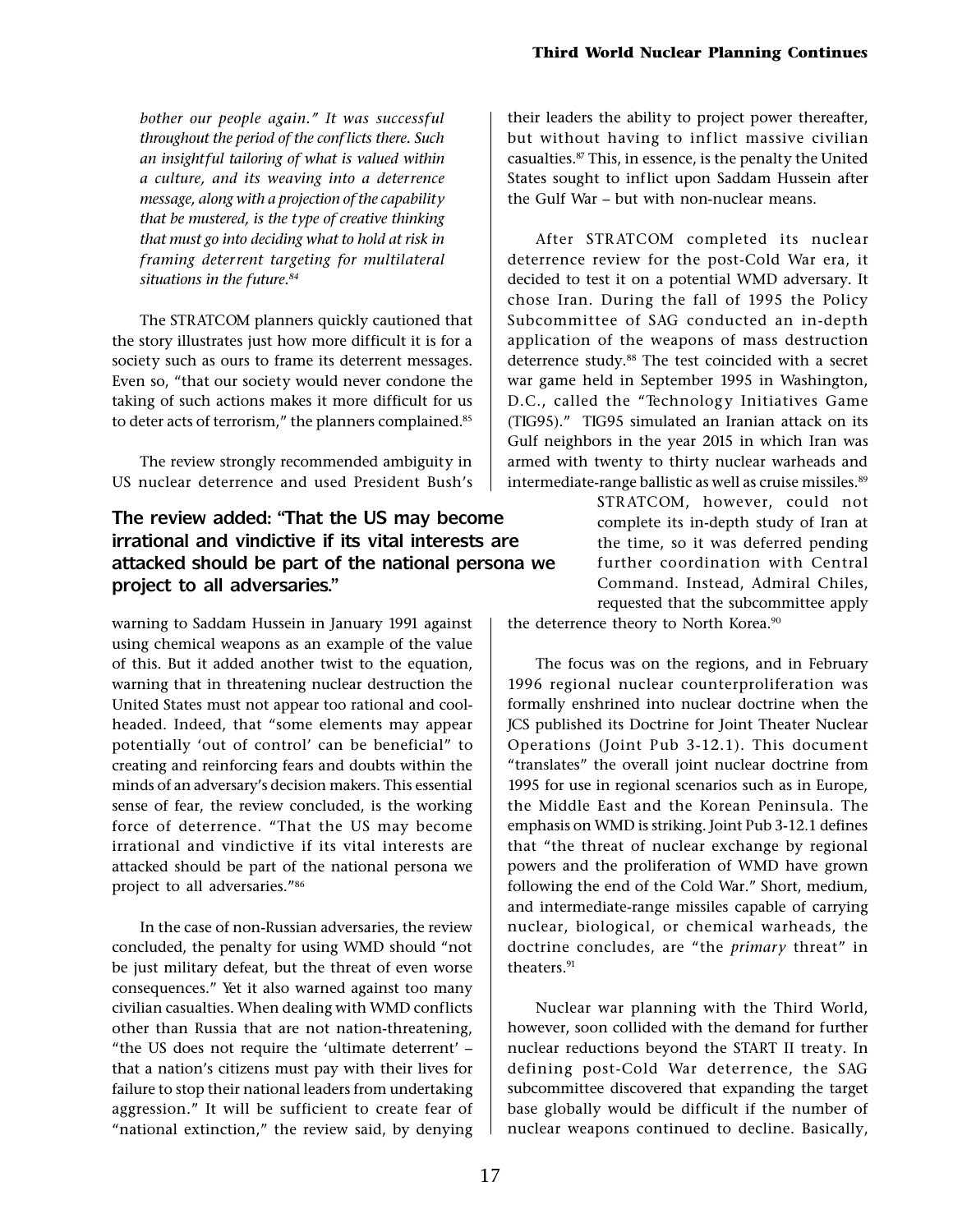there would not be enough operational nuclear weapons in the arsenal to cover Russia and China, as well as half a dozen regional troublemakers. So the subcommittee conducted a review of the reasons, the pros and cons, of reducing the number of accountable nuclear warheads below the 3,500 set by START II. It recommended against deeper cuts partly to maintain enough nuclear weapons for a "broader base to address WMD."92

Once an addendum to nuclear war planning, targeting WMD proliferators had become a challenge to the overall force structure. Deeper cuts under a START III agreement could only be achieved if the overall guidance was changed allowing for a reduc

# While reducing the number of targets in Russia, the new Directive caught up with the expansion of nuclear targeting STRATCOM had already been conducting for years.

tion in the number of Russian targets to be covered by the war plan.

However, reducing aimpoints within the different target categories was no longer enough; the number of categories themselves had to be cut. Consequently, in November 1997, President Clinton signed a new directive ordering the military no longer to target Russian conventional forces and industry but focus on destroying nuclear forces as well as the military and civilian leadership. Fighting  $-$  and winning  $-$  a protracted nuclear war against Russia would no longer be an objective. The new PDD replaced a nearly 17-year old directive signed by President Reagan in 1981 at the height of the Cold War.<sup>93</sup>

While reducing the number of targets in Russia, the new Directive caught up with the expansion of nuclear targeting STR ATCOM had already been conducting for years. It ordered the nuclear planners to broaden the scope of targeting in China to include conventional forces and industry - the very categories it eliminated from the Russian target pool. Moreover, the secret directive is reported to have identified specific regional contingencies (such as Iran, Iraq, Libya, North Korea, and Syria) where US nuclear forces could be directed to respond to attacks by WMD in the future.

# **Credible Deterrence Means Credible Forces**

Adding the Third World to the target pool means upgrading weapon systems. The Navy is installing a new submarine launched ballistic missile (SLBM) Retargeting System (SRS) that will enable Trident submarines "to quickly, accurately, and reliably retarget missiles to targets" and "to allow timely and reliable processing of an increased number of targets."94 The operational requirement for the SRS was defined in October 1989 (a month before the fall of the Berlin Wall). The program is being implemented in three phases, with phase III scheduled for completion in the 1998-2002 time frame. The end

> result will help "reduce overall SIOP processing" time and "support adaptive planning." Trident submarines at sea will have a greater capability to attack fixed and mobile sites.<sup>95</sup> Although originally conceived to allow Trident

submarines to attack dispersed Soviet SS-24 rail-mobile and SS-25 road-mobile ICBMs, these technical improvements also provide new capabilities for dealing with new or mobile targets globally.

Similar developments are underway within the Air Force, which is spending more than \$4 billion on upgrading its Minuteman III ICBMs through 2001. Part of this upgrade entails equipping the missiles with the Rapid Execution and Combat Targeting system, which will provide "rapid message processing [and] rapid re-targeting."<sup>96</sup> When completed early next century, the program will "upgrade Minuteman to Peacekeeper-class accuracy... to hold at risk the hardest enemy targets."97

The Air Force is also upgrading its B-2 bombers for nuclear counterproliferation missions. Conceived as a purely nuclear strike platform against the Soviet Union, the B-2 is being given an additional conventional capability to justify maintaining the expensive program and to give the bomber a role in regional contingencies. Moreover, the B-2, which is being increased from 20 to 21 operational aircraft by upgrading a test plane to a fully operational bomber, will be a designated carrier of the Pentagon's newest nuclear bomb: the B61-11.98 Because of the B61-11's enhanced earth-penetrating capabilities and low yield, it is likely to be the weapon of choice in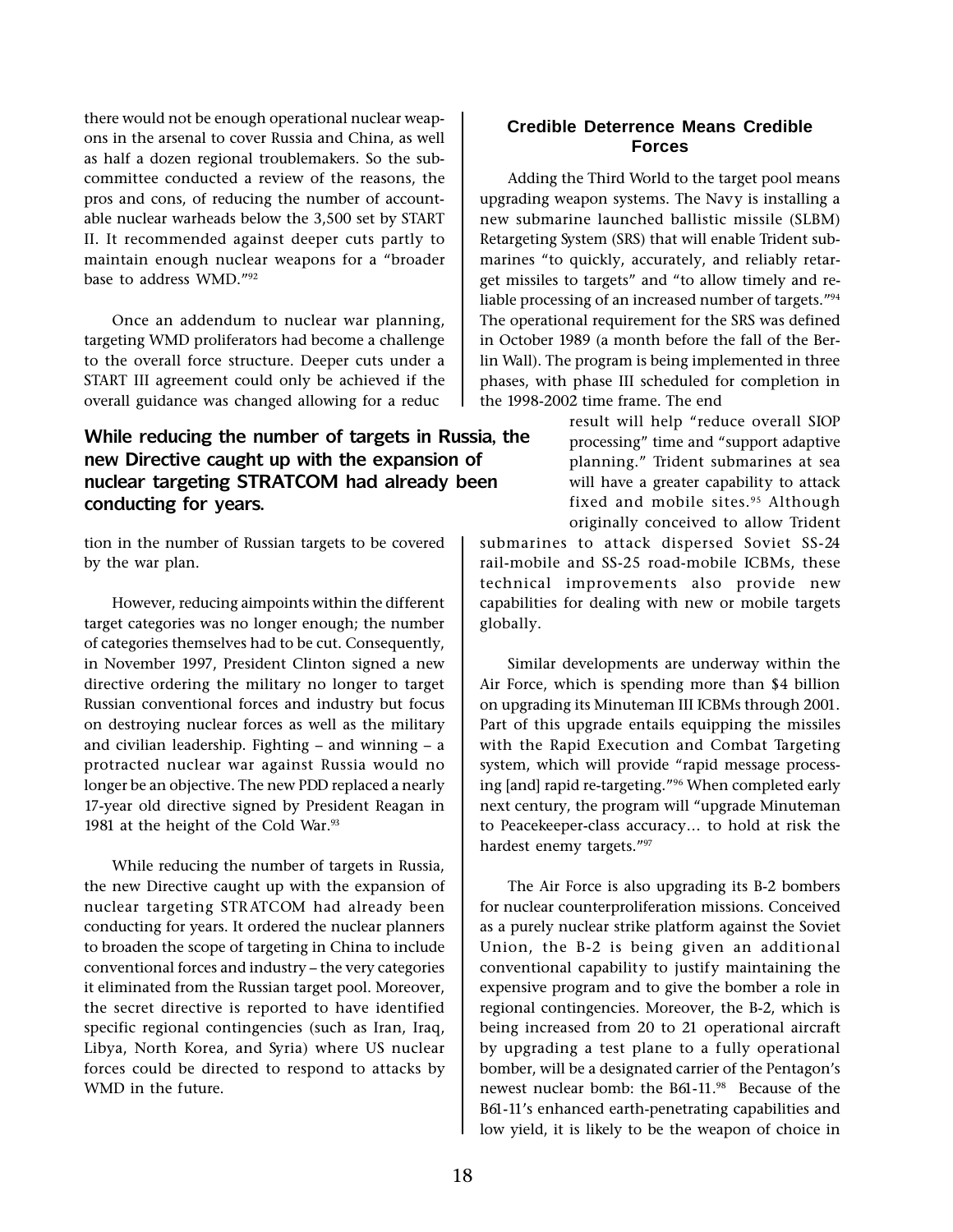nuclear counterproliferation scenarios against "rogue" nations.

#### **The Nuclear Duck**

The B61-11 program began in October 1993, one month after the Pentagon completed its Bottom Up Review (BUR). The BUR shifted the US strategic focus from the former Soviet Union to regional scenarios involving "rogue" nations armed with WMD. A request came from the office of the Assistant to the Secretary of Defense/Atomic Energy, which asked the Air Force to study the replacement of the aging B53 gravity bomb with a stockpile weapon.<sup>99</sup>

However, building nuclear weapons was not popular in the early 1990s. In 1992 and 1993 it was disclosed that the Department of Energy and the nuclear weapons laboratories were involved in work on designing mini-nukes specifically tailored for use against "rogue" nations. Subsequently, Congress decided in November 1993 - one month after the Air Force was asked to study the new bomb  $-$  to ban any research and development which could lead to the production by the United States of a new low-yield nuclear weapon, including a precision low-yield nuclear weapon."<sup>100</sup>

As a result, the B61-11 project (nicknamed "The Duck" because it has identical flight characteristics to the existing B61-7 bomb) was not submitted to

the Nuclear Weapons Council (NWC) for approval. The Assistant Secretary of Defense for International Security Policy was concerned that Congress

would not support it. However, in September 1994, the NPR recommended replacement of the old B53 and in November, the Congressional election changed committee chairmanship to one more favorably inclined to reopening the nuclear weapons production line. The Assistant Secretary of Defense "re-energized" the project with a strong recommendation that the effort be completed "before Congress changed again. $101$ 

These events occurred at the same time that Deputy Secretary of Defense John Deutch presented the results of the NPR and assured the Congress that there is no requirement currently for the design of any new warhead that we can see."<sup>102</sup> Deutch added that "almost all" nuclear modernization programs had been terminated.<sup>103</sup> Some remained. One of these was the B61-11.

Once the DOD was convinced that opposition in Congress had eroded, things moved fast. The project was submitted to the NWC, which approved it in February 1995. Briefings continued in Congress with approval following in July 1995. In August 1995 - less than a year after the Congressional election and only three months after the United States, together with the other parties to the NPT, had once more committed to pursue nuclear disarmament the B61-11 program formally got underway. $104$ 

Target Sequence and Military Characteristics review for the new bomb was performed by an Environments Working Group to reflect its "unique requirements," and planning for flight tests by the new bomb's users, Air Combat Command and STRATCOM, got off the ground.<sup>105</sup> There was no time or money in the existing B-2 flight test program to develop a completely new weapon, so the B61-11 was developed with identical properties and interfaces to the B61-7, already certified for the B-52 and B-2 (Block 20) bombers. Consequently, the B-52 was added to the Air Force test flight program to reduce time and costs.<sup>106</sup> A total of 13 full-scale drop tests were performed in 1996, three in Alaska and 10 at the Tonopah Test Range in Nevada.<sup>107</sup> The B61-11

> passed its certification flight tests on 20 November 1996. Four complete retrofit kits were delivered to the Air Force in mid-December 1996. By the end of 1996,

the new bomb was accepted as a "limited stockpile item" pending additional tests.<sup>108</sup> These were scheduled to include flight tests through July 1997.<sup>109</sup>

# **The Nuclear Program At Work**

The B61-11 apparently is not the only modified nuclear weapon in the pipeline. Under the Department of Energy's Core Research and Advanced Technology Program Element Plans, scientists are busily researching "concept design studies, arising out of the experiences during the Gulf War that indicate potential military utility for types of nuclear weapons not currently in the stockpile."<sup>110</sup>

A new submarine launched ballistic missile retargeting system will allow timely and reliable processing of an

increased number of targets.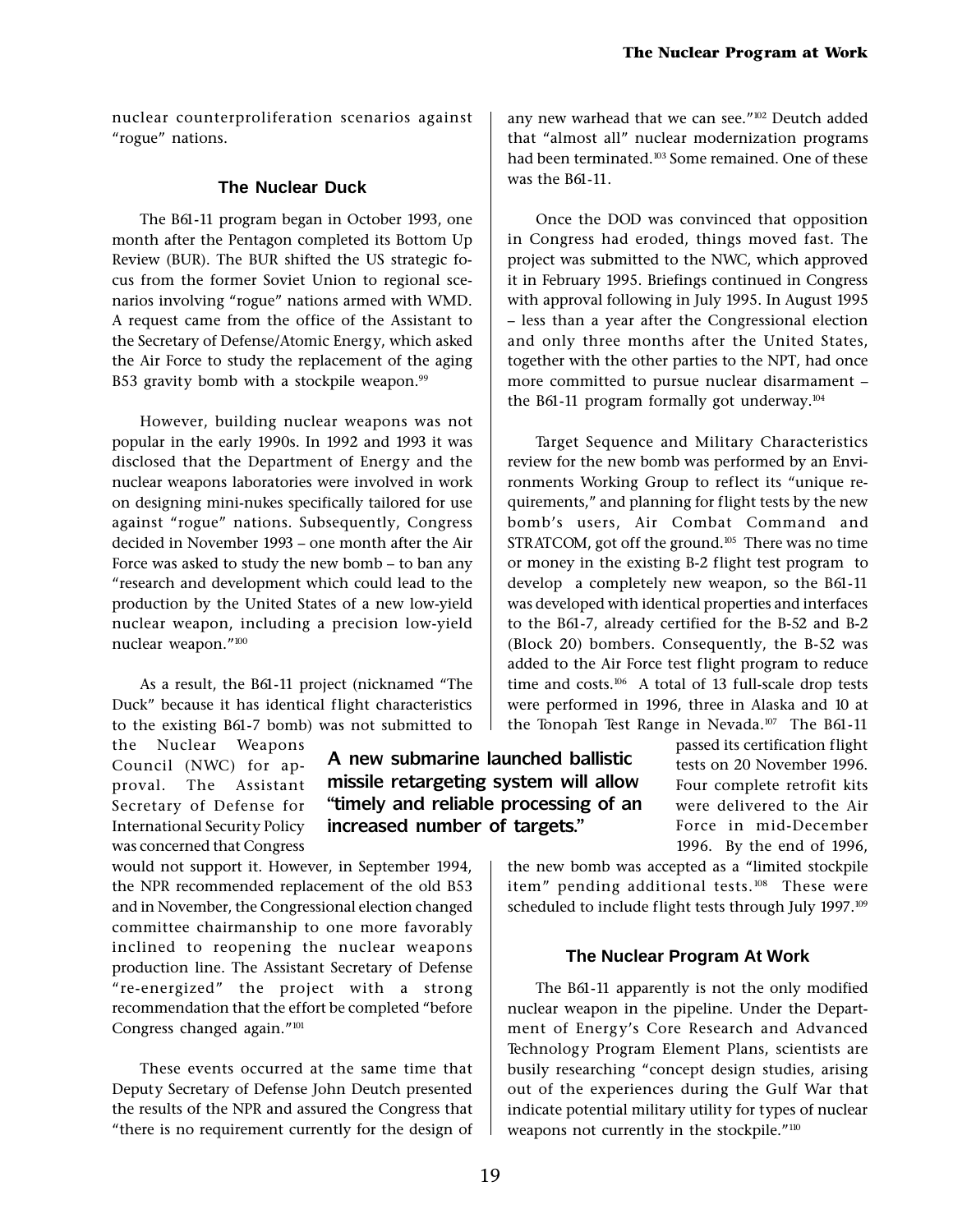Some of this work is taking place at Sandia National Laboratory where scientists are "examining changes to other B61 designs to add additional value to these systems for our military customers." One of these efforts is the Bomb Impact Optimization System program, in which Sandia National Laboratory is investigating the feasibility of "modifying a B61 payload for use in a guided glide bomb for aircraft delivery against defended target complexes." These efforts include analysis, design, model fabrication and testing, and ground and flight testing of a functional prototype.<sup>111</sup>

Other exotic design concepts stem from the emphasis on underground and deeply buried targets and the concern to limit the collateral damage from the use of nuclear weapons. These are all prime

# At Sandia National Laboratory scientists are examining changes to other B61 designs to add additional value to these systems for our military customers.

features of the counterproliferation effort. Research contracts for 1997, outlined by the Defense Special Weapons Agency (DSWA), formerly the Defense Nuclear Agency, include adjusting Electromagnetic Pulse (EMP) data for nuclear weapons to allow war planners to assess wide-area, distributed target damages "inflicted by nuclear weapons' EMP effects." The project aims to lower the burst height of nuclear weapons EMP by two-thirds from the existing boundary of 100 km altitude to 30 km, and to revamp the capability to compute air and ground bursts EMP fields as well as shallow buried bursts. The project will also investigate alternatives to potential design modification and weapon delivery with the aim to "limit or minimize collateral damage" from the use of nuclear weapons. Models for using EMP to knock out blast and shock-hardened buried targets will be developed in order to "devise a new tool for PC-based weapon lethality prediction and target damage assessment [...for use by] USSTRATCOM and other regional commands... for their specific missions applications."<sup>112</sup>

It is still too early to predict whether these exotic designs will mature into actual nuclear weapons modifications. But these and a wide range of other nuclear projects, are clear indicators that US nuclear weapons are here to stay.<sup>113</sup> And the expansion of US nuclear doctrine is an increasingly prominent justification for new weapons.

## **Libya: The First B61-11 Target**

Even before the B61-11 was accepted into the stockpile, its first potential target was already pronounced: Libya. Despite repeated assurances by Assistant Secretary Carter and Deputy Assistant Secretary Wallerstein that US counterproliferation efforts do not involve nuclear weapons, other US officials in 1996 identified Libya's alleged underground chemical weapons plant at Tarhunah as a potential target for the B61-11.

We could not take [Tarhunah] out of commission using strictly conventional weapons," Assistant to

> the Secretary of Defense for Nuclear, Chemical and Biological Programs Harold P. Smith, Jr., said in April 1996.<sup>114</sup> If there was a decision to destroy the plant, the B61-11 "would be the nuclear weapon of choice," Smith said.<sup>115</sup> The

statement was given during a breakfast interview with reporters after Defense Secretary William Perry had told a Senate Foreign Relations Committee hearing on chemical or biological weapons that the US retained the option of using nuclear weapons against the Tarhunah plant.

Like the disclosure of the Silver Books, the remarks about targeting Libya caused widespread attention and the Pentagon quickly retreated from its nuclear sabre rattling. "There is no consideration to using nuclear weapons, and any implication that we would use nuclear weapons preemptively against this plant is just wrong," said Pentagon spokesperson Ken Bacon. Yet nuclear doctrine prevailed and Bacon had to keep the nuclear option open, adding that despite his denial, Washington did not rule out using nuclear weapons in response to a nuclear, chemical and biological attack on the United States or its allies.<sup>116</sup> Targeting or no targeting, Washington just didn't want to talk about it.

However, the importance of the statement should not be lost; Libya is a party to both the NPT and the African Nuclear-Weapon-Free Zone (ANWFZ) Treaty. It signed the NPT in 1975 and has entered into nuclear safeguard agreements with the International Atomic Energy Agency. It is therefore a non-nuclear-weapon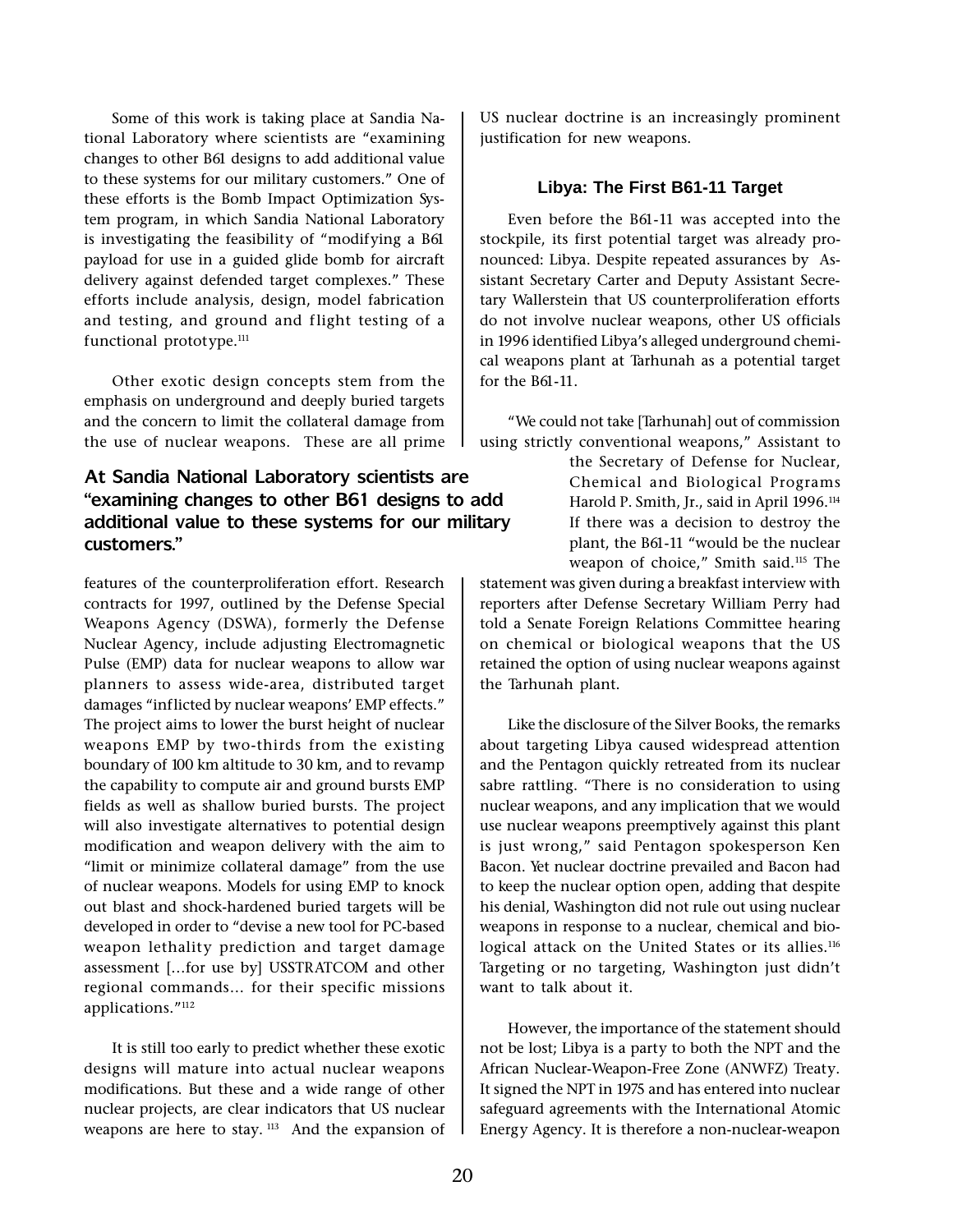state party to the NPT and thus falls within the group of nations the United States has pledged not attack with nuclear weapons. The United States has also signed protocol I of the ANWFZ, undertaking "not to use or threaten to use" a nuclear explosive device against any party to the Treaty. Libya became a target nonetheless.

#### **Deterrence, the NPT and the Third World**

Privately, military and civilian officials in the Clinton Administration argue that planning for nuclear contingencies against non-nuclear NPT countries such as Iran, Iraq, Libya, North Korea and Syria is prudent, despite the apparent conflict with the Negative Security Assurance (NSA). According to the preamble to the US NSA "the United States believes that universal adherence to and compliance with international conventions and treaties seeking to prevent the proliferation of weapons of mass destruction is a cornerstone of global security."<sup>117</sup> The United States interprets this reference to compliance with treaties concerning WMD as allowing it to opt out of its negative security assurance where a state, such as Libya, is believed to be manufacturing chemical weapons. Likewise, the US appears to have a similar interpretation of its commitment under the ANWFZ Treaty.

This interpretation, however, is flawed for several reasons. Negative Security Assurances are given in connection with the NPT, a treaty that relates to

nuclear weapons. Thus, the issue of compliance must be evaluated in connection with that treaty. Moreover, the interpretation undermines the value of negative security assurances as a way

of providing reassurance to non-nuclear-weapon states and as an important US tool to encourage universality of the Treaty itself.

The incident with Libya also raises the increasingly controversial issue of "first use" whether it is acceptable or prudent for nuclearweapon states to use or threaten to use nuclear weapons not just in retaliation for an attack by WMD, but also in pre-emptive strikes against facilities suspected of manufacturing WMD.

Planning for nuclear war in the Third World is completely out of tune with what the United States is otherwise trying to accomplish. It is clear how the United States itself reacts when nuclear weapons are pointed at it. Why, then, does the Clinton Administration expect that other countries will act any differently? Targeting nuclear weapons at regional troublemakers will provide them with a justification to acquire nuclear weapons. By using nuclear weapons in this way, the United States is sending a message that nuclear weapons are important for achieving prestige in world affairs and for accomplishing military and political objectives. It also indicates that the nuclear powers have no intention of eliminating their nuclear arsenals, as required by the NPT.

Equally importantly, there is the question of whether nuclear counterproliferation has any meaning at all or if it merely results from the projection of Cold War nuclear thinking onto the post-Cold War era.

During the Cold War both sides claimed to deter each other. Yet both sides were also self-deterred because they realized that the global destruction resulting from nuclear war would cost more than either side could win. In post-Cold War regional contingencies, however, that important constraint is missing. In a conflict with a "rogue" state to which even nuclear destruction equals martyrdom, deterrence may not mean much. The behavior of leaders of such states may turn out to be far removed from the assumptions upon which US deterrence

# Targeting nuclear weapons at regional troublemakers will provide them with a justification to acquire nuclear weapons.

theory depends in order to work. A "rogue" state might gamble that the United States would never dare to use nuclear weapons even if a nuclear, chemical, or biological weapon was used against US troops, an allied country, or even a US city. Breaking the nuclear taboo would be impossible, and the small "rogue" state could come out as the small state bullied by the nuclear power.

On the other hand, as US planning against Third World targets continues, US decision makers may actually come to believe, albeit gradually, that using nuclear weapons could be "safe" if "collateral" damage was kept to a minimum. Controlled response would take on a new meaning. If regional nuclear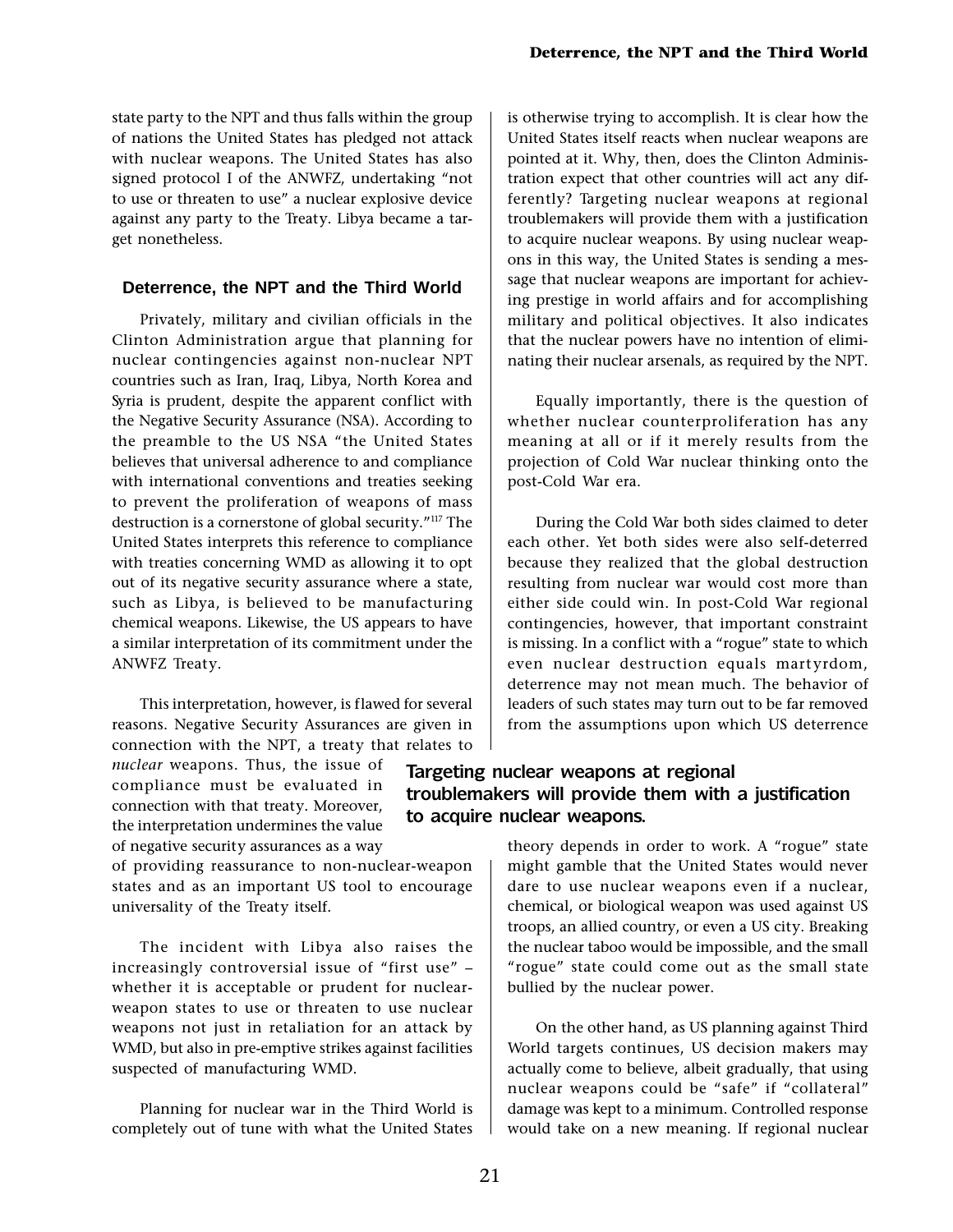deterrence is to add the credibility that the existing nuclear posture has not been able to provide, then the new posture and strategy must indicate more willingness than the old to use nuclear weapons.

#### **The Ever Expanding Weapons of Mass Destruction Threat**

Despite such fundamental unanswered questions, US nuclear planners are busy drawing up plans for nuclear contingencies in regional conflicts against "rogue" states. As a result, the scope of nuclear targeting seems to be set for constant expansion. In the words of the Defense Special Weapons Agency, the international environment "has now evolved from a 'weapon rich environment' to a 'target rich environment $1''$ <sup>18</sup>

In the old days, WMD referred to nuclear weapons, since these were the weapons that destroyed en masse. But as the Cold War came to an end and

Coalition Forces expelled Iraq from Kuwait in a display of New World Order values, the discovery of Iraq's advanced clandestine nuclear weapons program

propelled the decade old concern of nuclear weapons proliferation on to a new level. Iraq's use of chemicalcapable Scud missiles against Israel and Saudi Arabia, combined with allegations of Libyan chemical weapons ambitions just a few months later, elevated WMD to the status of a new threat to international security. With the former Soviet threat rapidly fading into the background, US military planners eagerly grabbed the new "enemy" and incorporated it into their nuclear planning.

When the first JCS Joint Nuclear Doctrine was published in 1993, the Terms of Definitions did not explain what WMD meant. But the text of the document talks about three types of "WMD, whether it be nuclear, biological, or chemical" weapons.<sup>119</sup> The updated version from 1995, however, clearly defines WMD as "weapons that are capable of a higher order of destruction and/or of being used in such a manner as to destroy large numbers of people." Moreover, in an important addition to the "old" definition of WMD the new document adds "radiological weapons" to the list, so that WMD now consists of four types of weapons: nuclear, chemical,

The ramifications of the ever-expanding WMD

biological, and radiological weapons.<sup>120</sup>

target terminology are endless. The most recent implication of adding radiological weapons to the list is a scenario in which the launch of a missile loaded with nuclear waste into a city or onto US forward deployed troops could potentially qualify for a nuclear response. This may be unlikely, but the inclusion of "radiological weapons" into the nuclear doctrine is a worrisome additional step in the pool of post-Cold War nuclear targets.

Where does it end? The post-Cold War trend is that each time a new crude weapon emerges somewhere on the radar screen, which qualifies on the Pentagon's checklist as a WMD, that weapon may be added to US nuclear planning as a matter of routine. Clearly the implications deserve more debate and consideration than they have had to date, for along with inclusion into the stated nuclear doctrine

> comes actual nuclear planning. Adding radiological weapons to the list means that STRATCOM, along with US Regional Commands in Europe, the

Middle East and the Pacific, is investigating where the targets are and which US nuclear warheads and delivery vehicles should be designated to ensure destruction of the new targets in case of war.

#### **Conclusion**

At the threshold of the post-Cold War era, less than a decade after the fall of the Berlin Wall, the proliferation of WMD has risen to the top of the international agenda. Fortunately, there are many tools to influence and counter proliferation. But nuclear deterrence, despite its superficially appealing logic, is not a useful tool. The most effective way of dealing with proliferation of WMD is to prevent countries from acquiring these weapons in the first place. Engaging in nuclear war planning against WMD proliferators is a step backward to oldfashioned Cold War deterrence that will lock the international community in nuclear antagonism and grant nuclear weapons an enduring status and utility in international affairs which, in turn, will undermine non-proliferation and nuclear disarmament.

With little informed opposition and public debate, the result is a nuclear doctrine that borrows heavily from

Cold War nuclear thinking.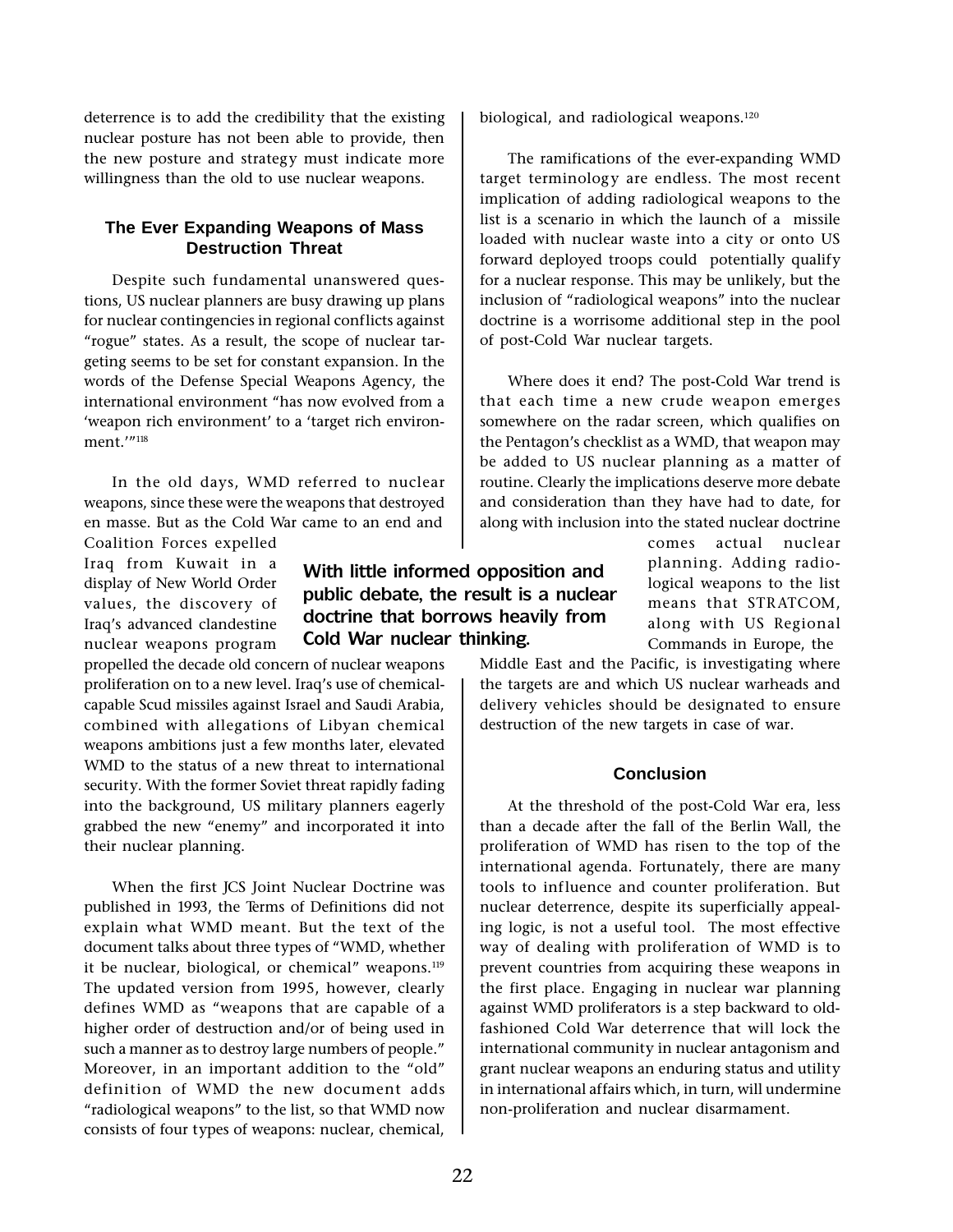The benefit of nuclear deterrence in counterproliferation is not as important as what can be gained by its absence. With the overwhelming US conventional capability, there is no need to draw up plans for nuclear war with the Third World. The Cold War vividly demonstrated how difficult it is to stop nuclear plans from escalating once they are set in motion.

The latest Presidential Decision Directive was drawn up by extremely small group, led by Special Assistant Bell of the National Security Council and the Assistant Secretary of Defense for International Affairs, Franklin Miller. There were no review and no panels, and, while the State Department reportedly was involved, the US Arms Control and Disarmament Agency was not consulted, an indication of the failure to consider properly the impact on non-proliferation efforts.<sup>121</sup> A reaffirmation of the commitments to non-proliferation and nuclear disarmament by removing chemical, biological, and radiological weapons and facilities from US war planning would be a more fitting post-Cold War measure.

Nevertheless, as the documents researched as the basis for this paper demonstrate, planning for nuclear war in the Third World has evolved significantly since the Gulf War. For nuclear planners, the logical conclusion of proliferation and the US renunciation of chemical and biological weapons is that nuclear weapons must now take over in deterring the acquisition and use of WMD. Behind a veil of military secrecy, planning has progressed virtually unopposed. With little informed opposition and public debate, the result is a nuclear doctrine that borrows heavily from Cold War nuclear thinking. President Clinton's Decision Directive of November 1997 permits this planning to continue.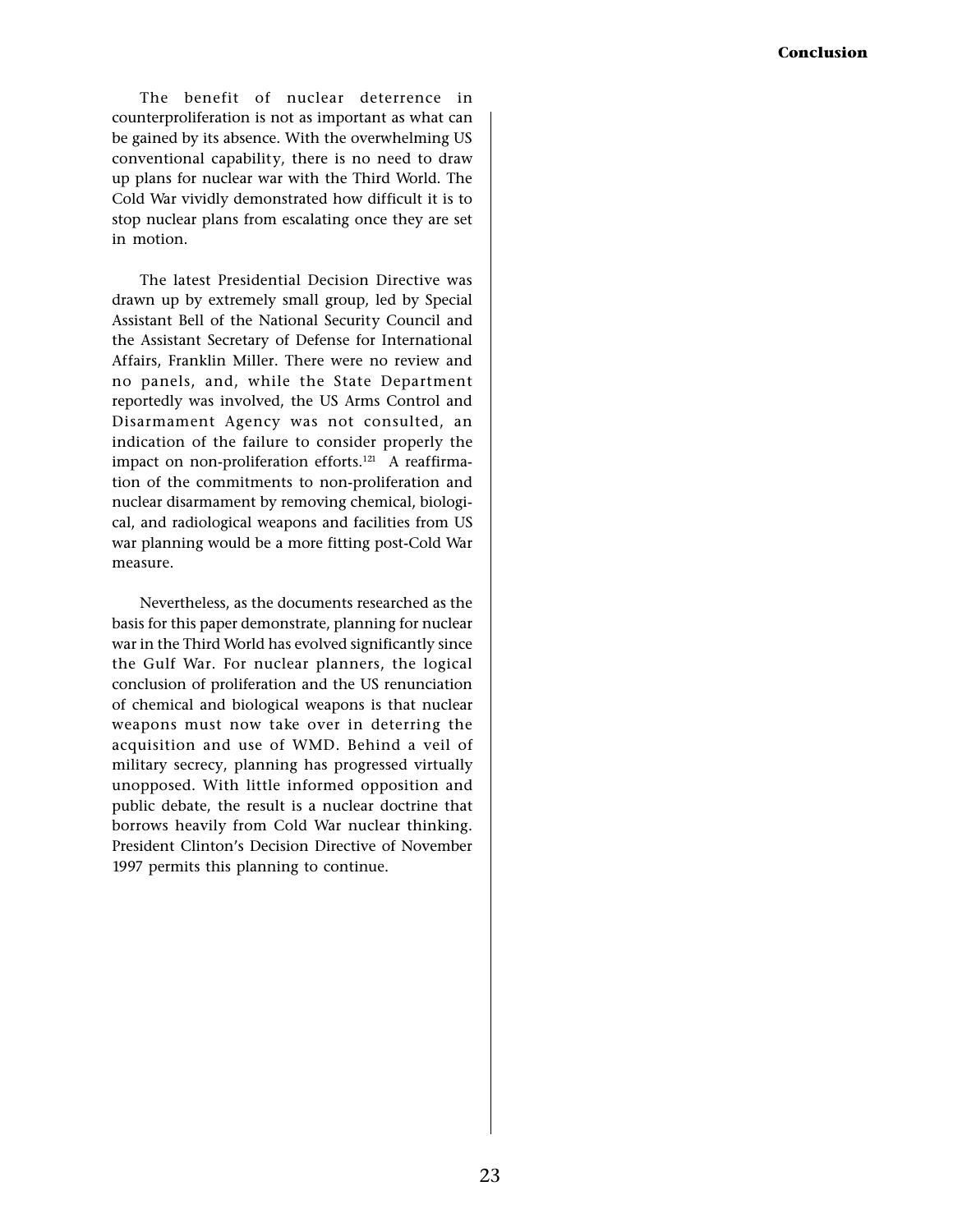# **Endnotes**

<sup>1</sup> R. Jeffrey Smith, "Clinton Directive Changes Strategy On Nuclear Arms," The Washington Post, 7 December 1997.

<sup>2</sup> Associated Press, "US-Nuclear," 7 December 1997.

<sup>3</sup> Jeff Erlich, "New US Nuclear Policy Maintains Ambiguity," Defense News, 5-11 January 1998.

<sup>4</sup> R. Jeffrey Smith, "The Dissenter," The Washing ton Post, 7 December 1997.

<sup>5</sup> Jeff Erlich, "New US Nuclear Policy Maintains Ambiguity," Defense News, 5-11 January 1998.

 $\rm ^6$  US Arms Control and Disarmament Agency, "A Declaration by the President on Security Assurances for Non-Nuclear Weapon States Parties to the Treaty on the Non-Proliferation of Nuclear Weapons," April 5, 1995; "Decision: Principles and Objectives for Nuclear Non-Proliferation and Disarmament." NPT/ CONF.1995/32/DEC.2, Item 8. Both documents are available at the ACDA Internet Home Page at http:/ /www.acda.gov. See also Paul Bedard and Gus Constantine, "US Vows No Nuke Attacks Against Non-Nuclear Nations," The Washington Times, 6 April 1995, p. A3.

<sup>7</sup> US Department of State, "Statement by the Honorable Warren Christopher, Secretary of State, Regarding a Declaration by the President on Security Assurances for Non-Nuclear Weapon States Parties to the Treaty on the Non-Proliferation of Nuclear Weapons," 5 April 1995.

8 US Arms Control and Disarmament Agency, Transcript of Ambassador Thomas Graham, press conference at the Nuclear Non-Proliferation Treaty Preparatory Conference at the United Nations, March 1995. Fax received from ACDA on 6 March 1995.

9 Ashton B. Carter, US Assistant Secretary of Defense, letter to the author, not dated [received 28 April 1995].

<sup>10</sup> James Kitfield, "Counterproliferation," Air Force Magazine, October 1995, p. 58. Emphasis added.

<sup>11</sup> Bruce Blair, "Towards Zero Alert: Operation Path

to Nuclear Safety," The Brookings Institution, presentation made at the Panel on Non-Obvious Costs of Nuclear Weapons, as part of the session on International Security, Proliferation, and Weapons of Mass Destruction, at the American Association for the Advancement of Science annual conference, Atlanta, Georgia, 16-21 February 1995.

 $12$  Patric J. Garrity, et.al., "Debating the Future," Los Alamos Science, Summer 1989, p. 16.

<sup>13</sup> US Strategic Command, "History of the United States Strategic Command, 1 June 1992 - 31 December 1992," Top Secret, [n.d.] 1993, p. 9. Partially declassified and released under the Freedom of Information Act. For descriptions of SIOP changes in the early 1990s, see: Richard Halloran, "US Revises Its War Plan For New Age," The New York Times, 2 November 1988, p. A7; Dick Cheney, US Secretary of Defense, in US Congress, Senate, Committee on Appropriations, Defense Subcommittee, Hearing on Department of Defense Appropriations For Fiscal Year 1991, Part 1, National Security, 101st Cong., 2nd sess., 12 June 1990, p. 340; Patrick E. Tyler, "Air Force Reviews 'Doomsday' Plan," The Washington Post, 11 July 1990, p. A17; R. Jeffrey Smith, "US Expected to Reduce Number of Nuclear Targets," The Washington Post, 19 April 1991, p. A17; R. Jeffrey Smith, "US Trims List of Targets in Soviet Union," The Washington Post, 21 July 1991, p. A1; George Perkovich, "Counting the Costs of the Arms Race," Foreign Policy, Winter 1991-92, pp. 83-105; William M. Arkin, "How Much Isn't Enough?," Greenpeace International, Draft Paper Prepared for the Center for Strategic and International Studies Study "Nuclear Weapons After the Cold War," 17 September 1992, pp. 5-7.

<sup>14</sup> US Strategic Command, "History of the United States Strategic Command, 1 June 1992 - 31 December 1992," Top Secret, [n.d.] 1993, pp. 13, 66. Partially declassified and released under the Freedom of Information Act.

<sup>15</sup> Joint Chiefs of Staff, "1990 Joint Military Net Assessment," Washington, D.C., March 1990, pp. VI-1, VI-7.

<sup>16</sup> Dick Cheney, US Secretary of Defense, in US Con-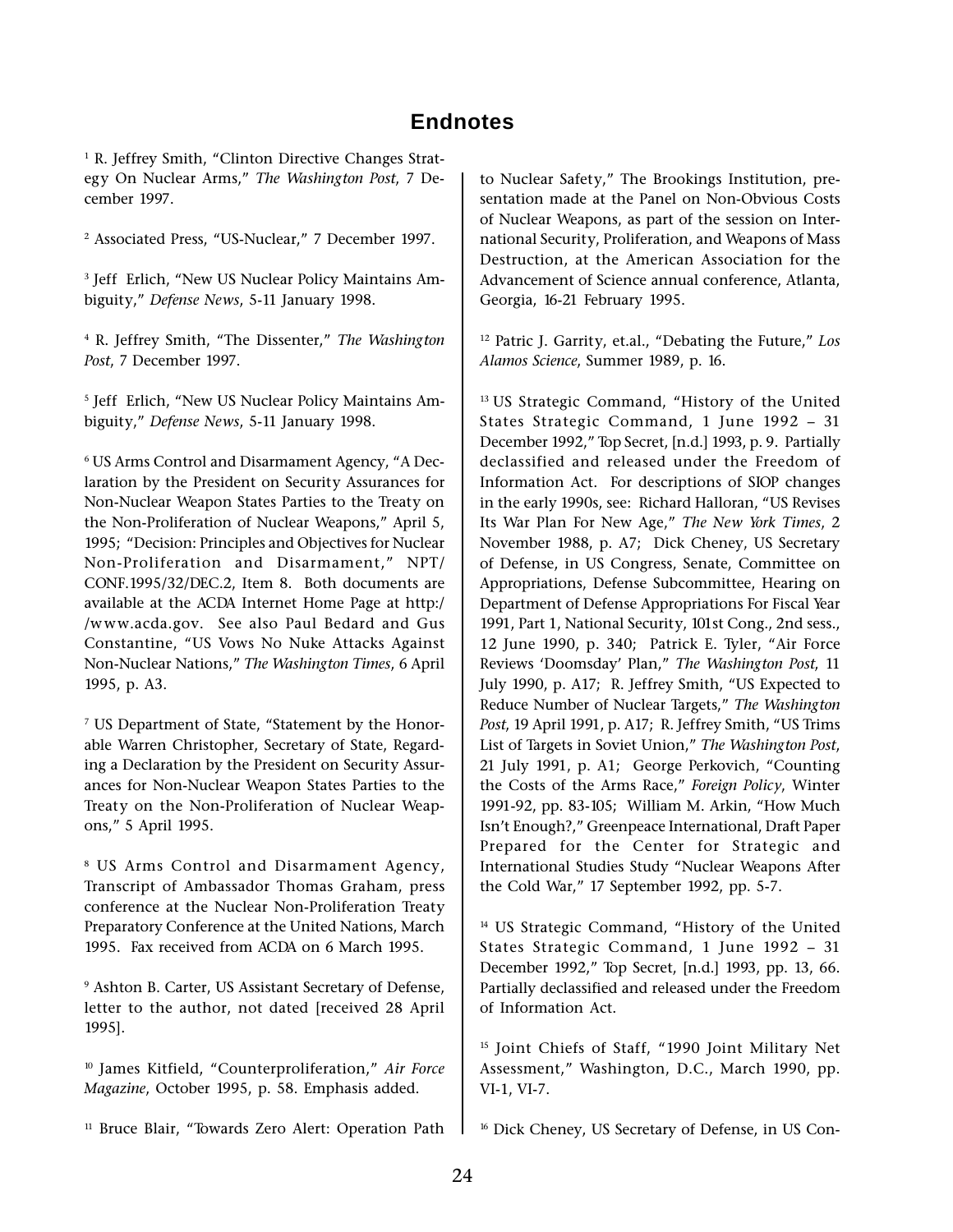gress, Senate, Committee on Appropriations, Defense Subcommittee, Hearing on Department of Defense Appropriations For Fiscal Year 1991, Part 1, National Security, 101st Cong., 2nd sess., 12 June 1990, p. 304. Removal of non-Soviet Warsaw Pact countries from the SIOP is detailed in USSTRATCOM, "Strategic Planning Study," Final Report, 1 October 1993, p. 3-35. Partially declassified and released under the Freedom of Information Act.

 $17$  William M. Arkin, "Agnosticism When Real Values Are Needed: Nuclear Policy in the Clinton Administration," Federation of American Scientists Public Interest Report, September/October 1994, p. 7.

<sup>18</sup> USSTRATCOM, "Strategic Planning Study," Final Report, 1 October 1993, p. 3-35. Partially declassified and released under the Freedom of Information Act.

<sup>19</sup> Joint Chiefs of Staff, "1991 Joint Military Assessment," Washington, D.C., March 1991, pp. 7-1 (box), 11-12.

<sup>20</sup> Dick Cheney, US Secretary of Defense, "Annual Report to the President and the Congress, Washington, D.C., February 1992, p. 59.

21 Gen. Lee Butler, Commander-in-Chief, Strategic Air Command, in US Congress, Senate, Committee on Appropriations, Defense Subcommittee, Hearings on Department of Defense Appropriations for Fiscal Year 1993, Part 2, 102nd Cong., 2nd sess., 9 April 1992, p. 796.

22 John J. Welch, Jr., Assistant Secretary of the Air Force (Acquisition), and Lt. Gen. John E. Jaquish, Principal Deputy Assistant Secretary (Acquisition), Presentation to the Committee on Appropriations Subcommittee on Defense. Subject: Air Force Research, Development, Test and Evaluation," 29 April 1992, p. 4; in US Congress, House, Committee on Appropriations, Subcommittee on the Department of Defense, Hearings on Department of Defense Appropriations for FY 1993, Part 6, 102nd Cong., 2nd sess., 1992, p. 318. In response to congressional questions about why US concern over accidental or unauthorized launches of nuclear weapons had not prompted the government to sign an agreement with the Commonwealth of Independent States to take most or all strategic weapons off alert, the Director of the Strategic Defense Initiative Organization,

Ambassador Henry Cooper, stated: "In addition to ballistic missiles of the former Soviet Union and China, we are concerned about those that may be acquired by other countries in the future." Ambassador Henry Cooper, Director, Strategic Defense Initiative Organization, in US Congress, Senate, Committee on Appropriations, Defense Subcommittee, Hearings on Department on Defense Appropriations For Fiscal Year 1993, Part 4, 102nd Cong., 2nd sess., 2 April 1992, p. 346.

<sup>23</sup> William M. Arkin, "Iran and the Virtual Reality of US War Games," Middle East Report, November -December 1995, p. 12.

<sup>24</sup> US Strategic Command, "History of the United States Strategic Command, 1 June 1992 - 31 December 1992," Top Secret, [n.d.] 1993, p. 80. Partially declassified and released under the Freedom of Information Act.

<sup>25</sup> US Strategic Command, "History of the United States Strategic Command, 1 June 1992 - 31 December 1992," Top Secret, [n.d.] 1993, p. 5; US Strategic Command, "History of the United States Strategic Command, 1 January 1993 - 31 December 1993," Top Secret, [n.d.] 1994, p. 158. Both documents partially declassified and released under the Freedom of Information Act.

<sup>26</sup> Eric Schmitt, "Head of Nuclear Forces Plans for a New World," The New York Times, 25 January 1993, p. B7.

<sup>27</sup> Gen. George Lee Butler, US Air Force, Strategic Command, "Statement before the Senate Armed Services Committee," 22 April 1993, p. 3.

<sup>28</sup> US Strategic Command, "Final Report of the SWPS Modernization Road Map Team (SM-RT)(U)," Secret, August 1992, pp. 3-6, 3-49. Partially declassified and released under the Freedom of Information Act.

<sup>29</sup> Bruce Blair, "Global Zero Alert for Nuclear Forces," Brookings Occasional Papers, The Brookings Institution, Washington, D.C., 1995, p. 7, footnote 11.

<sup>30</sup> Barbara Starr, "Targeting Rethink May Lead To Non-Nuclear STRATCOM Role," Jane's Defence Weekly, 22 May 1993, p. 19.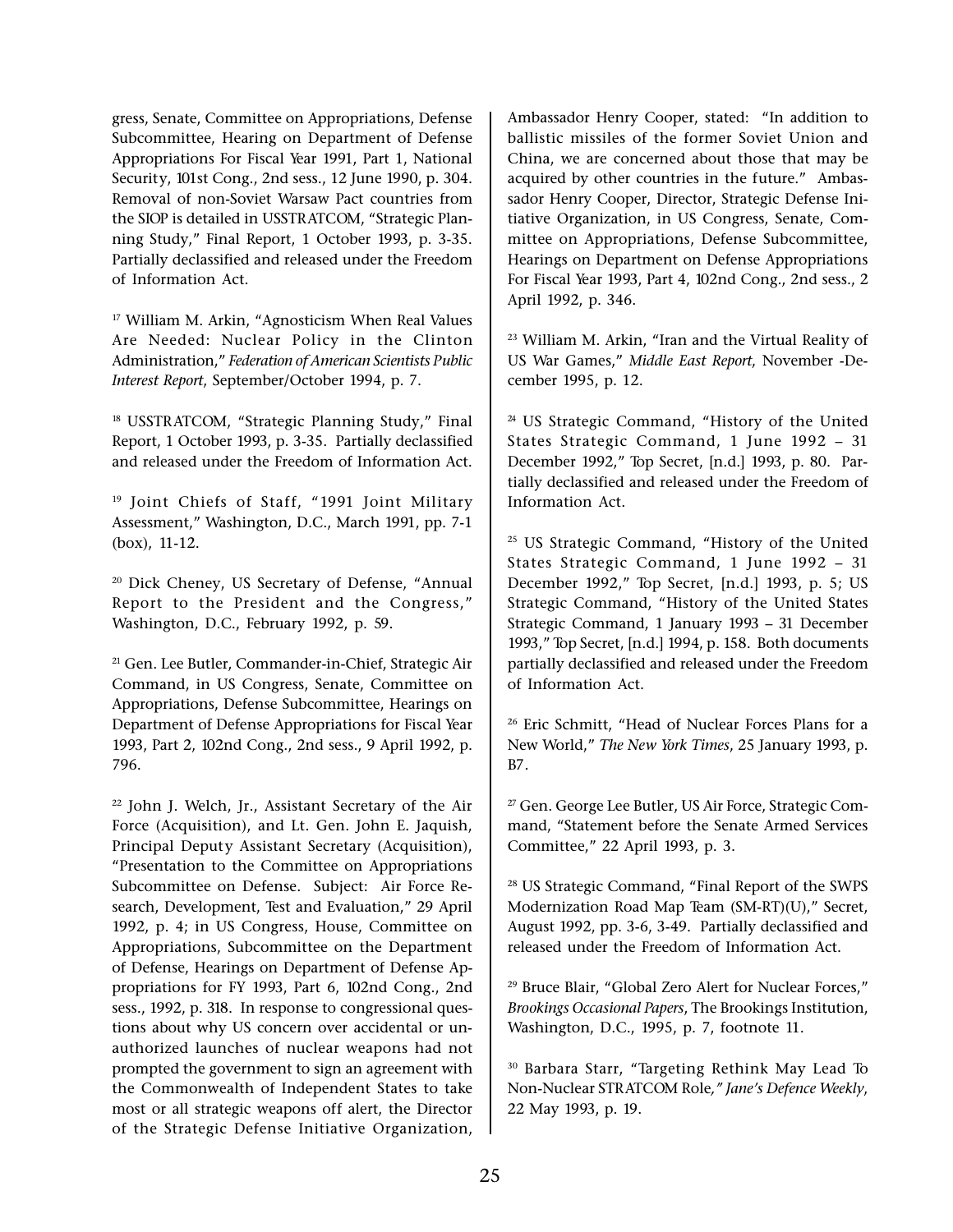<sup>31</sup> US Strategic Command, "History of the United States Strategic Command, 1 January 1993 - 31 December 1993," Top Secret, pp. 178, 180. Partially declassified and released under the Freedom of Information Act.

<sup>32</sup> Gen. George Lee Butler, US Air Force (retired), "'Reengineering' Nuclear War Planning," Strategic Review, Summer 1994, pp. 77, 79.

33 USSTRATCOM, "Strategic Planning Study," Final Report, 1 October 1993, p. 3-9. Partially declassified and released under the Freedom of Information Act.

34 USSTRATCOM, "Strategic Planning Study," Final Report, 1 October 1993, p. 3-1. Partially declassified and released under the Freedom of Information Act. SIOP-94 changes compared with SIOP-93 included approximately 250 SLBM sortie changes, 116 ICBM changes, and 20 aircraft sortie changes resulting in 20 cruise missile sortie changes. Ibid., p. 3-32.

<sup>35</sup> USSTRATCOM, "Strategic Planning Study," Final Report, 1 October 1993, p. 3-30. Partially declassified and released under the Freedom of Information Act; USSTRATCOM, Briefing by Lt. Col. George Beck, SWPS Program Manager, "Strategic War Planning System," 6 September 1997, slide 11. Available at the STRATCOM Web Site, http://www.stratcom.af.mil.

36 Planning requirements examined went well beyond the core SIOP to include items like crisis planning and non-strategic nuclear forces. Gen. George Lee Butler, US Air Force (retired), "'Reengineering' Nuclear War Planning," Strategic Review, Summer 1994, pp. 77, 79.

<sup>37</sup> USSTRATCOM, "History of the United States Strategic Command, 1 January 1994-31 December 1994," [n.d.] 1995, p. 64. Top Secret. Partially declassified and released under the Freedom of Information Act, and later USSTRATCOM, "History of the United States Strategic Command, 1 January 1993-31 December 1993," [n.d.] 1994, p. 165. Top Secret. Partially declassified and released under the Freedom of Information Act.

<sup>38</sup> USSTRATCOM, Briefing, "J5 Warfighting Vision -Strategic War Planning System," 6 September 1996, slides 8. Available at the STRATCOM Web Site, http:/ /www.stratcom.af.mil.

39 USSTRATCOM, Briefing by Lt. Col. George Beck, SWPS Program Manager, "Strategic War Planning System," 6 September 1996, slides 12, 13, 26. Available at the STR ATCOM Web Site, http:// www.stratcom.af.mil.

40 National Academy of Sciences, Committee on International Security and Arms Control, The Future of US Nuclear Weapons Policy (Washington, D.C.: National Academy Press, 1997), Chapter 3, "Revising Targeting Policy and War Planning.

 $41$  Ibid.

 $42$  In an recent interview with The Washington Post, Gen. Lee Butler acknowledged the criticism that the "Living SIOP" made nuclear war more possible. It is "absolutely is a fair comment. And what it reflects, first of all, is, yes, there was an evolution in my thinking." R. Jeffrey Smith, "The Dissenter," The Washington Post, 7 December 1997, p. W18.

<sup>43</sup> Rome Laboratory (US Air Force), "Thrust #3: Command and Control Goals," 30 November 1997. Available on the Rome Lab Web Site, http:// erd.rl.af.mil.

<sup>44</sup> Rome Laboratories (US Air Force), "Rome Lab Technologies Supporting Operational Capabilities," 30 November 1997. Available on the Rome Lab Web Site, http://erd.rl.af.mil.

<sup>45</sup> USSTRATCOM, "Strategic War Planning," 1 May 1997. Available on the Defense Technical Information Center (DTIC) Web Site, http://www.dtic.mil.

46 Briefing, Brig. Gen. Tony Tolin, Deputy Director, Strategy and Policy, J-5, "Nuclear Posture Review: Key Issues For Review By The Strategic Advisory Group, 15 March 1994, slide 9. Partially declassified and released under the Freedom of Information Act.

47 Briefing, Brig. Gen. Tony Tolin, Deputy Director, Strategy and Policy, J-5, "Nuclear Posture Review: Key Issues For Review By The Strategic Advisory Group, 15 March 1994, slide 9. Partially declassified and released under the Freedom of Information Act.

<sup>48</sup> US Strategic Command, "History of the United States Strategic Command, 1 January 1994 - 31 December 1994," Top Secret, [n.d.] 1995, p. 42. Partially declassified and released under the Freedom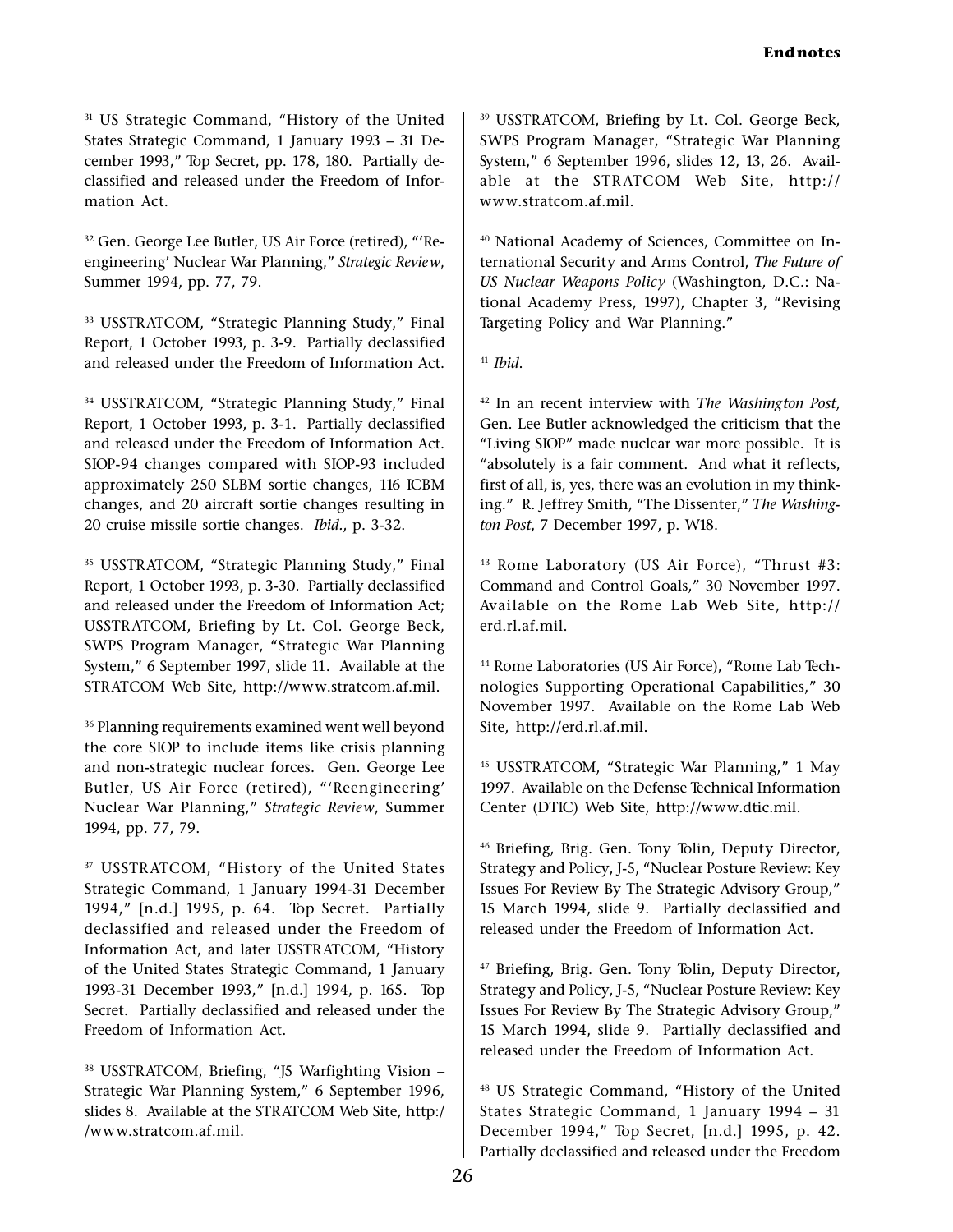of Information Act.

<sup>49</sup> US Strategic Command, "History of the United States Strategic Command, 1 January 1994 - 31 December 1994," Top Secret, [n.d.] 1995, p. 43. Partially declassified and released under the Freedom of Information Act.

<sup>50</sup> US Strategic Command, "Sun City," 1993, p. 2. Secret. Partially declassified and released under the Freedom of Information Act.

<sup>51</sup> US Strategic Command, "History of the United States Strategic Command, 1 January 1994 - 31 December 1994," Top Secret, [n.d.] 1995, p. 45. Partially declassified and released under the Freedom of Information Act.

52 USSTRATCOM/J51 Memorandum, NPR Report #8, Working Group #5, 4 November 1993, p. 2. For official use only; USSTRATCOM Memorandum, NPR Report #5, Working Group #2, 16 November 1993, p. 2. Both documents partially declassified and released under the Freedom of Information Act.

53 USSTRATCOM/J51 Memorandum, NPR Report #69, Working Group #5, 9 February 1994, p. 1. Secret. Partially declassified and released under the Freedom of Information Act.

<sup>54</sup> Listing, Group 5 - Relationship Between US Nuclear Postures and Counterproliferation Policy, Formal STRATCOM Answers as of 22 November 1993, pp. 12, 13. Secret. Partially declassified and released under the Freedom of Information Act.

 $55$  Listing, Group 5 - Relationship Between US Nuclear Postures and Counterproliferation Policy, Formal STRATCOM Answers as of 22 November 1993, p. 14. Secret. Partially declassified and released under the Freedom of Information Act. Emphasis in original.

56 USSTR ACOM, Nuclear Posture Review Slides, Update Briefing, 4 March 1994, slide 3. Secret. Partially declassified and released under the Freedom of Information Act.

57 USSTRATCOM/J51 Memorandum, NPR Report #90, Working Group #5, 7 March 1994, p. 1. For official use only. Partially declassified and released under the Freedom of Information Act.

58 USSTRATCOM/J51 Memorandum, NPR Report #86, Working Group #5, 2 March 1994, p. 1. Secret. Emphasis added. USSTRATCOM Nuclear Posture Review Slides, Update Briefing, 25 March 1994, slide 3. Secret. USSTRATCOM/J51 Memorandum, NPR Report #92, Working Group #5, 9 March 1994, p. 1. Secret; USSTRATCOM Nuclear Posture Review Slides, Update Briefing, 11 March 1994. Secret. All documents partially declassified and released under the Freedom of Information Act.

59 USSTRATCOM Nuclear Posture Review slides, Update Briefing, 3 December 1993, slide 7. Secret. Partially declassified and released under the Freedom of Information Act.

60 USSTRATCOM/J51 Memorandum, NOR Report #80, Working Group #5, 23 February 1994, p. 2. Secret. Partially declassified and released under the Freedom of Information Act.

61 US Congress, Senate, Committee on Armed Services, Briefing on Results of the Nuclear Posture Review, 103rd Cong., 2nd sess., 22 September 1994, pp. 9 (chart), 10 (chart), 16 (chart), 17 (chart).

62 Gen. George Lee Butler, US Air Force, Commanderin-Chief, Strategic Command, "Statement before the Senate Armed Services Committee," 22 April 1993, p. 3.

<sup>63</sup> US Strategic Command, "Counterproliferation Strategies: Countering Weapons of Mass Destruction, Briefing, 1 December 1994, slide 76. Partially declassified and released under the Freedom of Information Act.

<sup>64</sup> US Strategic Command, "History of the United States Strategic Command, 1 January 1993 - 31 December 1993," Top Secret, p. 176. Partially declassified and released under the Freedom of Information Act.

65 Gen. George Lee Butler, US Air Force, Commanderin-Chief, Strategic Command, "Statement before the Senate Armed Services Committee," 22 April 1993, p. 3.

66 White Paper, Maj. Alex Ivanchishin, USAF J513, Military Aspects of Counterproliferation and the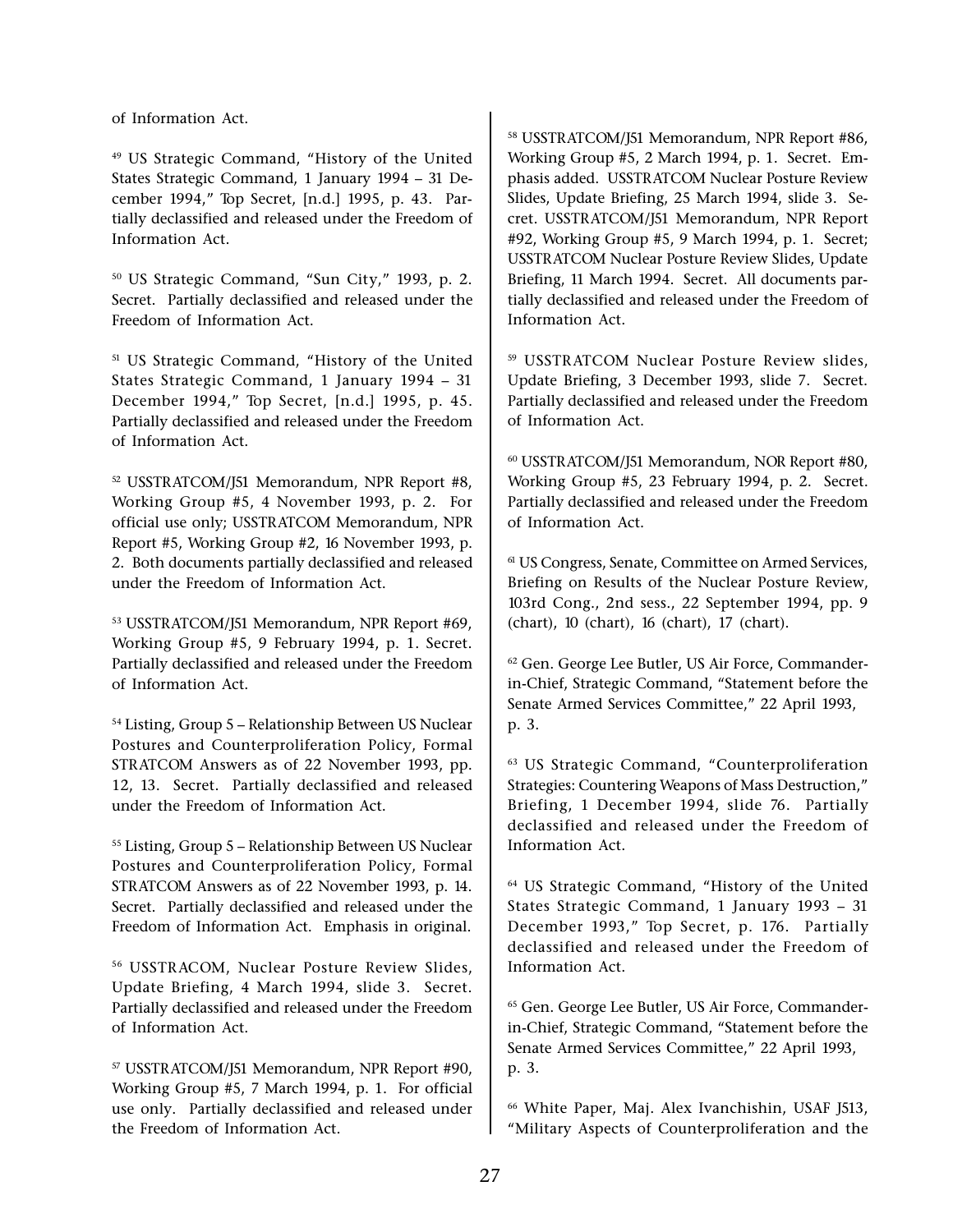Unique Political-Military Interface," 18 October 1993. Partially declassified and released under the Freedom of Information Act.

<sup>67</sup> US Strategic Command, "Counterproliferation Strategies: Countering Weapons of Mass Destruction, Briefing, 1 December 1994, slide 76. Partially declassified and released under the Freedom of Information Act.

<sup>68</sup> US Strategic Command, "Counterproliferation and the Silver Book," Secret,  $26$  April 1994, pp. 1, 3. Partially Declassified and released under the Freedom of Information Act.

69 USSTR ATCOM, The SILVER BOOK Concept: Providing Military Options to Counter Proliferation, July 1993, p. 8. Secret. Partially declassified and released under the Freedom of Information Act.

<sup>70</sup> USSTRATCOM, "Counterproliferation and the Silver Book," 10 March 1994, p. 1. Partially declassified and released under the Freedom of Information Act.

 $71$  US Strategic Command, "Minutes of the Fifty-Second United States Strategic Command Strategic Advisory Group Meeting (U), 27-28 October 1994, Offutt AFB, Nebraska," 27 January 1995, pp. 10, 17, 18. Partially declassified and released under the Freedom of Information Act.

72 Presentation, US Strategic Command, "Intelligence Support to the Silver Book Concept," Secret, March 1994, slide 4. Partially declassified and released under the Freedom of Information Act.

73 Adm. Henry Chiles, Commander-in-Chief, Strategic Command, US Congress, Senate, Committee on Armed Services, Hearings on Department of Defense Authorization for Appropriations for Fiscal Year 1995 and the Future Years Defense Program, Part 1, 103rd Cong., 2nd sess., 20 April 1994, pp. 979-980.

<sup>74</sup> Barbara Starr, "STRATCOM sees new role in WMD targeting," Jane's Defence Weekly, 14 January 1995, p. 3. Gen. Shalikashvili's briefing noted in US Strategic Command, "Extracts from USCINCSTRAT Brief for EUCOM Visit (Nov 1994)," 1 November 1994. Partially declassified and released under the Freedom of Information Act.

75."STRATCOM Looks to Find Niche in Counter-proliferation Plans," Inside the Navy, 19 December 1994, p. 14.

76 US Strategic Command, History of the United States Strategic Command, 1 January 1994 - 31 December 1994," Top Secret, [n.d.] 1995, p. 11. Partially declassified and released under the Freedom of Information Act.

77 William M. Arkin, op cit., p. 13.

<sup>78</sup> Elaine M. Grossman, "DOD Buying Chief Rejects Nuclear Option to Attack Hard, Buried Targets, Inside the Pentagon, 26 October, 1995, p. 1.

79 Kenneth Watman, et.al., "US Regional Deterrence Strategies," RAND, 1995, p. 80.

80 US Strategic Command, "Nuclear Forces; Post 1994, 12 July 1994, p. 2. Released under the Freedom of Information Act.

81 US Strategic Command, "Minutes of the Fifty-Second United States Strategic Command Strategic Advisory Group Meeting (U), 27-28 October 1994, Offutt AFB, Nebraska," 27 January 1995, p. 10. Partially declassified and released under the Freedom of Information Act.

82 US Strategic Command, Minutes of the Fifty-Third United States Strategic Command Strategic Advisory Group Meeting (U), 20-21 April 1995, Offutt AFB, Nebraska," Secret/NOFORN/ND, 21 July 1995, pp. 4, 15. Partially declassified and released under the Freedom of Information Act.

83 US Strategic Command, "Essentials of Post-Cold War Deterrence," [n.d.] probably April 1995, pp. 3, 4. Partially declassified and released under the Freedom of Information Act.

```
84 Ibid., p. 4.
85 Ibid.
86 Ibid., pp. 4, 7.
87 Ibid., p. 4.
```
88 US Strategic Command, "Minutes of the Fifty-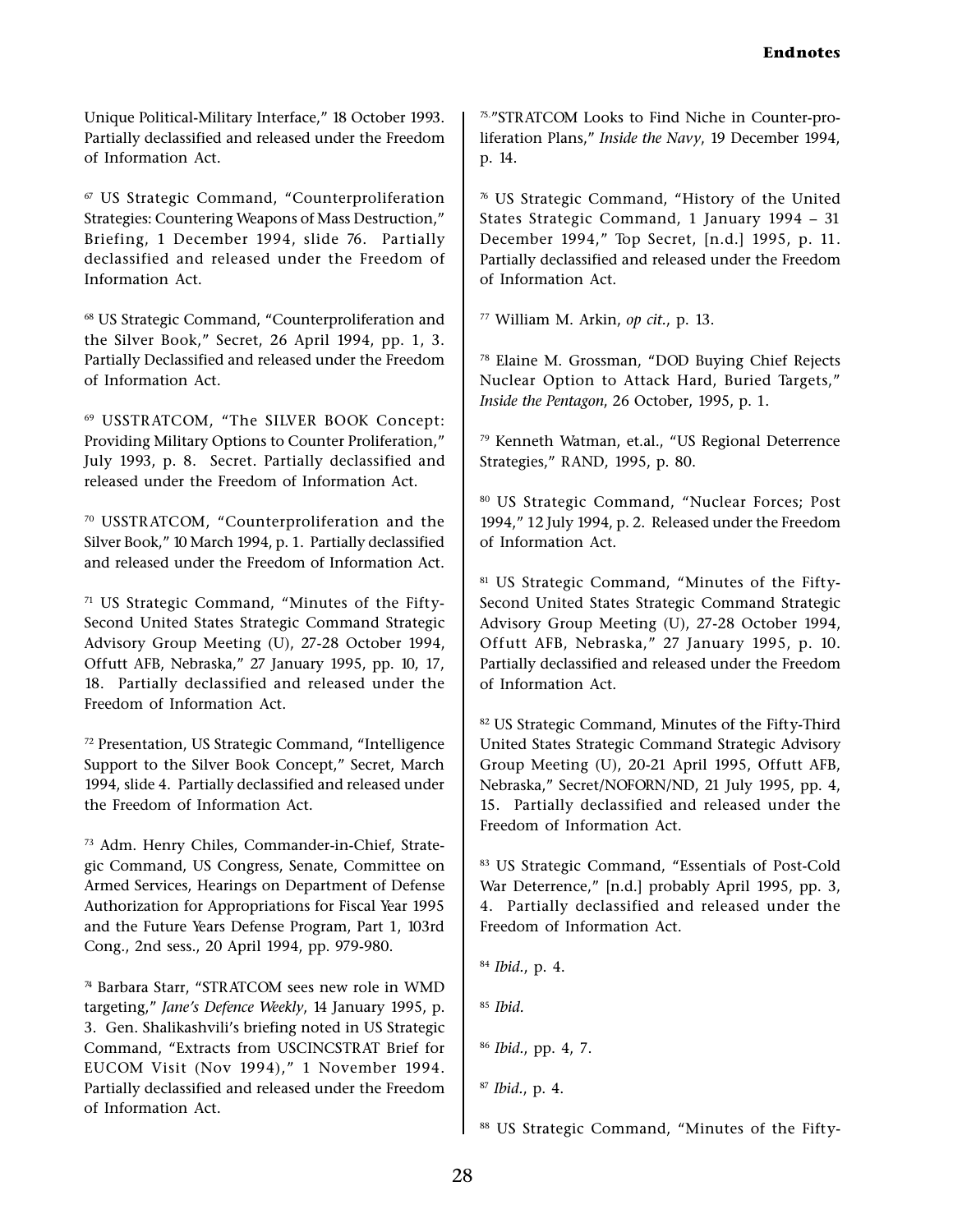Fourth United States Strategic Advisory Group Meeting (U), 19-20 October 1995, Offutt AFB, Nebraska, Secret/RD, 19 January 1996, p. 4. Partially declassified and released under the Freedom of Information Act.

89 William M. Arkin, op cit., p. 11.

<sup>90</sup> US Strategic Command, "Minutes of the Fifty-Fourth United States Strategic Advisory Group Meeting (U), 19-20 October 1995, Offutt AFB, Nebraska," op cit., pp. 4, 11.

<sup>91</sup> US Joint Chiefs of Staff, "Doctrine For Joint Theater Nuclear Operations," Joint Pub 3-12.1, 9 February 1996. Emphasis added. The document is available on the JCS internet home page, http://www.dtic.mil/ jcs.

92 USSTRATCOM, "Minutes of the Fifty-Third United States Strategic Command Strategic Advisory Group Meeting (U), 20-21 April 1995," Offutt AFB, Nebraska, 21 July 1995, p. 15. Partially declassified and released under the Freedom of Information Act.

<sup>93</sup> For media coverage of the 1997 Presidential Decision Directive, see: R. Jeffrey Smith, "Clinton Changes Nuclear Strategy," The Washington Post, 7 December 1997, p. A1; "Rogue Attackers May Face Nuclear Response," Chicago Tribune, 8 December 1997.

94 Adm. John T. Mitchell, US Navy, Director, Strategic Systems Program Office, in US Congress, Senate, Committee on Armed Services, Hearings on Department of Defense Authorization for Appropriations for Fiscal Year 1994 and the Future Years Defense Program, Part 7: Nuclear Deterrence, Arms Control and Defense Intelligence, 103rd Cong., 1st sess., 11 May 1993, p. 17.

95 US Navy, Strategic Systems Project Office, latest briefing on the SRS Program, "SRS Operational Requirement Document, O.R. #254-0289," n.d., partially declassified and released under the Freedom of Information Act on 9 February 1996.

96 Adm. John T. Mitchell, US Navy, Director, Strategic Systems Program Office, in US Congress, Senate, Committee on Armed Services, Hearings on Department of Defense Authorization for Appropriations for Fiscal Year 1994 and the Future Years Defense Program, Part 7: Nuclear Deterrence, Arms Control and Defense Intelligence, 103rd Cong., 1st sess., 11 May 1993, p. 17.

<sup>97</sup> US Strategic Command, "History of the United States Strategic Command, 1 January 1993 - 31 December 1993 (U)," Top Secret, [n.d.] 1994, p. 62. Partially declassified and released under the Freedom of Information Act.

<sup>98</sup> Brig. Gen. James Richards, Department of the Air Force, "B53 Replacement on the B-2," Briefing, 29 September 1995, chart #3. Partially declassified and released under the Freedom of Information Act. The upgrade of the test plane was announced in a DefenseLink News Release, US Department of Defense, "Air Force to Upgrade B-2 Test Flight Aircraft," 21 March 1996.

99 Lt. Col. Billy M. Mullins, USAF, SAF/AQQS(N), Talking Papers on the B61-11 Program Status and History," 11 September 1995, p. 4. Secret. Partially declassified and released under the Freedom of Information Act.

100 US Congress, House, FY 1994 Defense Authorization bill, Section 3136, "Prohibition on Research and Development of Low-Yield Nuclear Weapons, Congressional Record, 10 November 1993, p. H.9304. See also: Keith Easthouse, "Panel Stops Work on Nukes," The New Mexican, November 1993; William M. Arkin and Robert S. Norris, "Tinynukes For Mini Minds," Bulletin of the Atomic Scientists, April 1992, pp. 24-25; Arkin 1993, op. cit., pp. 22-27.

101 Maj. Selva for Lt. Col. Billy M. Mullins, USAF, SAF/ AQQS(N), "Background Paper on the B61-11 Is Being Developed," 22 September 1995, p. 1. Secret/FRD. Partially declassified and released under the Freedom of Information Act. Department of Defense, Office of Assistant Secretary of Defense (Public Affairs), DOD Review Recommends Reduction in Nuclear Force," News Release No. 541-94, 22 September 1994, p. 4.

102 John Deutch, US Deputy Secretary of Defense, US Congress, Senate, Committee on Armed Services, "Briefing on Results of the Nuclear Posture Review," 103rd Cong., 2nd sess., 22 September 1994, p. 22.

103 Department of Defense, Office of Assistant Secretary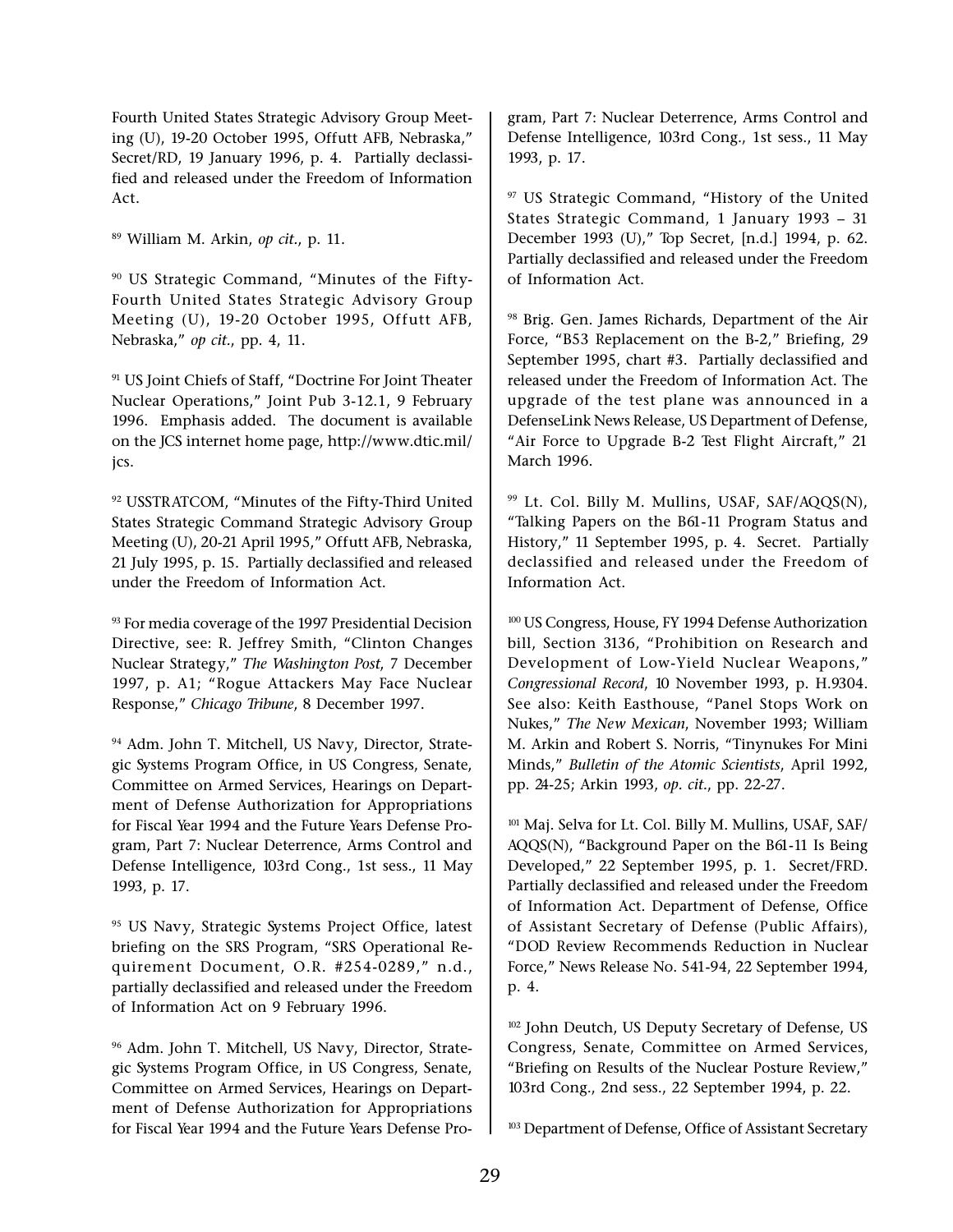of Defense (Public Affairs), "DOD Review Recommends Reduction in Nuclear Force," News Release No. 541-94, 22 September 1994, p. 4.

104 Department of the Air Force, "B53 Replacement Program," briefing by Brig. Gen. James Richards, 28 September 1995, slides 2 and 3. Partially declassified and released under the Freedom of Information Act.

105 Memo for Distr., Lt. Col. Billy W. Mullins, USAF, SAF/AQQS(N), for AF/XOFS (Lt. Col. Johnson) et.al., Subject: B53 Replacement Kick-off Meeting w/ Schedule," Attachment 3: Charters for the B61-11 Team (Study Group, Sub Group, etc...), 31 July 1995. Released under the Freedom of Information Act.

<sup>106</sup> Briefing, Department of the Air Force, "B53 Gravity Bomb Replacement," 4 August 1995, slides 3, 4 and 6. Secret/FRD; Memorandum, Brig. Gen. James Richards, USAF, Director, Long Range Power Projection, SOF, Airlift and Training Programs, Assistant Secretary (Acquisition), to SA-ALC/NWI, Subject: Replacement of the B53 Strategic Gravity Bomb (U)," 21 June 1995. Both documents Secret/ FRD. Partially declassified and released under the Freedom of Information Act.

<sup>107</sup> Sandia National Laboratory (SNL), "Nuclear Weapons," Fact Sheet, [n.d.] 1996. [n.p.] Available on the SNL Internet Home Page.

108 Sandia National Laboratory, Statement by C. Paul Robinson, "Significant Recent Achievements," [n.d.] 1997, [n.p.]. Available on the SNL Internet Home Page, http://www.sandia.gov.

 $109$  Department of the Air Force, "B53 Replacement Program," briefing by Brig. Gen. James Richards, 28 September 1995, slide 9. Partially declassified and released under the Freedom of Information Act.

<sup>110</sup> Department of Energy, Office of Research and Inertial Fusion, "Core R&AT Program Elements (Detail)," [n.d.] approximately 1995, p. 3. Previously available on the DOE Internet Home Page. I am indebted to Andrew M. Lichterman with Western States Legal Foundation for bringing this document to my attention.

<sup>111</sup> Sandia National Laboratory, "Statement of C. Paul Robinson, "Highlights of Current Stockpile Support Work," 10 April 1997. Available on the SNL Internet Home Page, http://www.sandia.gov.

<sup>112</sup> Defense Special Weapons Agency, "Statement of Work for Nuclear Electromagnetic Pulse (EMP) Phenomenology And Applications," 15 April 1997, pp. 1, 2.

113 For ongoing nuclear weapons work, see: US Department of Energy, "Stockpile Stewardship and Management Plan (U)," 29 February 1996. Secret. Partially declassified and released under the Freedom of Information Act; and William M. Arkin, "What's 'New'?," Bulletin of the Atomic Scientists, November/ December 1997, pp. 22-27.

114 Robert Burns, "US-Libya," Associated Press (Washington, D.C.), 23 April 1996.

<sup>115</sup> "Nuclear Weapons Only Option for USA to Hit Buried Targets," Jane's Defence Weekly, 1 May 1996, p.3.

<sup>116</sup> Charles Aldinger, "US Rules Out Nuclear Attack On Libya Plant," The Washington Post, 8 May 1996, p. A32.

<sup>117</sup> US Department of State, "Statement by the Honorable Warren Christopher, Secretary of State, regarding a declaration by the President on Security Assurances for non-nuclear weapon states parties to the Treaty on the Non-Proliferation of Nuclear Weapons," 5 April 1995.

<sup>118</sup> Defense Special Weapons Agency, "Statement of Work for Nuclear Electromagnetic Pulse (EMP) Phenomenology And Applications," Spring 1997, p. 1.

<sup>119</sup> US Joint Chiefs of Staff, "Doctrine for Joint Nuclear Operations," Joint Pub 3-12, 29 April 1993, p. I-1. Released under the Freedom of Information Act.

<sup>120</sup> US Joint Chiefs of Staff, "Doctrine for Joint Nuclear Operations," Joint Pub 3-12, 15 December 1995, p. GL-2. The document is available on the Joint Chiefs of Staff's internet home page, http://www.dtic.mil/ jcs.

<sup>121</sup> R. Jeffrey Smith, "Clinton Directive Changes Strategy on Nuclear Arms," The Washington Post, 7 December 1997.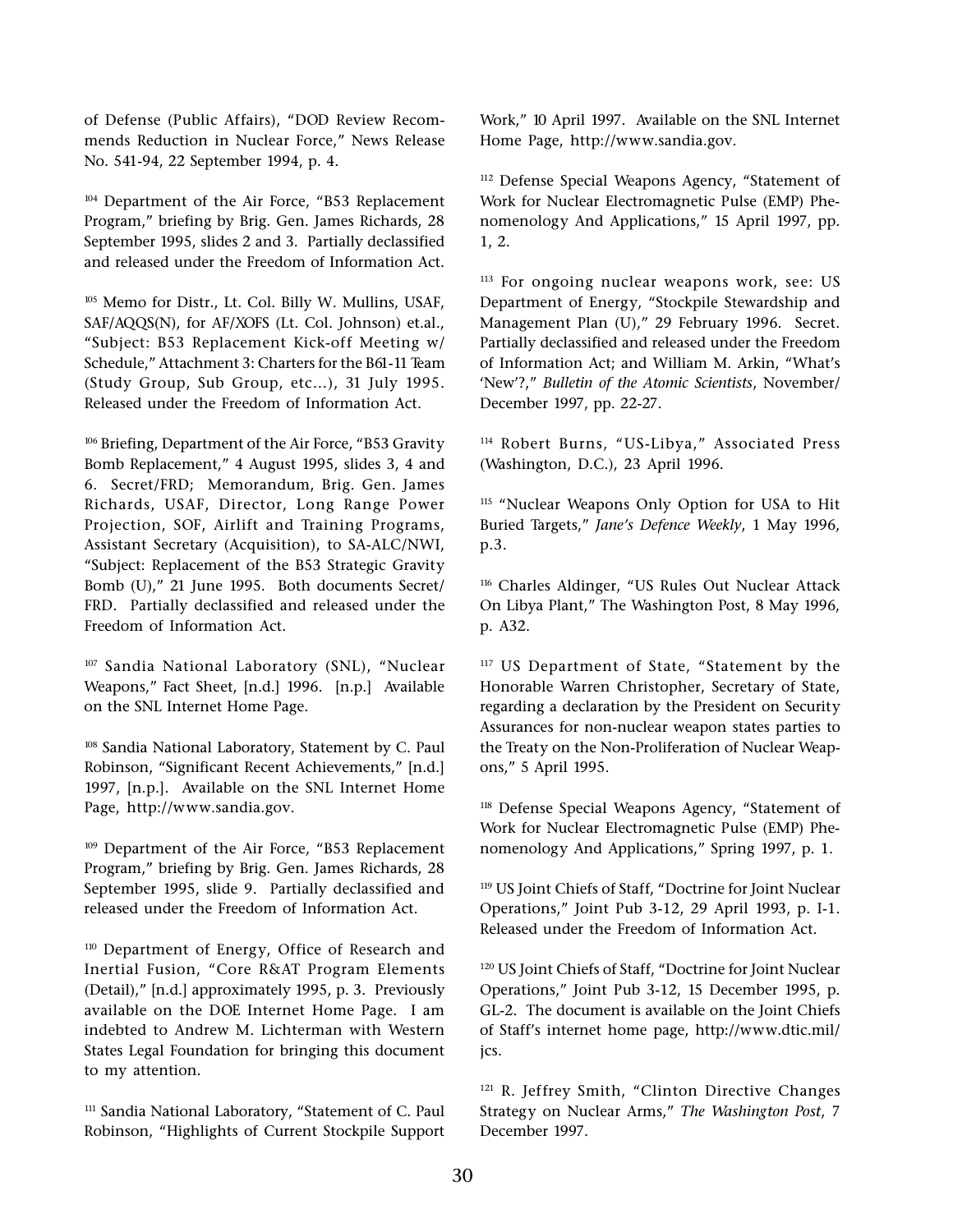# **Appendix 1**

### **National Press Club Newsmakers Luncheon with General Lee Butler USAF, (ret.), Commander-in-Chief, United States Strategic Air Command (1991-92); Commander-in-Chief, United States Strategic Command (1992-1994).**

#### Question and Answer Session (transcript), 2 February 1998

DOUG HARBRECHT (Moderator. National Press Club president and Washington news editor of Business Week): (Brief audio break) - [Do you think the US should consider using nuclear weapons in] Iraq or in response to any chemical or biological weapon threat?

GEN. BUTLER: At the risk of reiterating something I just said, I think it's worth reiterating perhaps in a slightly different context. I had the opportunity to go through this calculus. When I was the director of strategic plans and policy in the 1989 to 91 time frame, it was my direct responsibility to draw up the strategic objectives of our prospective war in the Persian Gulf, to imagine outcomes and to set war termination objectives.

At the very heart of that calculus was to imagine the prospect of using nuclear weapons. And I would point out to those of you here who might have read Colin Powell's memoirs that he goes through this himself in the latter stages of his book, because he was asked to imagine the kinds of targets in the Persian Gulf that might be struck with nuclear weapons. I share his reservations absolutely.

The first issue, of course, is the one that I posed in my remarks. If we rightfully abhor and condemn the resort to the use of a weapon of mass destruction, how is it we could possibly justify  $-$  we, the United States, a democratic society  $-$  ourselves stooping to such ends?

Number two, can you imagine the impact in a part of the world where we worked so assiduously for so many years to build our presence, to build support and credibility, of being the nation that used a nuclear weapon against Arab peoples? Only the second time in history that such a device had been used, and it would be the United States, and it would be in a part of the world where even today those actions raise powerful suspicions.

Secondly, what would  $-$  thirdly, what would have happened to the coalition? How painstakingly we worked to put together a coalition of some 30 nations from very disparate points on the ideological and cultural compass in order to provide the proper underpinnings of the international community for that war. Can you imagine the impact on that coalition if we, the United States, had used a nuclear weapon, even in response to the use of a weapon of mass destruction by the Iraqis? It would have been devastating.

There's the question of targets. If you were the target planner for the use of a nuclear weapon in the Persian Gulf, what would be your choice? Surely it would not be the city of Baghdad. Would you hold hundreds of thousands of people accountable for the acts of their leader? Would it be an Iraqi division in the far western reaches of that nation? You might be interested to know the calculation of how many tactical nuclear weapons it requires to bring even one division to its knees when it's spread over such a vast expanse.

What would have happened to the fallout from the blast? If you want to do maximum damage, you use a ... [inaudible]. How is it that the fallout patterns would have arrayed themselves beyond the borders of Iraq, perhaps even to the south if the wind had been blowing in that direction?

The real point of the exercise is that the United States has put itself happily in a position where it has no need to resort to weapons of mass destruction to respond to such provocation. We brought Iraq to its knees conventionally. We could have decimated that country. We could have occupied it as we did Japan and Germany at the end of World War II. We chose not to do that, but it was within our capacity to do so. And if we could do that in 1991, when they had the fourth-strongest army in the world and a significant air force, can you imagine the task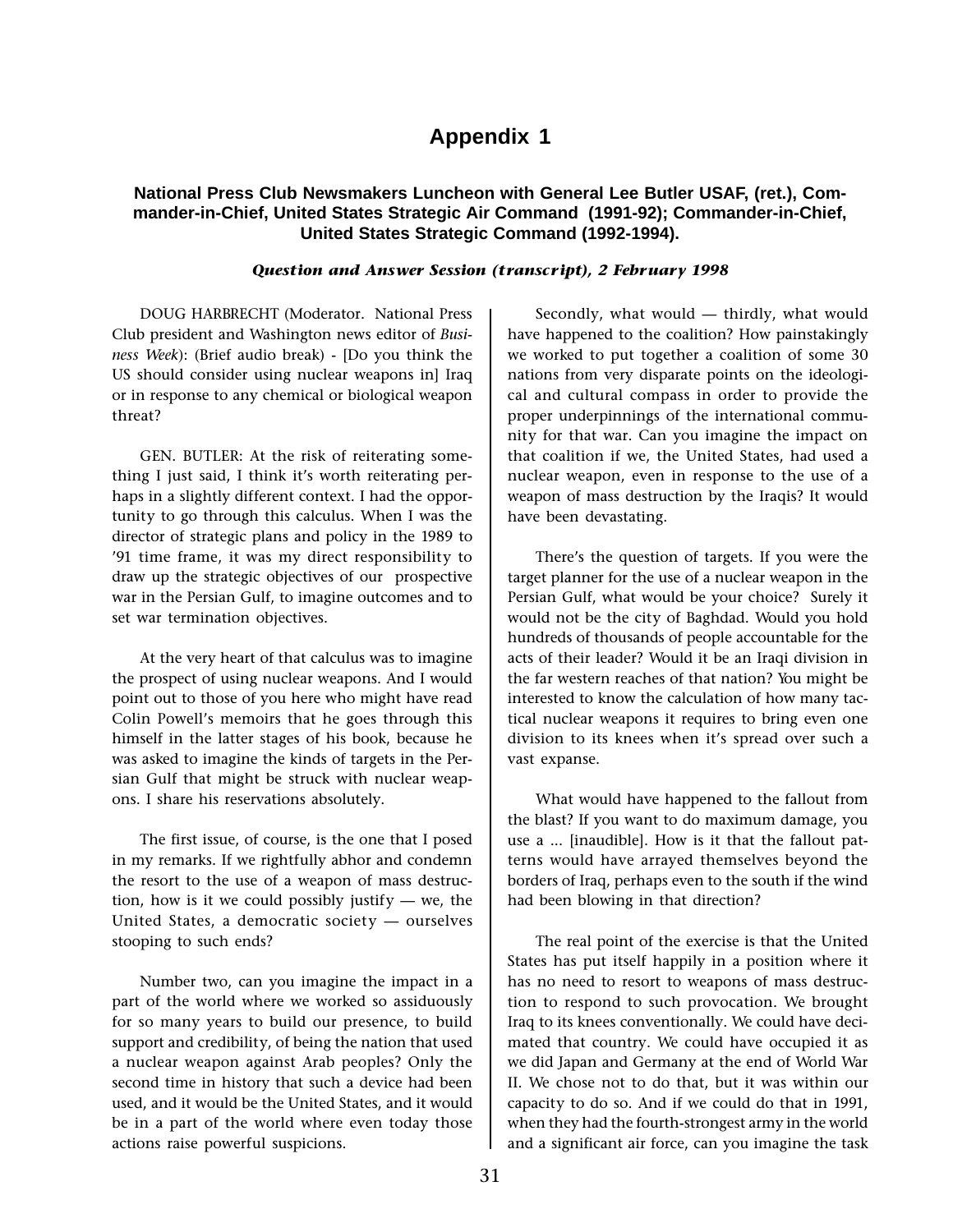today when we've reduced all of that by at least twothirds? It is wrong from every aspect. It is wrong politically. It makes no sense militarily. And morally, in my view, it is indefensible.

...

MR. HARBRECHT: General, it's widely believed that Israel not only possesses nuclear weapons but would use them if its survival depended upon them. Is Israel's reliance on its nuclear weapons in the dangerous Middle East ill-advised?

GEN. BUTLER: I think that it is a perfect illustration of the short-sightedness that tends to surround this issue of whether or not nations should acquire nuclear capability. What was it that prompted Iraq to try and acquire weapons of mass destruction, a nuclear weapon arsenal of their own? Could it have in any way been tied to the fact that Israel acquired such capability? And what of Syria or Iran? What of Libya?

These things have causes and they have effects. They're related. The circumstances in which nuclear weapons capability is created and sustained aren't static. As a consequence, in my view, it is dangerous in the extreme that in the cauldron of animosities that we call the Middle East, one nation has armed itself, ostensibly, with stockpiles of nuclear weapons, perhaps numbering in the hundreds, and that that inspires other nations to do so. And, of course, that's not the only regional conflict where we see this perilous confrontation.

I will tell you what I do think. I cannot imagine any regional quarrel or conflict that is or will be made easier to resolve by the presence or the further introduction of nuclear weapons.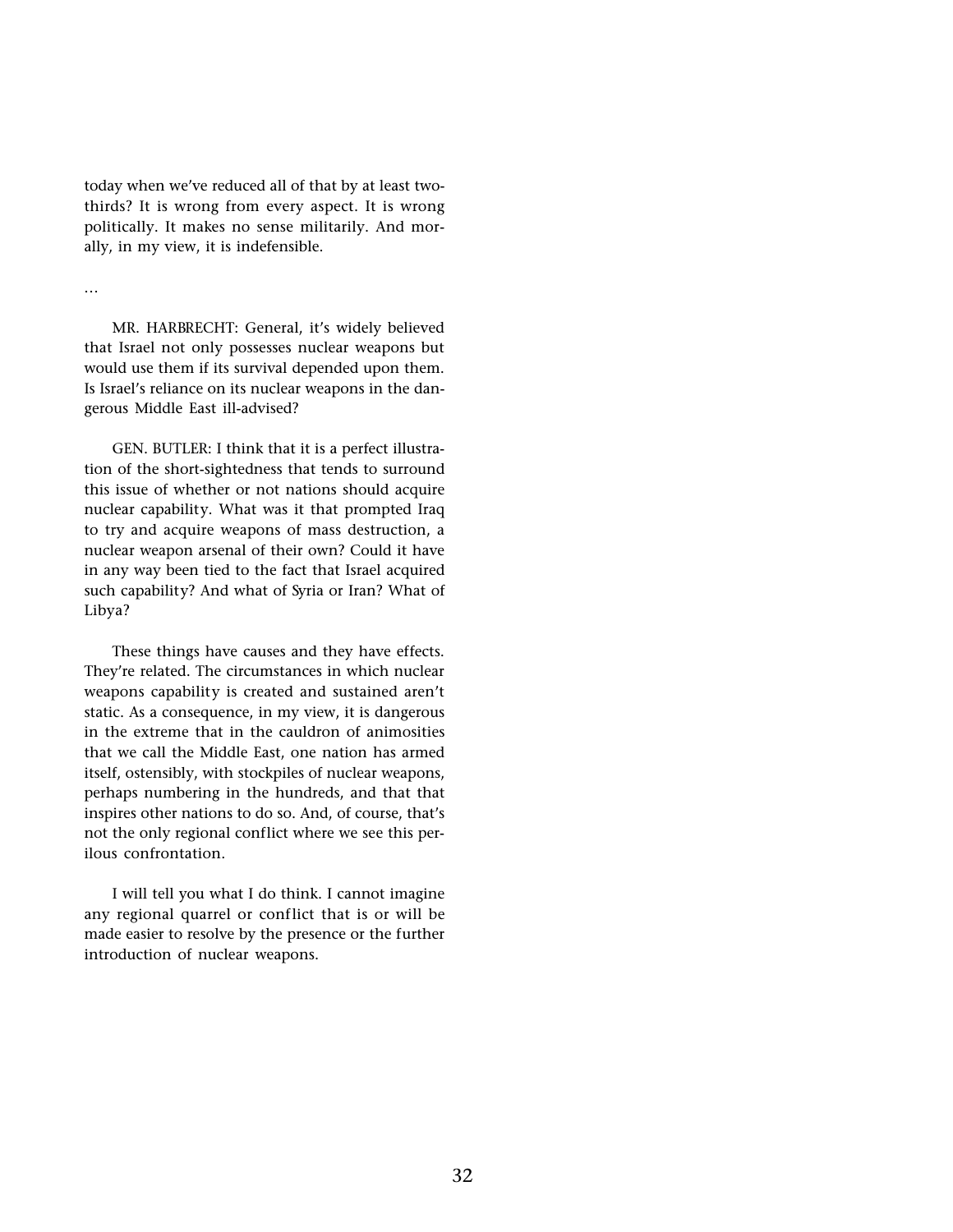# **Appendix 2**

# **"Essentials of Post-Cold War Deterrence", US Strategic Command, 1995. Partially declassified and released under the Freedom of Information Act.**

In 1995, the Strategic Advisory Group at STRATCOM prepared "Terms of Reference" as a baseline for expanding nuclear deter rence beyond Russia and China to take on a broader role including "rogue" states armed with weapons of mass destruction. The document, which was released to the author under the Freedom of Information Act, contains the conclusions of several years of thinking about the role of nuclear weapons in the post-Cold War era. Below are the key conclusions from the document:

#### **Deterring the Undeterrable**

For non-Russian states, the penalty for using Weapons of Mass Destruction (WMD) should not just be military defeat, but the threat of even worse consequences. Should we ever fail to deter such an aggressor, we must make good on our deterrence statement in such a convincing way that the message to others will be so immediately discernible as to bolster deterrence thereafter.

Leaders of "rogue" states armed with WMD are not undeterrable, contrary to what many people argue. Soviet leaders, by comparison, were not "rational" but deterrence worked against them nonetheless. The result of deterrence is never predictable and its degree of success will largely depend on the effort we put into it. This should be our guide to adapting the deterrence process for future threats. If we put no effort into deterring "rogue" states, they will be undeterrable by definition.

It will be necessary to communicate, specifically, what we want to deter without saying what is permitted. The will to deter against attacks on the homeland seems to be more credible than deterrence on behalf of others, and making deterrence "value-based" can help to be the great equalizer in blurring the distinction between an adversary's use of a particular type of WMD. There are levels of damage or destruction that we find unacceptable whether caused by (or resulting from) nuclear, biological, chemical, or conventional armaments.

Deterrence should create fear in an opponent's

mind of extinction - extinction of either the leaders themselves or their national dependence, or both. Yet there must always appear to be a "door to salvation" open to them should they reverse course. The fear should be compelling, but not paralyzing. Moreover, the US does not require the "ultimate deterrent" - that a nation's citizens must pay with their lives to stop their national leaders from undertaking aggression.

#### **What to Deter With**

The United States should have available the full range of responses, conventional weapons, special operations, and nuclear weapons. Unlike chemical or biological weapons, the extreme destruction from a nuclear explosion is immediate, with few if any palliatives to reduce its effect. Although we are not likely to use nuclear weapons in less than matters of the greatest national importance, or in less than extreme circumstances, nuclear weapons always cast a shadow over any crisis or conflict in which the US is engaged. Thus, deterrence through the threat of use of nuclear weapons will continue to be our top military strategy.

#### **What to Target**

The deterrence plans must be country- and leadership-specific. Targeting should cover what the opponent values the most. But planners should not be too rational about determining what that includes. If the adversary's values are misunderstood through "mirror-imaging," deterrence is almost certain to fail. Targeting will cover the usual categories such as strategic weaponry (both deployed and in storage or production), other military capabilities, and warsupporting industry, along with national leadership.

#### **Maintaining Ambiguity**

While it is crucial to explicitly define and communicate the acts or damage that we would find unacceptable, we should not be too specific about